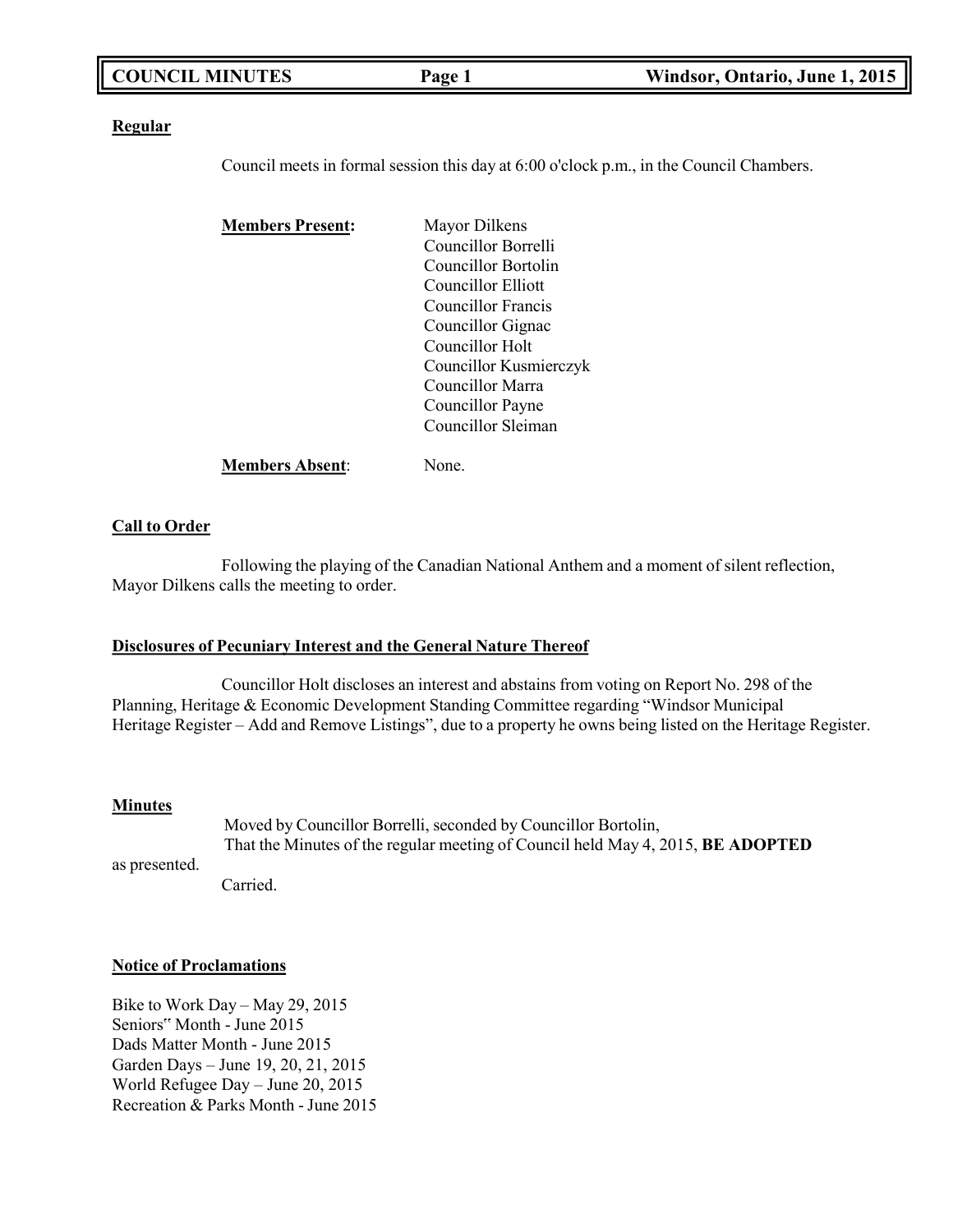# **COUNCIL MINUTES Page 2 June 1, 2015**

#### **Committee of the Whole**

Moved by Councillor Elliott, seconded by Councillor Francis,

That Council do now rise and move into Committee of the Whole with the Mayor presiding for the purpose of dealing with:

- (a) communication items;
- (b) consent agenda;
- (c) hearing requests for deferrals or referrals of any items of business;
- (d) hearing presentations and delegations;
- (e) consideration of business items;
- (f) consideration of Committee reports:
	- (i) **Report of Special In-Camera Meeting or other Committee as may be held prior to Council** (if scheduled); and

(g) consideration of by-laws 64-2015 through 80-2015 (inclusive).

Carried.

### **Communications**

Moved by Councillor Gignac, seconded by Councillor Holt,

**M178–2015** That the following Communication Items 1 to 20, 22, and 25 to 31 inclusive, as set forth in the Council Agenda **BE REFERRED** as noted except Communication No. 21, 23 and 24, which are dealt with as follows:

### **Communication No. 21:**

Moved by Councillor Payne, seconded by Councillor Bortolin,

**M179-2015** That the request from the Monarchist League of Canada dated May, 2015, to organize a ceremony on September 9, 2015 to mark the Queen"s reign, longest in our modern history **BE RECEIVED** and that a letter from Mayor Dilkens on behalf of Windsor City Council **BE FORWARDED** to Her Majesty the Queen to honour her regarding the tenure of her reign.

Carried.

APR2015

# **Communication No. 23:**

Moved by Councillor Marra, seconded by Councillor Holt,

**M180-2015** That the report from the City Engineer dated April 27, 2015 entitled "CQ23-2014 – Norman Road Sewers, Tecumseh Road East to Adstoll Avenue" **BE RECEIVED** for information; and further, that this report **BE REFERRED** to the 2016 Budget Deliberations.

Carried.

SW2015

# **Communication No. 24:**

Moved by Councillor Marra, seconded by Councillor Holt,

**M181-2015** That the report from the City Engineer dated April 28, 2015 entitled "CQ24-2014 - Street Lighting on South National St. from Pillette Rd. to Jefferson Blvd." **BE RECEIVED** for information; and further, that this report **BE REFERRED** to the 2016 Budget Deliberations.

Carried.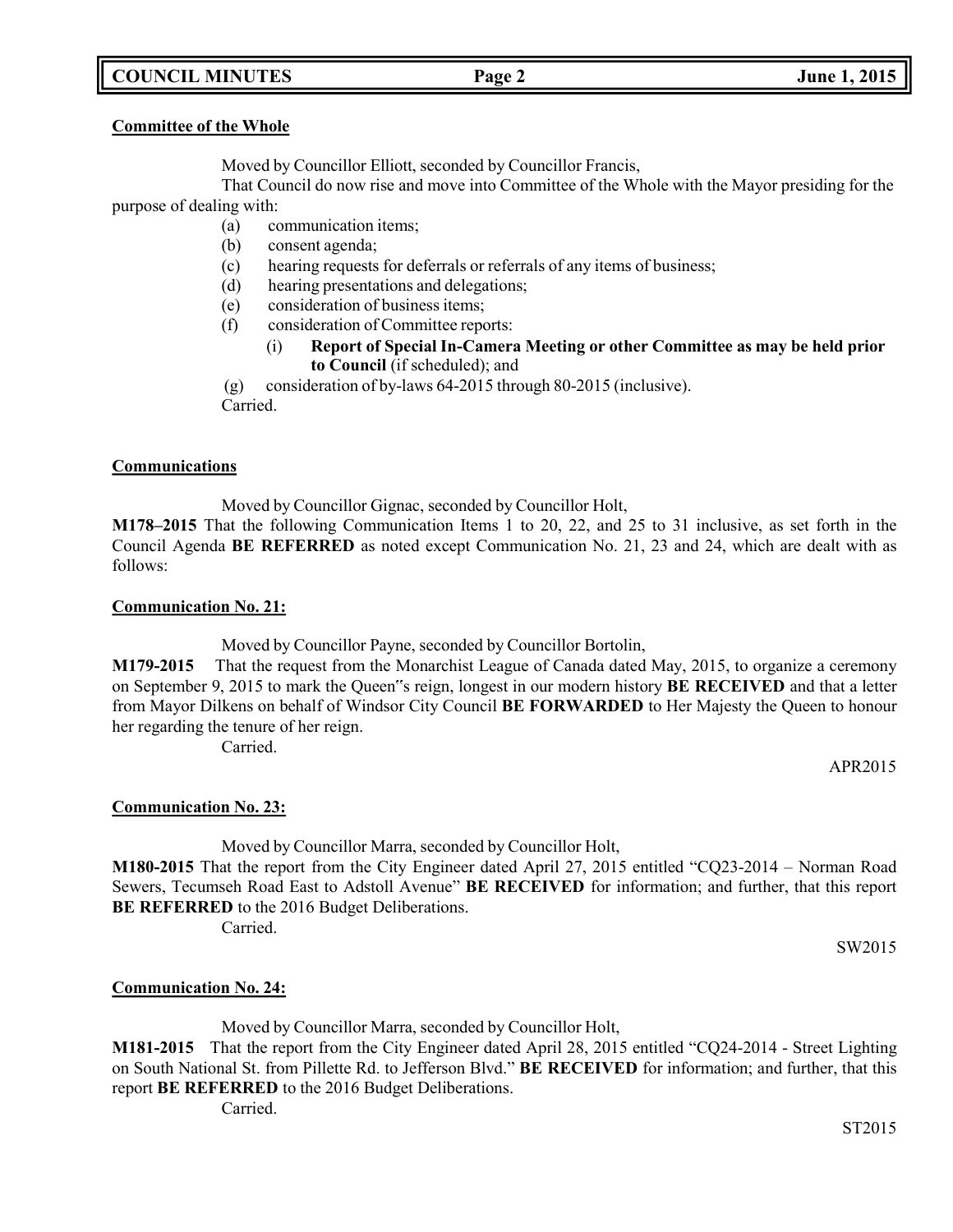**COUNCIL MINUTES Page 3 June 1, 2015**

| <b>Item</b>    | From                                                 | <b>Description</b>                                                                  |
|----------------|------------------------------------------------------|-------------------------------------------------------------------------------------|
|                |                                                      | Correspondence from the Office of the Fire Marshal and Emergency                    |
|                | Ministry of Community                                | Management regarding Vulnerable Occupancy monitoring.                               |
| $\mathbf{1}$   | Safety and Correctional                              | <b>Fire Chief</b>                                                                   |
|                | Services                                             | <b>Executive Director of Housing &amp; Children's Services</b>                      |
|                |                                                      | Note & File<br>GP2015                                                               |
|                |                                                      | Certificate of Approval - Construct sanitary and storm sewers south of              |
|                | Ministry of the                                      | intersection of Adstoll Avenue, Olive Road and Pillette Road.                       |
| $\overline{2}$ | <b>Environment and Climate</b>                       | Note & File                                                                         |
|                | Change                                               | <b>SW2015</b>                                                                       |
|                |                                                      | The Government of Ontario Process for Ministers" and Parliamentary                  |
|                |                                                      | Assistants" Delegations at the AMO Combined Conference to be held                   |
| 3              | Ministry of Municipal<br>Affairs and Housing         | August 16-18, 2015 in Niagara Falls, Ontario.                                       |
|                |                                                      | Note & File                                                                         |
|                |                                                      | GM2015                                                                              |
|                |                                                      | Short Application Window for the Canada 150 Community Infrastructure                |
|                | Federation of Canadian                               | Program.                                                                            |
| 4              | Municipalities (FCM)                                 | <b>City Engineer</b><br>Note & File                                                 |
|                |                                                      | <b>MMF2015</b>                                                                      |
|                |                                                      | AMO Releases Policing Modernization Report. (Clerk"s Note: Council at               |
|                |                                                      | its meeting held May 4, 2015 requested that this matter be brought                  |
|                | Association of<br>Municipalities of Ontario<br>(AMO) | forward to the June 1, 2015 meeting so that the Police Chief could be in            |
| 5              |                                                      | attendance).                                                                        |
|                |                                                      | Note & File                                                                         |
|                |                                                      | <b>MMA2014</b>                                                                      |
|                | Association of                                       | Ontario-Quebec Announce Updated Rules for Government Procurement.                   |
| 6              | Municipalities of Ontario                            | <b>City Solicitor</b><br>Note & File                                                |
|                | (AMO)                                                | <b>MMA2015</b>                                                                      |
|                |                                                      | Ontario Government Launches Consultation on Infrastructure Funding For              |
|                |                                                      | Areas Outside of Greater Toronto and Hamilton Areas (GTHA).                         |
|                | Association of                                       | <b>City Engineer</b>                                                                |
| 7              | Municipalities of Ontario                            | <b>Chief Financial Officer &amp; City Treasurer</b>                                 |
|                | (AMO)                                                | Note & File                                                                         |
|                |                                                      | <b>MMA2015</b>                                                                      |
|                | Association of                                       | Bill 8 - Effective Date for Municipal Governments Confirmed.                        |
| 8              | Municipalities of Ontario                            | <b>City Clerk</b>                                                                   |
|                | (AMO)                                                | Note & File<br><b>MMA2015</b>                                                       |
|                | Southwest Ontario                                    | Tourism Week and Tourism Windsor-Essex Pelee Island (TWEPI).                        |
| 9              | Tourism Corporation                                  | Note & File                                                                         |
|                | (SWOTC)                                              | AT2015                                                                              |
|                |                                                      | Committee of Adjustment Agenda for meeting to be held on Thursday,                  |
| 10             | Secretary/Treasurer,<br>Committee of Adjustment      | June 4, 2015 at 3:30 o"clock p.m., Council Chambers, 3 <sup>rd</sup> Floor, Windsor |
|                |                                                      | City Hall.                                                                          |
|                |                                                      | Note & File                                                                         |
|                |                                                      | <b>ZC2015</b>                                                                       |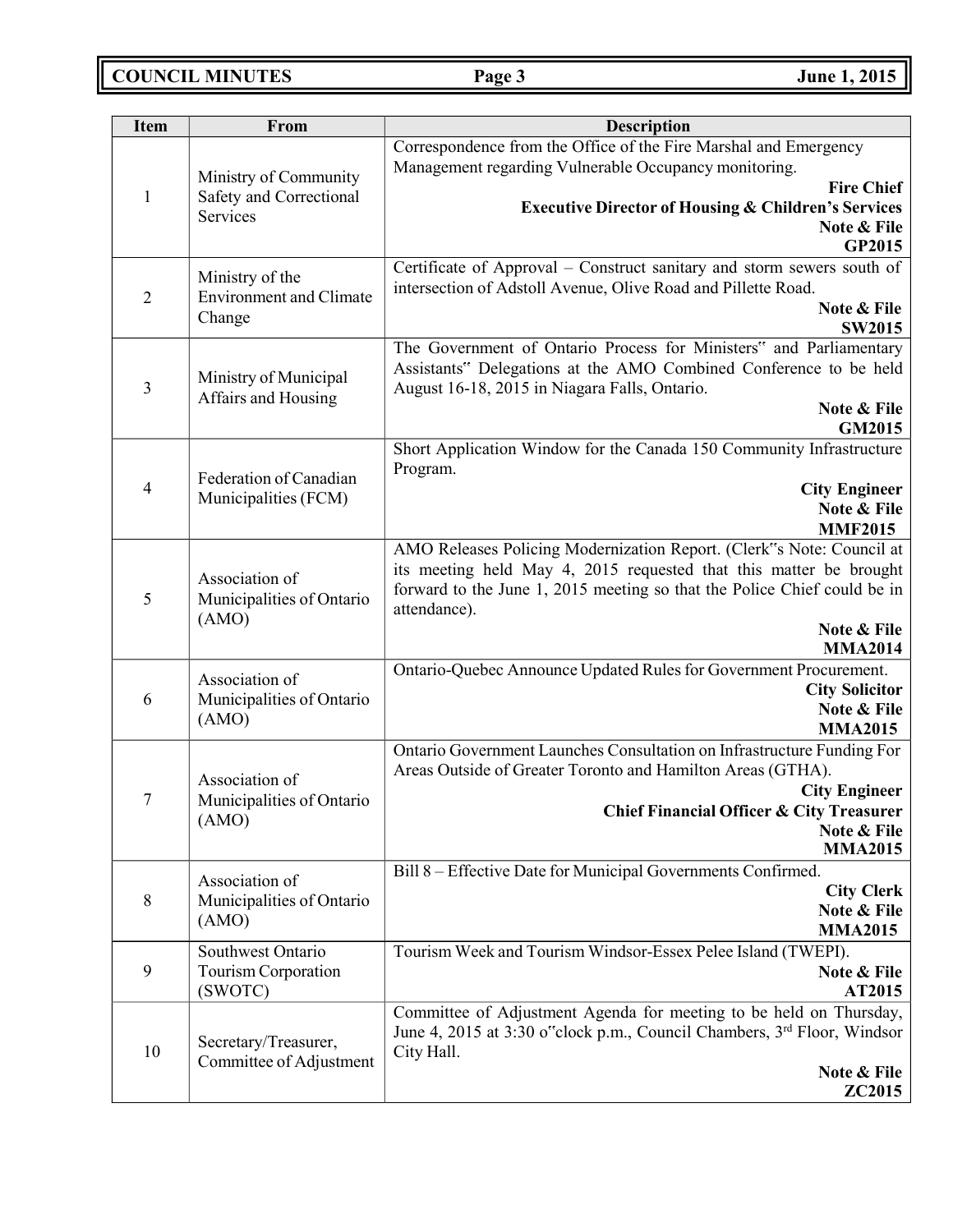# **COUNCIL MINUTES Page 4 June 1, 2015**

| 11 | Manager of Development<br>Applications | Notice of Official Plan Amendment and Rezoning application for lands<br>known as 3200-4000 County Road 42 to permit manufacturing and other<br>related employment uses as per Airport Master Plan, and for<br>manufacturing and other related industrial uses.<br>Note & File |
|----|----------------------------------------|-------------------------------------------------------------------------------------------------------------------------------------------------------------------------------------------------------------------------------------------------------------------------------|
|    |                                        | ZB/12187<br>ZO/12188                                                                                                                                                                                                                                                          |
| 12 | Manager of Development<br>Applications | Application of Grand Central Business Park Inc. for Zoning Amendment<br>to permit a greater opportunity for development at lands located at 3910<br>Plymouth Road.<br>Note & File                                                                                             |
|    |                                        | ZB/12189                                                                                                                                                                                                                                                                      |
|    | Manager of Development                 | Application of City of Windsor for Zoning Amendment to permit<br>additional Heavy Industrial Uses for lands known as 0 EC Row Avenue.                                                                                                                                         |
| 13 | Applications                           | Note & File                                                                                                                                                                                                                                                                   |
|    |                                        | ZB/12190<br>Application of Big Brothers Big Sisters of Windsor Essex for Site Plan                                                                                                                                                                                            |
| 14 | Manager of Urban Design                | Approval to permit a parking lot expansion for lands at 3050 Jefferson.                                                                                                                                                                                                       |
|    |                                        | Note & File<br>ZS/12203                                                                                                                                                                                                                                                       |
|    |                                        | Application of Sy Sapphire International Investments Inc. for Site Plan                                                                                                                                                                                                       |
|    |                                        | Approval to permit an office building (two storeys) at 2530 Ouellette                                                                                                                                                                                                         |
| 15 | Manager of Urban Design                | Avenue.<br>Note & File                                                                                                                                                                                                                                                        |
|    |                                        | ZS/12204                                                                                                                                                                                                                                                                      |
| 16 |                                        | Application of Brunetto Holdings Ltd. For Site Plan Approval to permit an                                                                                                                                                                                                     |
|    | Manager of Urban Design                | Optometrist"s Office to be located at 1521 Riverside Drive West.<br>Note & File                                                                                                                                                                                               |
|    |                                        | ZS/12200                                                                                                                                                                                                                                                                      |
|    |                                        | Application of Breakaway Gaming Centre C/O Tony Rosa for Site Plan                                                                                                                                                                                                            |
| 17 | Manager of Urban Design                | Approval to permit an outdoor patio to be located at 655 Crawford<br>Avenue.                                                                                                                                                                                                  |
|    |                                        | Note & File                                                                                                                                                                                                                                                                   |
|    |                                        | ZB/12211<br>Application of City of Windsor for Site Plan Approval to permit an                                                                                                                                                                                                |
|    |                                        | addition to the existing recreational complex located at 2555 Pulford                                                                                                                                                                                                         |
| 18 | Manager of Urban Design                | Street.                                                                                                                                                                                                                                                                       |
|    |                                        | Note & File<br>ZS/12218                                                                                                                                                                                                                                                       |
|    |                                        | Application of Scott Woodall for Site Plan Approval to permit a proposed                                                                                                                                                                                                      |
| 19 | Manager of Urban Design                | daycare centre on lands located at 3990 Wildwood Drive.                                                                                                                                                                                                                       |
|    |                                        | Note & File<br>ZS/12221                                                                                                                                                                                                                                                       |
| 20 | City Solicitor                         | Request as to the status of the HMCS Hunter Building, located at 960                                                                                                                                                                                                          |
|    |                                        | Ouellette Avenue, Windsor, Ontario.<br>Note & File                                                                                                                                                                                                                            |
|    |                                        | <b>APM2015</b>                                                                                                                                                                                                                                                                |
|    |                                        | Request to organize a ceremony on September 9, 2015 to mark the                                                                                                                                                                                                               |
| 21 | Monarchist League of                   | Queen"s reign, longest in our modern history.                                                                                                                                                                                                                                 |
|    | Canada                                 | <b>Executive Director, Recreation &amp; Culture</b><br><b>COUNCIL DIRECTION REQUESTED</b>                                                                                                                                                                                     |
|    |                                        | <b>APR2015</b>                                                                                                                                                                                                                                                                |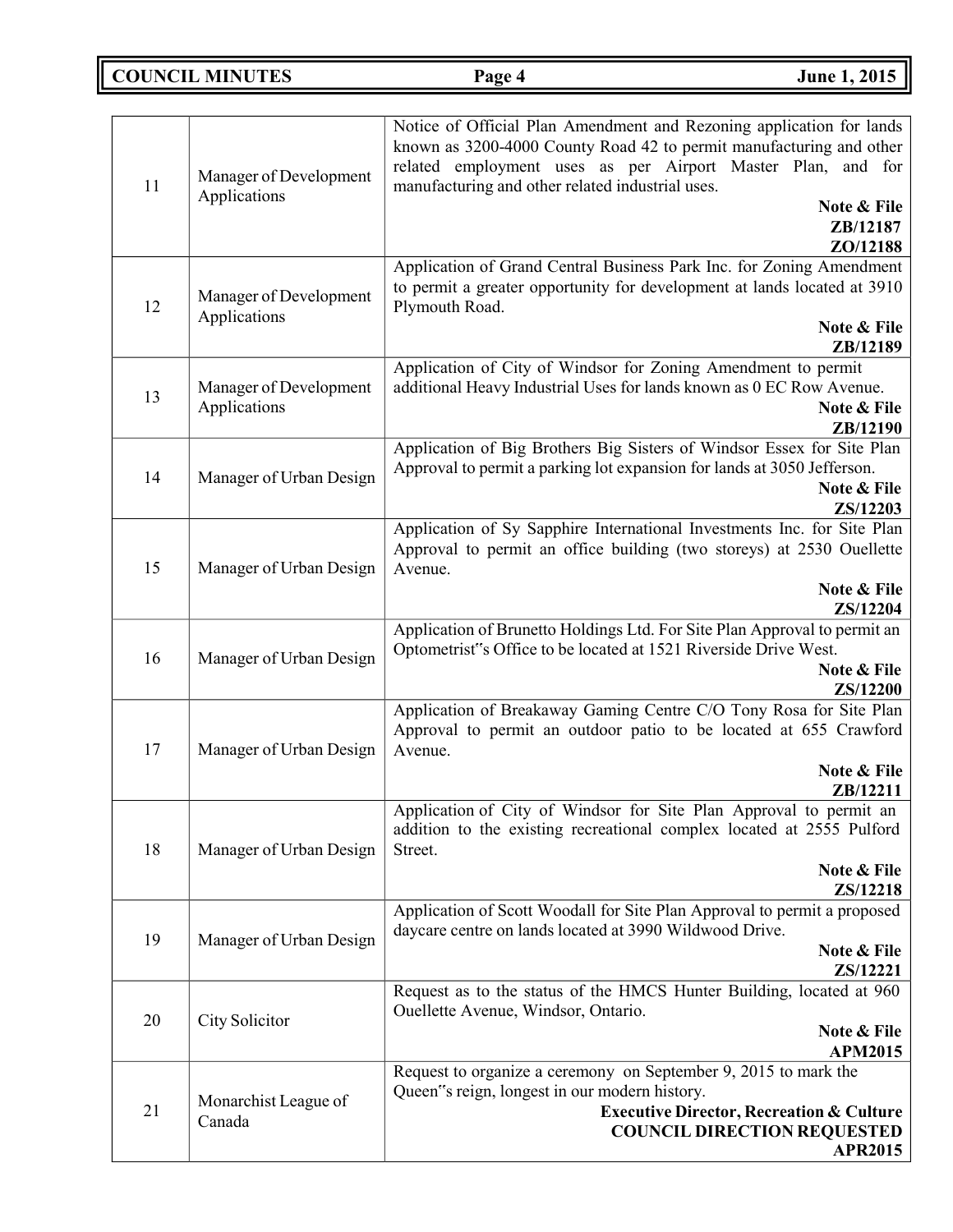**COUNCIL MINUTES Page 5 June 1, 2015**

| 22 | City Engineer                                         | Impact IV – Watermain Reconstruction, Cold Milling and Asphalt Paving<br>$-$ Tender 28-15.<br>Note & File<br><b>SW/12210</b>                                   |
|----|-------------------------------------------------------|----------------------------------------------------------------------------------------------------------------------------------------------------------------|
| 23 | City Engineer                                         | CQ23-2014 - Norman Road Sewers, Tecumseh Road East to Adstoll<br>Avenue.<br>Note & File<br><b>SW2015</b>                                                       |
| 24 | City Engineer                                         | CQ24-2014 - Street Lighting on South National St. From Pillette Rd. To<br>Jefferson Blvd.<br>Note & File<br>ST2015                                             |
| 25 | City Engineer                                         | Award of Tender 17-15<br>Cahill Drain/Sutherland Avenue Culvert Replacement - 2014 Bridge<br>Rehabilitation Program.<br>Note & File<br>SW/12128                |
| 26 | City Engineer                                         | The Little River Enhancement Group $-25th$ Year of Anniversary, Tree<br>Planting Event.<br>Note & File<br><b>SR2015</b>                                        |
| 27 | Executive Director,<br><b>Human Resources</b>         | Ministry of Labour Field Visit Report to Discuss Results of Occupational<br>Hygiene Sampling for the Adventure Bay Water Park.<br>Note & File<br><b>SR2015</b> |
| 28 | <b>Community Development</b><br>& Health Commissioner | Pan Am Torch Relay Update.<br>Note & File<br>SR/11961                                                                                                          |
| 29 | <b>Community Development</b><br>& Health Commissioner | Recognition of City Staff by the Ontario Municipal Social Services<br>Association.<br>Note & File<br><b>SS2015</b>                                             |
| 30 | City Solicitor                                        | Chimczuk Museum.<br>Note & File<br>AL/1896                                                                                                                     |
| 31 | Dorit Greenspan,<br>Earth Day Canada                  | E-mail dated May 29, 2015 regarding Awards to recognize local<br>environmental heroes<br><b>City Engineer</b><br>EI2015                                        |

Carried.

### **Consent Agenda**

Moved by Councillor Kusmierczyk, seconded by Councillor Marra,

That the following Consent Agenda and the recommendations contained in the administrative reports **BE APPROVED** as amended:

Item 1 Declaration of a Remnant Vacant Parcel of Land Located on the east side of Westminster Boulevard next north of 1084 Westminster Surplus and Authority to Offer the Land for Sale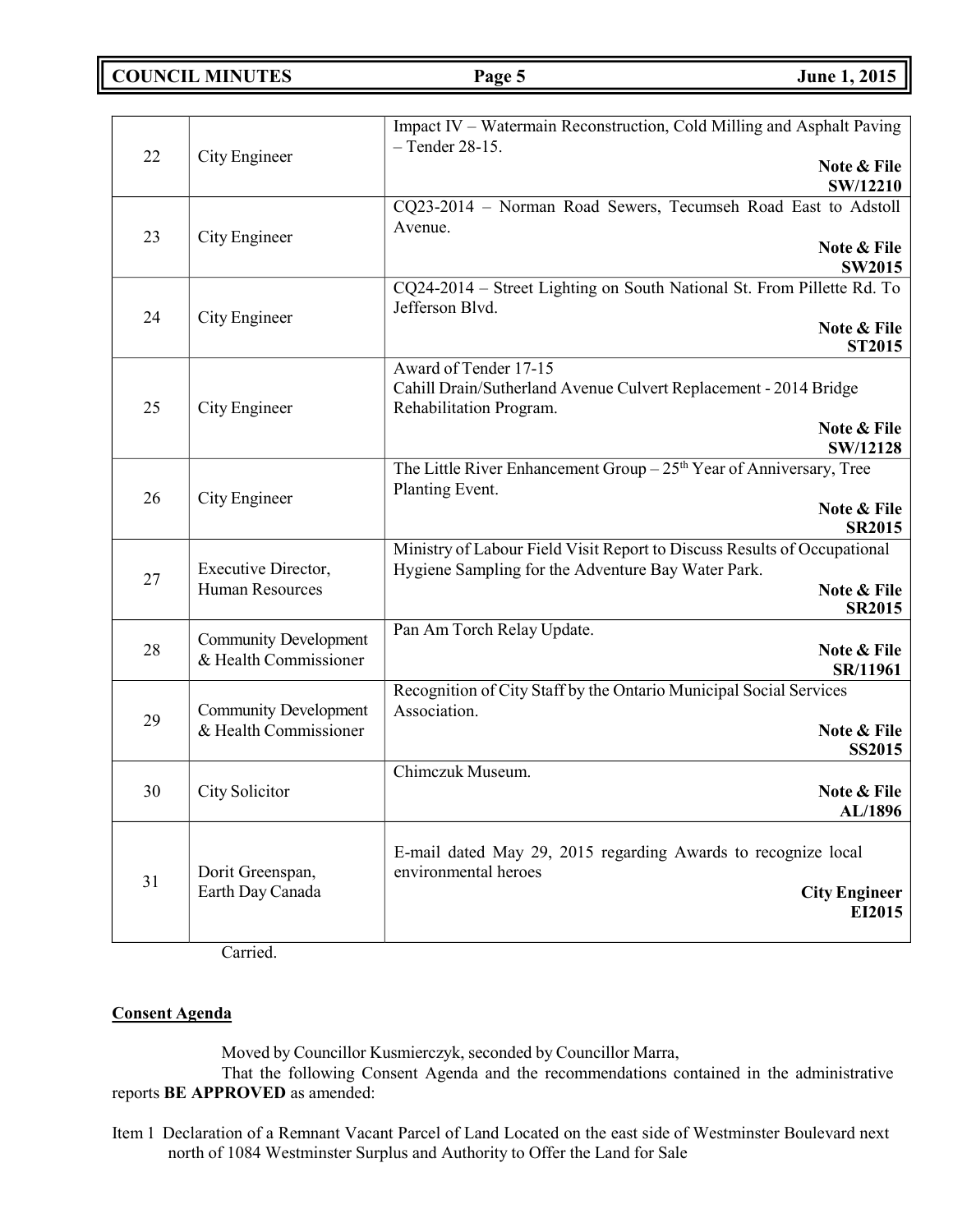# **COUNCIL MINUTES Page 6 June 1, 2015**

- Item 3 Request to Abandon Parts of Rivard Drain
- Item 4 2015 Business Improvement Area Rates
- Item 5 Refurbishing of Primary and Final Settling Tanks 3 and 4 at the Little River Pollution Control Plant
- Item 6 Award of Tender 74-15 2014 Road & Watermain Rehabilitation IV
- Item 7 Weed and Grass Cutting / Cleaning of E. C. Row and Vacant Lots throughout the City
- Item 8 2015 Sanitary Sewer Smoke Testing I (Tender 37-15) and Sanitary Sewer Smoke Testing II (Tender 38-15)
- Item 10 RFP 2-15 Playground Design, Supply and Installation
- Item 11 Canada 150 Community Infrastructure Program Project Submissions

### **Consent Committee Reports**

| <b>Executive Committee</b> |                |                                                                          |
|----------------------------|----------------|--------------------------------------------------------------------------|
| No.                        |                | <b>Description</b>                                                       |
|                            | Report No. 186 | Status Report – Compliance with Applicable Laws and Regulations, 2015 Q1 |
|                            | Report No. 187 | Status Report on Implementation of Audit Recommendations – 2015 Q1       |
|                            | Report No. 188 | Summary of Hotline Issues Referred to Management by $PWC - 2015$ Q1      |
|                            | Report No. 189 | 2015 First Quarter Preliminary Operating Budget Variance Projection      |
|                            | Report No. 190 | <b>Updated Media Policy</b>                                              |
|                            | Report No. 191 | Internal Audit Performance Dashboard as of March 31, 2015                |

|     | <b>Planning, Heritage &amp; Economic Development Standing Committee</b> |                                                                                                                                                                                           |  |
|-----|-------------------------------------------------------------------------|-------------------------------------------------------------------------------------------------------------------------------------------------------------------------------------------|--|
| No. |                                                                         | <b>Description</b>                                                                                                                                                                        |  |
|     | Report No. 298                                                          | Windsor Municipal Heritage Register – Add and Remove Listings                                                                                                                             |  |
| 2   | Report No. 299                                                          | Montreuil-Buckland-Vichos House, 4187 Riverside Drive East – Heritage Designation                                                                                                         |  |
| 3   | Report No. 300                                                          | Part of east/west and north/south alleys east of Elsmere Avenue, north of Tecumseh<br>Road East – Amend PEDSC Report No. 245                                                              |  |
| 4   | Report No. 301                                                          | Update to cost of conveyance for alleys under the Alley Closing Subsidy Program<br>(ACSP)                                                                                                 |  |
| 5   | Report No. 302                                                          | Grand Central Business Park Inc. (Rosati Construction Inc.), 3910 Plymouth -<br>Amendment to Zoning By-law 8600                                                                           |  |
| 6   | Report No. 303                                                          | City of Windsor, Housekeeping Rezoning Application, 0 E.C. Row                                                                                                                            |  |
| 7   | Report No. 304                                                          | City of Windsor, Official Plan Amendment and Zoning By-Law Amendment for lands<br>located on the north side of County Road 42 between the 8 <sup>th</sup> and 9 <sup>th</sup> Concessions |  |

|     |                | <b>Social Development, Health &amp; Culture Standing Committee</b>                  |
|-----|----------------|-------------------------------------------------------------------------------------|
| No. |                | <b>Description</b>                                                                  |
|     | Report No. 292 | Verbal Presentation on the National Poverty Summit in Ottawa by the Director of     |
|     |                | Pathway to Potential                                                                |
| 2   | Report No. 293 | Windsor-Essex County Health Unit Programs and Services                              |
| 3   | Report No. 294 | Minutes of the Willistead Manor Inc. Board of Directors meeting held March 12, 2015 |
| 4   | Report No. 295 | Report No. 92 of the Willistead Manor Inc. Board of Directors                       |
| 5   | Report No. 296 | Minutes of the Committee of Management for Huron Lodge Long Term Care Home          |
|     |                | meeting held March 6, 2015                                                          |
| 6   | Report No. 297 | Update on the Windsor Essex 10 Year Housing and Homelessness Plan – Initiatives     |
|     |                | related to the Community Homelessness Prevention Initiative (CHPI) and the          |
|     |                | Homelessness Partnering Strategy (HPS)                                              |

Carried.

Councillor Holt discloses an interest and abstains from voting on Report No. 298 Planning, Heritage & Economic Development Standing Committee.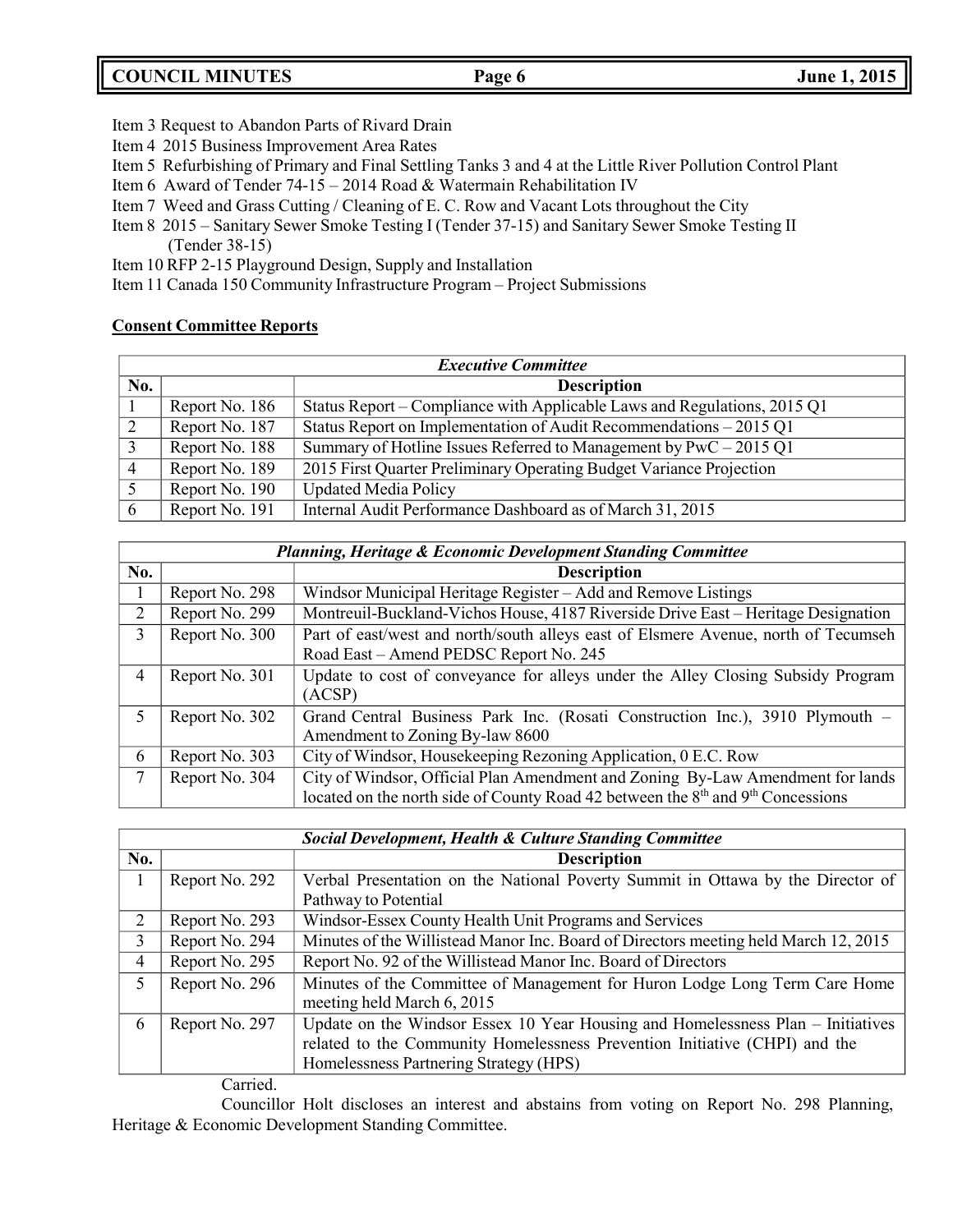### **Deferrals and/or Referrals and Withdrawals**

None requested.

### **DELEGATIONS**

### **Rodent Extermination – Tender #50-15**

### **Chris Ortner, Orkin Canada**

Chris Ortner, Orkin Canada, appears before Council to provide comment regarding the report of the City Engineer dated May 1, 2015 entitled "Rodent Extermination – Tender #50-15", including an overview of his business, "PCO Services Inc. (Orkin)", saying that his company offers a unique program in Ontario that assures service quality, and concludes by requesting that Council award his company the contract for the purposes of rodent extermination on residential properties, and various City-owned properties.

### **SW/12209 2**

(For final disposition of this matter, see Clause **CR99/2015** in Schedule "A" attached hereto.)

## **6th Concession Road / North Talbot Road Environment Assessment (EA) – Filing the Notice of Study Completion**

### **John Zangari, Dillon Consulting**

John Zangari, Dillon Consulting, appears before Council to provide a presentation regarding the "6th Concession Road/North Talbot Road Environmental Assessment (EA) – Filing the Notice of Study Completion", including an overview of the EA process; identifying the need; the preferred alternative for  $6<sup>th</sup>$ Concession Road; the preferred alternative for North Talbot Road; cycling facility description; completing sidewalk system; traffic calming environment; the 6<sup>th</sup> Concession Road Plan view; the North Talbot Road Plan view; what happens at each intersection; the order of construction; preliminary construction cost estimates; and next steps.

### **SW/11729 9**

(For final disposition of this matter, see Clause **CR106/2015** in Schedule "A" attached hereto.)

### **Regular Business Items (for final disposition of these matters see Schedule "A" attached)**

Nil.

### **Consideration of Committee Reports**

|               | Moved by Councillor Borrelli, seconded by Councillor Bortolin,                 |
|---------------|--------------------------------------------------------------------------------|
| M182-2015     | That the Report of the special In-camera meeting held June 1, 2015, BE ADOPTED |
| as presented. |                                                                                |
|               | Carried.                                                                       |

### **By-laws**

Moved by Councillor Elliott, seconded by Councillor Francis,

That the following By-laws No. 64-2015 through 80-2015 (inclusive), be introduced and read a first and second time:

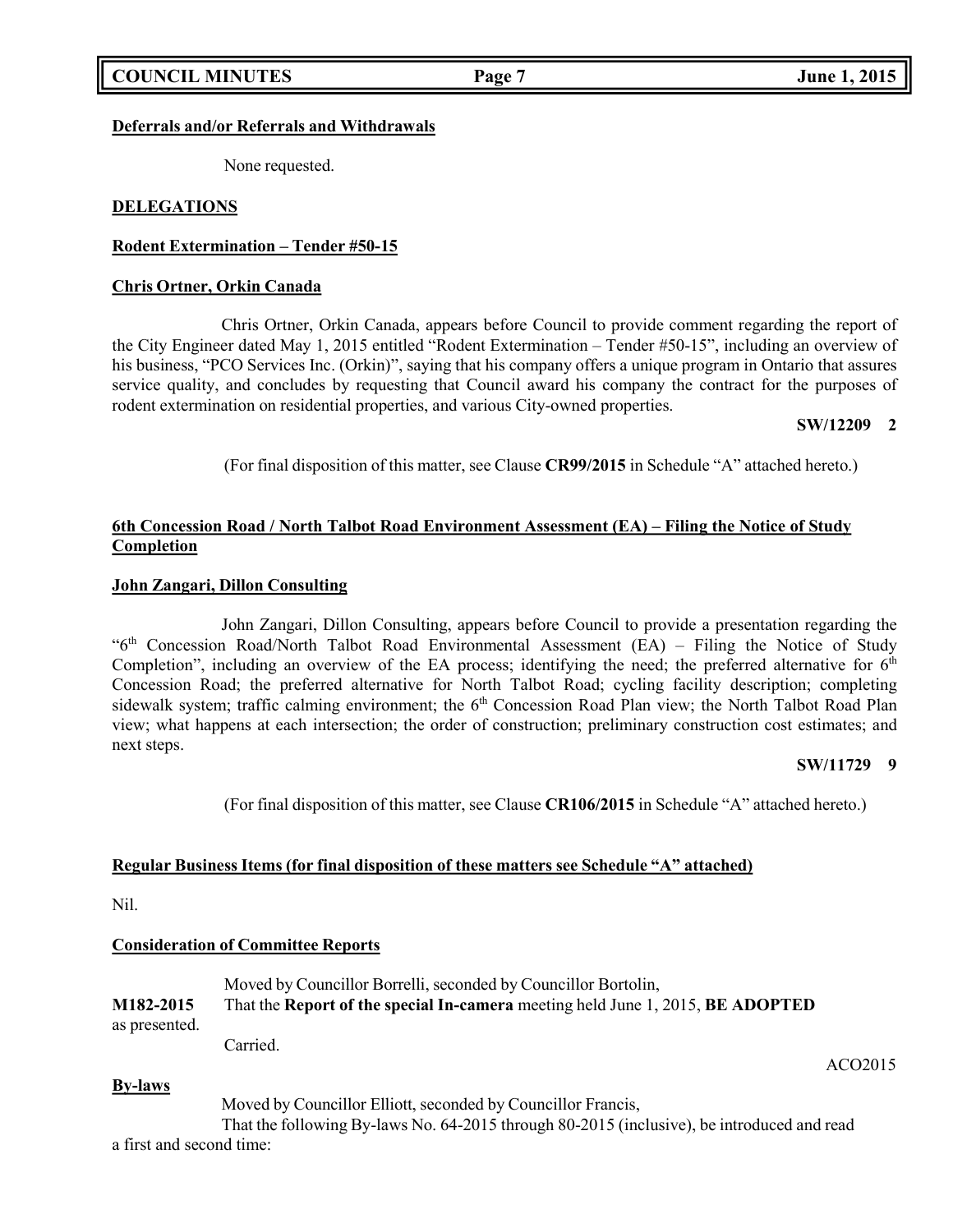**COUNCIL MINUTES Page 8 June 1, 2015**

- 64-2015 "A BY-LAW TO AMEND BY-LAW NUMBER 185-2011, BEING A BY-LAW RESPECTING THE CITY SOLICITOR", authorized by CR37/2015, adopted March 2, 2015.
- 65-2015 "A BY-LAW TO FURTHER AMEND BY-LAW 9023 BEING A BY-LAW TO REGULATE VEHICULAR PARKING WITHIN THE LIMITS OF THE CITY OF WINDSOR ON MUNICIPAL STREETS, MUNICIPAL PARKING LOTS AND PRIVATE PROPERTIES", authorized by CAO3001, approved April 23, 2015.
- 66-2015 "A BY-LAW TO PROVIDE THAT PART-LOT CONTROL SHALL NOT APPLY TO CERTAIN LAND THAT IS WITHIN REGISTERED PLAN 1014 IN THE CITY OF WINDSOR", authorized by By-Law 139-2013, adopted August 26, 2013.
- 67-2015 "A BY-LAW TO FURTHER AMEND BY-LAW NUMBER 8600 CITED AS THE "CITY OF WINDSOR ZONING BY-LAW"", authorized by CR 335/2002, adopted April 22, 2002 and CR649/2002, adopted July 22, 2002.
- 68-2015 "A BY-LAW TO AMEND BY-LAW NUMBER 98-2005, BEING A BY-LAW RESPECTING A PLAN FOR PROTECTING PROPERTY AND THE HEALTH, SAFETY AND WELFARE OF THE INHABITANTS OF AN EMERGENCY AREA FOR THE CORPORATION OF THE CITY OF WINDSOR (KNOWN AS THE "EMERGENCY RESPONSE BY-LAW"), authorized by CR79/2015, adopted April 20, 2015.
- 69-2015 "A BY-LAW TO FURHTER AMEND BY-LAW NUMBER 8600 CITED AS THE "WINDSOR CORE AREA ZONING BY-LAW"", authorized by By-Law 337-2004, adopted October 12, 2004.
- 70-2015 "A BY-LAW TO SET TAX RATE REDUCTIONS FOR PRESCRIBED PROPERTY SUBCLASSES FOR THE YEAR 2015", authorized by CR96-2015, adopted May 4, 2015.
- 71-2015 "A BY-LAW TO ESTABLISH TAX RATIOS FOR PRESCRIBED PROPERTY CLASSES", authorized by CR96-2015, adopted May 4, 2015.
- 72-2015 "A BY-LAW TO FIX THE TAX RATES AND TO PROVIDE FOR THE LEVY AND COLLECTION OF MUNICIPAL TAXES FOR THIS YEAR", authorized by CR96-2015, adopted May 4, 2015.
- 73-2015 "A BY-LAW TO ADOPT OPTIONAL TOOLS FOR THE PURPOSES OF ADMINISTERING LIMITS FOR THE COMMERCIAL, INDUSTRIAL AND MULTI-RESIDENTIAL PROPERTY CLASSES", authorized by CR96-2015, adopted May 4, 2015.
- 74-2015 "A BY-LAW TO FURTHER AMEND BY-LAW NUMBER 8600 CITED AS THE "CITY OF WINDSOR ZONING BY-LAW"", (See Planning, Heritage & Economic Development Standing Committee Report No. 302).
- 75-2015 "A BY-LAW TO ADOPT AMENDMENT NO. 103 TO THE OFFICIAL PLAN OF THE CITY OF WINDSOR", (See Planning, Heritage & Economic Development Standing Committee Report No. 304).
- 76-2015 "A BY-LAW TO FURTHER AMEND BY-LAW NUMBER 8600 CITED AS THE "CITY OF WINDSOR ZONING BY-LAW"", (See Planning, Heritage & Economic Development Standing Committee Report No. 304).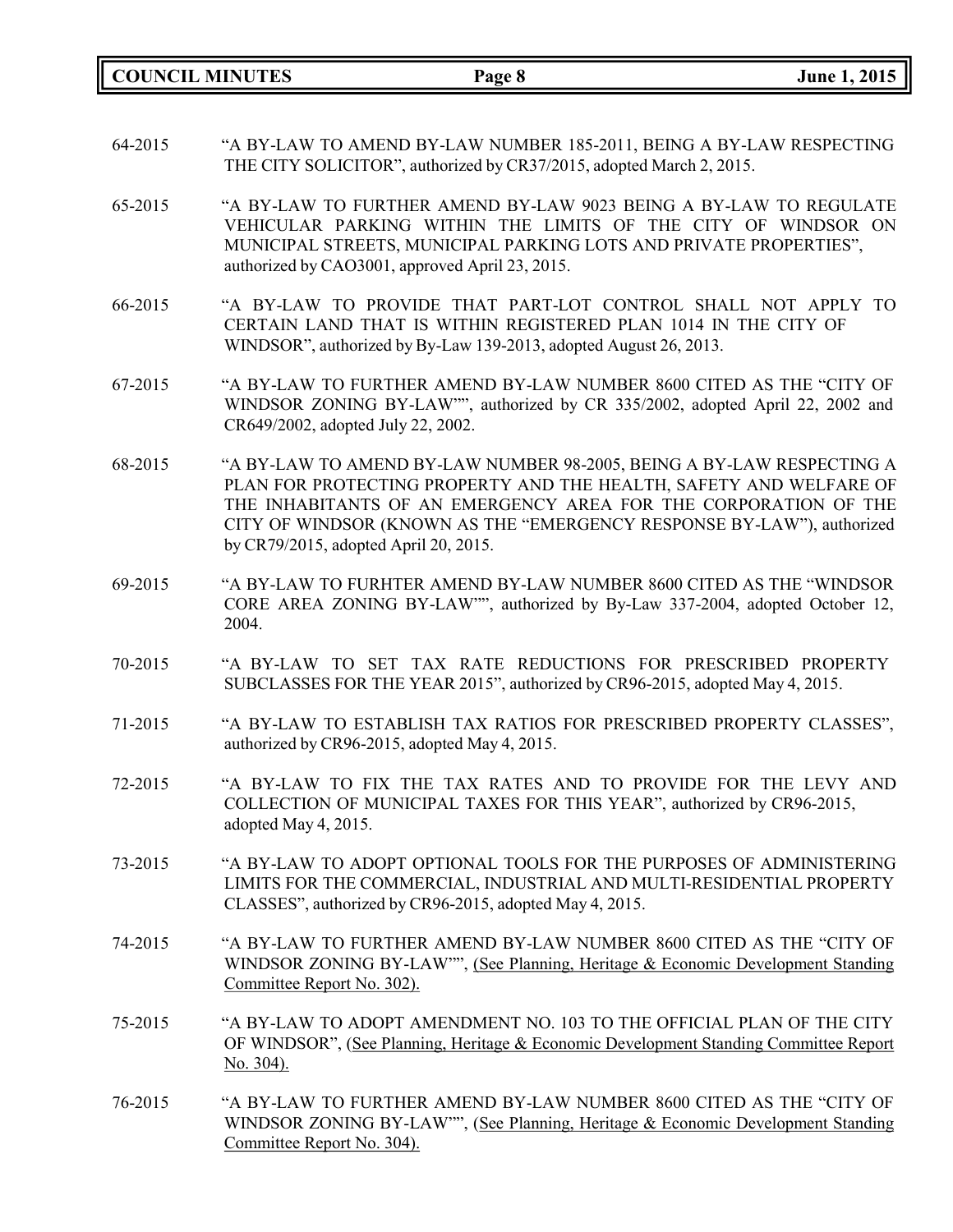**COUNCIL MINUTES Page 9 June 1, 2015**

- 77-2015 "A BY-LAW TO FURTHER AMEND BY-LAW NUMBER 8600 CITED AS THE "CITY OF WINDSOR ZONING BY-LAW"", authorized by M160-2015, approved May 4, 2015.
- 78-2015 "A BY-LAW TO ADOPT AMENDMENT NO. 104 TO THE OFFICIAL PLAN OF THE CITY OF WINDSOR", (See Planning, Heritage & Economic Development Standing Committee Report No. 303).
- 79-205 "A BY-LAW TO FURTHER AMEND BY-LAW NUMBER 8600 CITED AS THE "CITY OF WINDSOR ZONING BY-LAW"", (See Planning, Heritage & Economic Development Standing Committee Report No. 303).
- 80-2015 "A BY-LAW TO CONFIRM THE PROCEEDINGS OF THE COUNCIL OF THE CORPORATION OF THE CITY OF WINDSOR AT ITS MEETING HELD ON THE FIRST DAY OF JUNE, 2015". Carried.

Moved by Councillor Gignac, seconded by Councillor Holt,

That the Committee of the Whole does now rise and report to Council respecting the business items considered by the Committee:

- **1) Communication Items (as amended)**
- **2) Consent Agenda (as amended)**
- **3) Items Deferred**
- **Items Referred**
- **4) Consideration of the Balance of Business Items (see Schedule "A")**
- **5) Committee Reports (as presented)**
- **6) By-laws given first and second readings (as presented)**

Carried.

### **Notices of Motion**

None presented.

### **Third Reading of By-laws**

Moved by Councillor Kusmierczyk, seconded by Councillor Marra,

That the following By-laws No. 64-2015 through 80-2015 (inclusive), having been read a first and second time be now read a third time and finally passed and that the Mayor and Clerk **BE AUTHORIZED** to sign and seal the same notwithstanding any contrary provision of the Council.

Carried.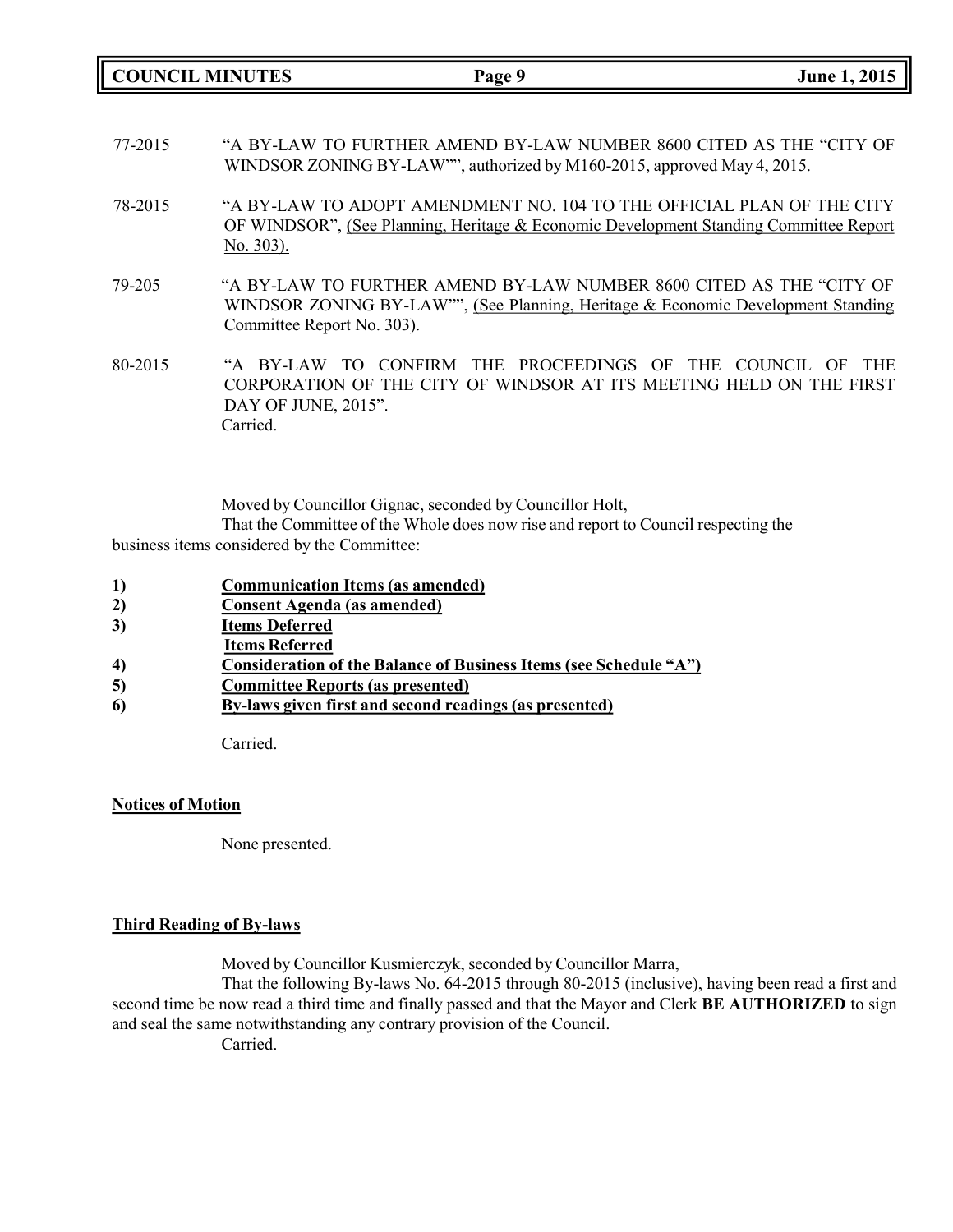|  | <b>COUNCIL MINUTES</b> |
|--|------------------------|
|--|------------------------|

#### **Petitions**

Moved by Councillor Payne, seconded by Councillor Sleiman,

**M183-2015** That the petition presented by Councillor Gignac from area residents regarding a noise complaint concerning continuous noise from the roof-top heating/cooling unit emanating from the Metro Grocery Store at 6740 Wyandotte Street East **BE RECEIVED** by the Clerk and the Clerk **BE DIRECTED** to forward the petition to the City Solicitor for the purpose of an examination of the requested works or undertakings; and further that a report **BE PROVIDED** consistent with the direction provided.

Carried.

ACO/12103

#### **Council Questions**

Moved by Councillor Borrelli, seconded by Councillor Bortolin,

**M184-2015** That the following Council Question by Councillor Gignac **BE APPROVED**, and that Administration **BE DIRECTED** to proceed with the necessary actions to respond to the Council Question in the form of a written report, consistent with Council"s instructions, and in accordance with Section 17.1 of the Procedure By-law 98-2011:

### **CQ28-2015**

Requesting amendment to By-Law 6716 to address noise levels emitting from commercial property equipment (heating/cooling rooftop units).

Carried.

#### **Adjournment**

Moved by Councillor Elliott, seconded by Councillor Francis,

of the Mayor. That this Council meeting stand adjourned until the next regular meeting of Council or at the call

Carried.

Accordingly, the meeting is adjourned at 7:28 o'clock p.m.

**MAYOR**

### **THIS IS A DRAFT COPY**

# **DEPUTY CITY CLERK/SENIOR MANAGER OF COUNCIL SERVICES**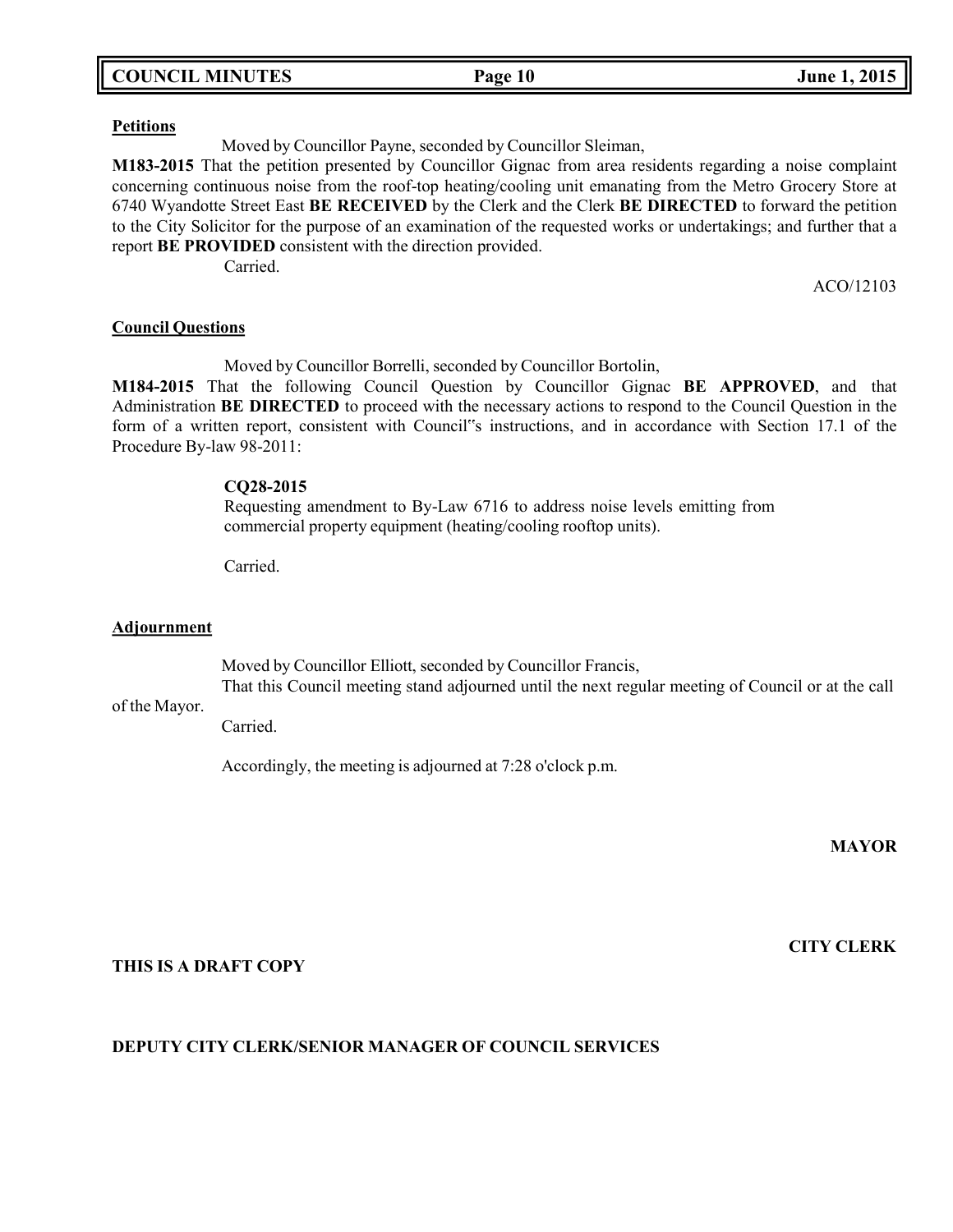# **COUNCIL MINUTES Page 11 June 1, 2015**

Kusmierczyk Marra

#### CR98/2015

- I. That the following vacant parcel of land **BE DECLARED** surplus:
	- Municipal address:
		- o 0 Westminster Boulevard, located on the east side of Westminster Boulevard, next north of 1084 Westminster Boulevard
	- Legal Description:
	- o Southerly half of Lot 118, Registered Plan 663
	- Lot size:
		- $\circ$  an approximate 15" X 133.5"
- II. That the Real Estate Division **BE AUTHORIZED** to offer the vacant parcel of land described in Recommendation I above to the abutting property owner (1084 Westminster) and that the transaction **BE APPROVED** under the Delegation of Authority By-law 208-2008.

Carried.

Report Number **17732 APM2015 C1**

#### Gignac Borrelli

### CR99/2015

That the report of the City Engineer dated May 1, 2015 regarding "Rodent Extermination – Tender #50- 15" **BE RECEIVED**; and further,

That Tender 50-15, being a tender covering a 3-year period for the purposes of rodent extermination on residential properties and various city-owned properties **BE CANCELLED**; and further,

That administration **BE DIRECTED** to issue a new tender for the purposes of rodent extermination on residential properties and various city-owned properties for only an 18-month period and to allow administration to review and report back to Council on the impact of hard-sided containers.

Carried. Councillor Bortolin voting nay.

Report Number **17707 SW/12209 2**

Kusmierczyk Marra

CR100/2015

**I.** That Council **ACCEPT** the recommendation of the City Engineer to abandon the upper part of the Rivard Drain, westerly from the former Jefferson Boulevard Extension right-of-way (Part 2, Plan 12R-6403), as shown on attached Drawing C-3282 to be addressed under Section 84 of *The Drainage Act*.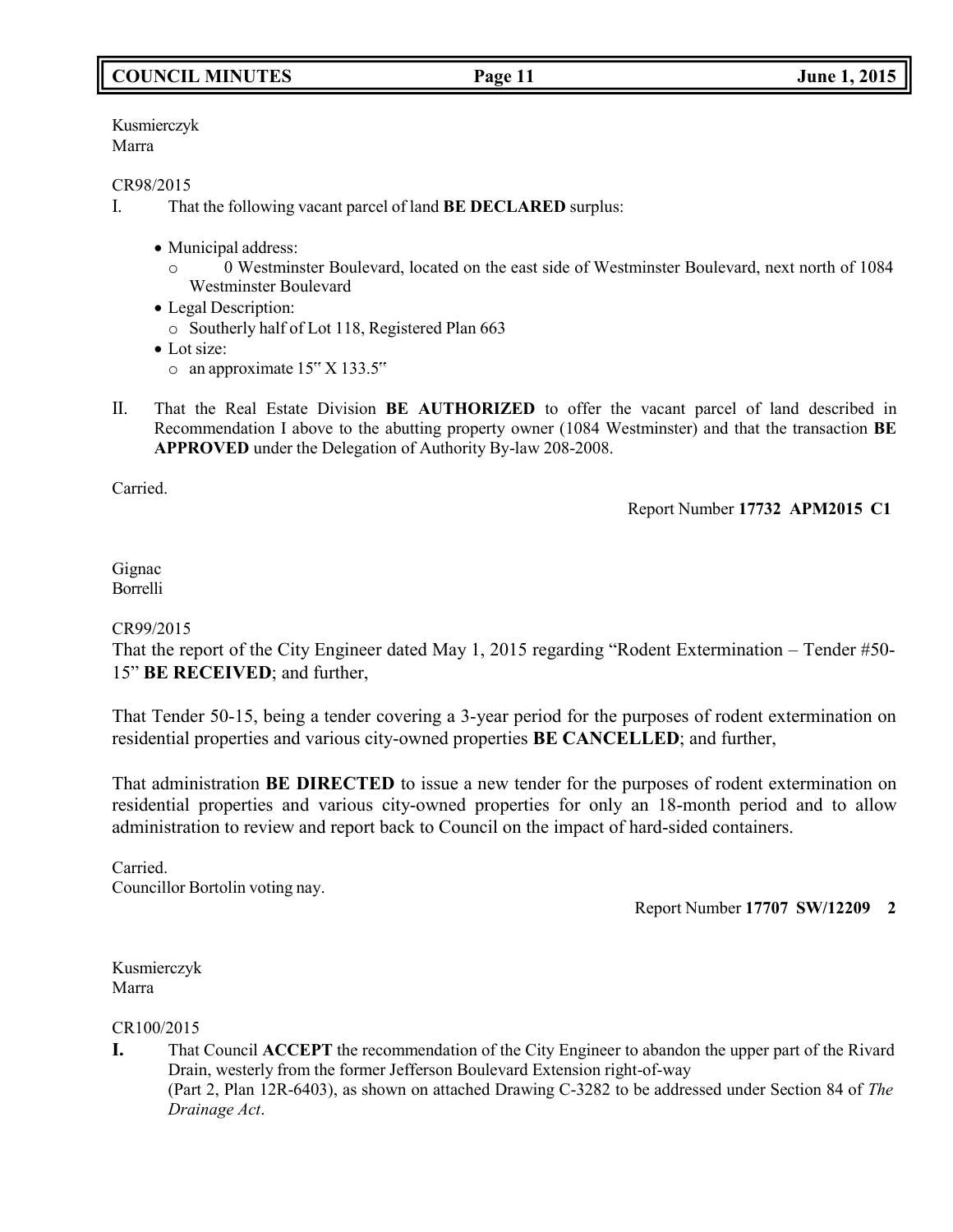| <b>COUNCIL MINUTES</b> |  |  |
|------------------------|--|--|
|------------------------|--|--|

### **II.** That Council **DIRECT** the City Solicitor to prepare a By-law to abandon the upper part of the Rivard Drain under Section 84 of *The Drainage Act*.

Carried.

Report Number **17702 SW2015 C3**

Appendices Drawing C-3282

Kusmierczyk Marra

CR101/2015

That City Council **APPROVE** the 2015 Business Improvement Area Rates as presented in Table 1; and

That City Council **APPROVE** the 2015 Budget Submissions for the Wyandotte Towne Centre BIA attached as Appendix A and related 2015 BIA rate of 0.00420594; and

That the City Solicitor **BE AUTHORIZED** to prepare the necessary by-laws to enact the 2015 Business Improvement Area rates.

Carried.

Report Number **17740 MI2015 C4**

Appendices Appendix A

Kusmierczyk Marra

CR102/2015 That the following low tender be **ACCEPTED**:

| <b>TENDERER:</b>           | Jacques Daoust Coatings Management Inc. |
|----------------------------|-----------------------------------------|
|                            | 32 McKenzie Street                      |
|                            | Cambridge, Ontario N1R 4E1              |
| <b>TENDER NO:</b>          | $72-15$                                 |
| <b>TOTAL TENDER PRICE:</b> | \$687,950.00 (excluding HST)            |
| <b>ACCOUNT CHARGED:</b>    | 007-2915-1790-02379-7091011             |

And that the Chief Administrative Officer and City Clerk **BE AUTHORIZED** to sign a contract with the tenderer, satisfactory in form to the City Solicitor, in technical content to the City Engineer, and financial content to the City Treasurer;

And that additional funds of \$10,400.00, required to complete the works, **BE TRANSFERRED** from the Little River Pollution Control Plant Reserve (Fund 132) into the Little River PCP Repair Costs project (7091011).

Carried.

Report Number **17729 SW/12212 C5**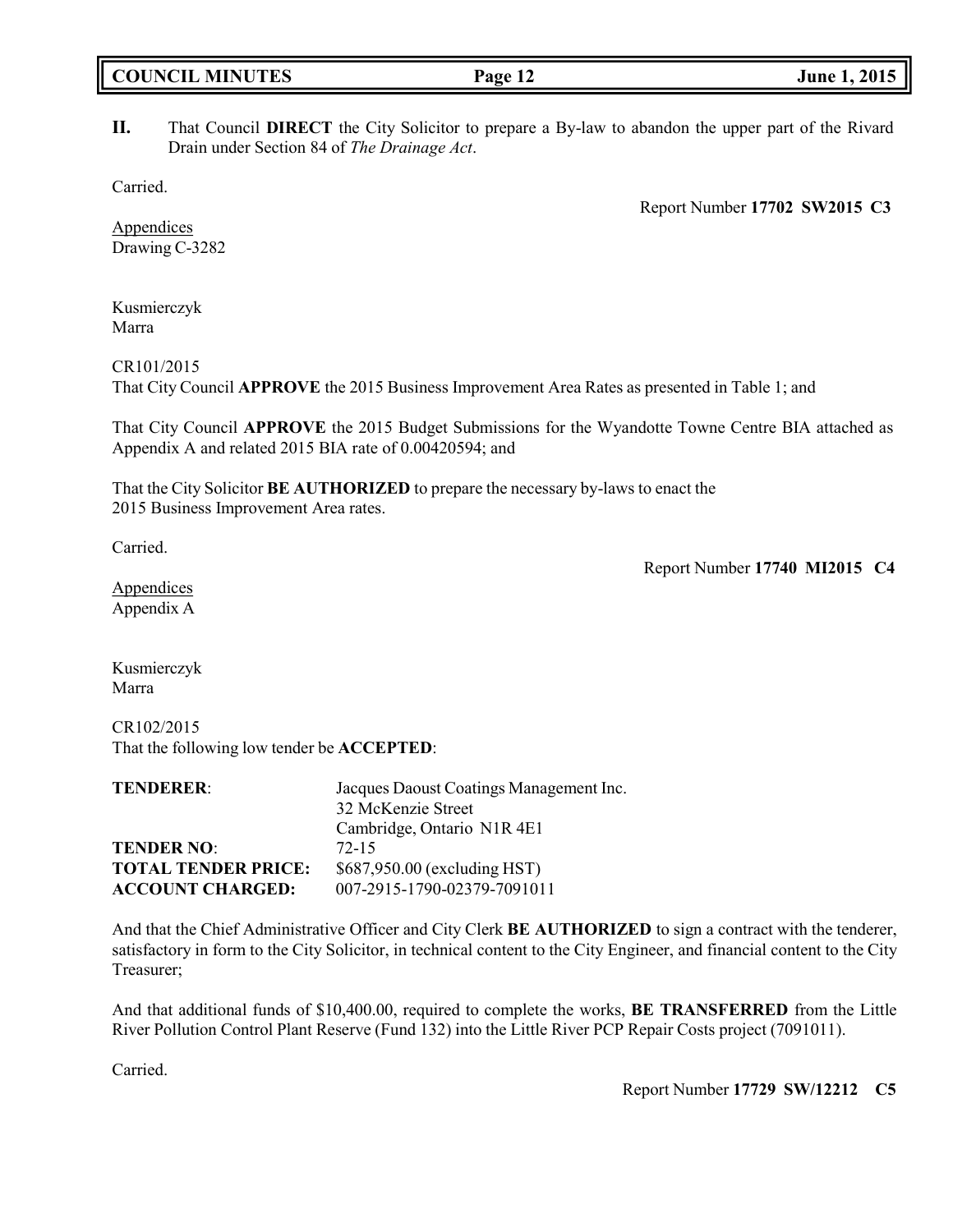# **COUNCIL MINUTES Page 13 June 1, 2015**

Kusmierczyk Marra

CR103/2015

I. That the following low tender **BE ACCEPTED:**

| <b>Tenderer:</b>             | <b>SHEAROCK CONSTRUCTION GROUP INC.</b><br>5085 Walker Road<br>Windsor, Ontario N9A 6J3 |
|------------------------------|-----------------------------------------------------------------------------------------|
| Work:                        | 2014 Road & Watermain Rehabilitation IV<br>Tender No. $74-15$                           |
| <b>Total Tendered Price:</b> | \$3,590,000.00 excluding HST                                                            |
| <b>Account Charged:</b>      | 007-5410-1790-02942-7143001                                                             |

AND THAT the Chief Administrative Officer and City Clerk **BE AUTHORIZED** to sign a contract with the low tenderer, satisfactory in form to the City Solicitor, technical content to the City Engineer, and financial content to the City Treasurer, with SheaRock Construction Group Inc. for Tender No. 74- 15;

- II. That Administration **BE AUTHORIZED** to transfer \$972,000.00 from the Tecumseh Road East Road Rehabilitation (Project ID 7143002) to the 2014 Road & Watermain Rehabilitation IV (Project ID 7143001-Pillette);
- III.THAT Approval **BE GIVEN** to undertake an expenditure of \$2,272,000.00 for the construction of the 2014 Road & Watermain Rehabilitation IV, Tender 74-15.

Carried.

Report Number **17721 SW/12213 C6**

Kusmierczyk Marra

CR104/2015

I. That the following tender **BE ACCEPTED** to supply all labour, materials and equipment to maintain weed and grass cutting/cleaning of EC Row, in accordance with the Purchasing By-Law:

| TENDERER:           | RKS Services Group Inc.                          |
|---------------------|--------------------------------------------------|
|                     | 1649 Chappus                                     |
|                     | Windsor, ON N9C 3T1                              |
| TENDER NO:          | 29-15                                            |
| TOTAL TENDER PRICE: | $$168,000$ (excluding HST)                       |
|                     | Total cost for 1 year contract (3 cuts per year) |
| ACCOUNT CHARGED:    | 001-2980-0606-02942-0280215                      |

II. That the following tender **BE ACCEPTED** to supply all labour, materials and equipment to maintain weed and grass cutting vacant lots, in accordance with the Purchasing By-Law: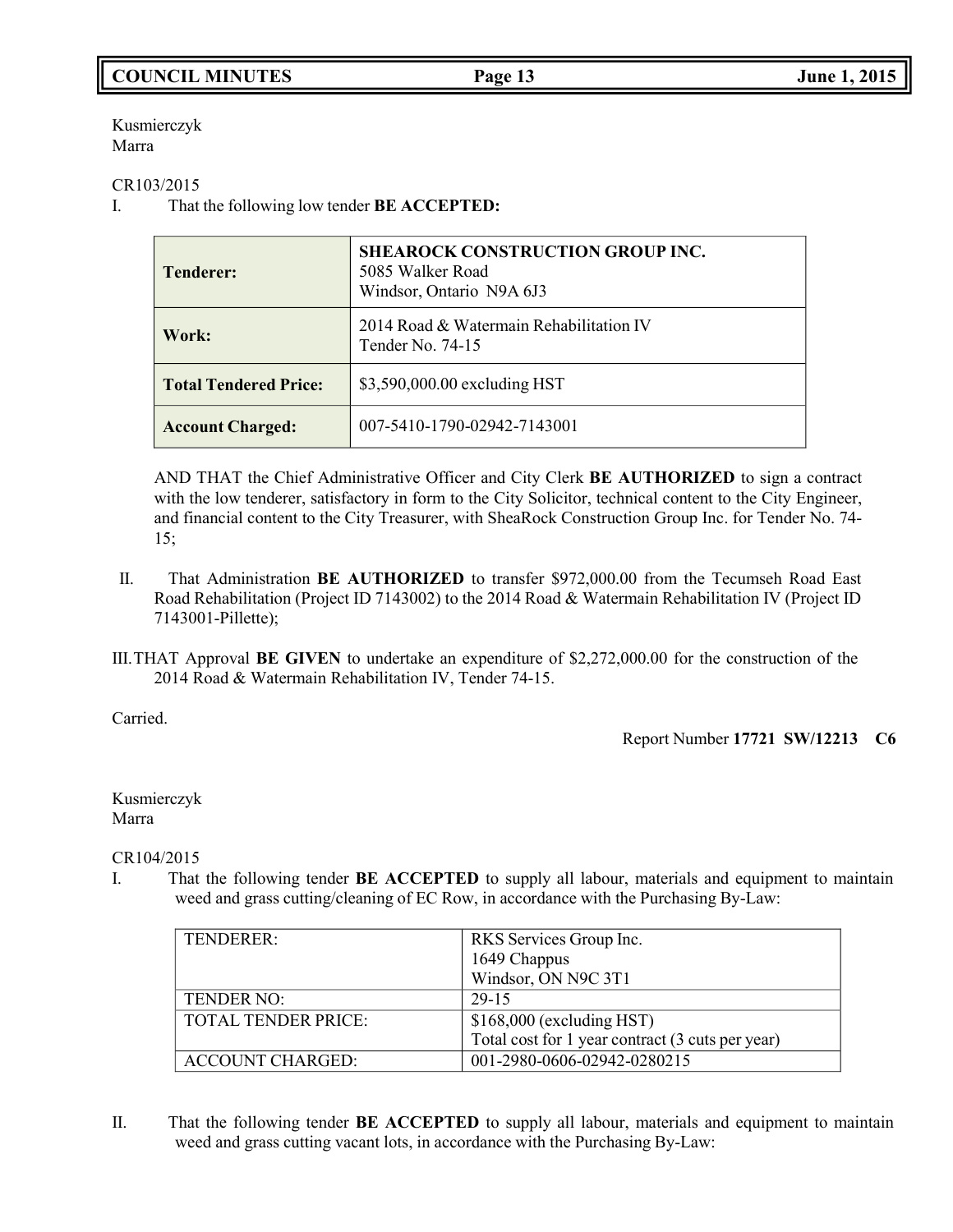| TENDERER:                  | Bellaire Landscape Inc.                          |
|----------------------------|--------------------------------------------------|
|                            | 2025 Ellis Sideroad                              |
|                            | Maidstone, On N0R 1K0                            |
| TENDER NO:                 | $30-15$                                          |
| <b>TOTAL TENDER PRICE:</b> | \$87,904 (excluding HST)                         |
|                            | Total cost for 1 year contract (4 cuts per year) |
| ACCOUNT CHARGED:           | 001-2980-1594-02942-0280215                      |

AND THAT the CAO and the City Clerk **BE AUTHORIZED** to **SIGN** a one year contract with each of RKS Services Group Inc. and Bellaire Landscape Inc. and that in accordance with the tenders, that both contracts contain the option for two additional one year cutting season extensions, upon mutual agreement and on the same terms and conditions, including price, all to be satisfactory in form to the City Solicitor, Corporate Leader Economic Development and Public Safety and in technical content to the City Engineer and Corporate Leader Environmental Protection and Transportation and in financial content to Chief Financial Officer/City Treasurer and Corporate Leader Finance and Technology.

Carried.

Report Number **17710 SR/12215 C7**

Kusmierczyk Marra

### CR105/2015

### I. That the following low tender **BE ACCEPTED:**

| <b>Tenderer:</b>             | <b>SEWER MAINTENANCE SERVICES</b><br>P.O. Box 250<br>Kingsville, Ontario N9Y 2E9 |  |
|------------------------------|----------------------------------------------------------------------------------|--|
| <b>Tender No:</b>            | 37-15 and 38-15                                                                  |  |
| <b>Total Tendered Price:</b> | 37-15 \$53,575.36<br>Excluding HST respectively<br>38-15 \$54,676.80             |  |
| <b>Account Charged:</b>      | 007-5410-1790-02942-7131000                                                      |  |

AND THAT the Chief Administrative Officer and City Clerk **BE AUTHORIZED** to sign a contract with the low tenderer, satisfactory in technical content to the City Engineer, in financial content to the Chief Financial Officer and City Treasurer, and in form to the City Solicitor; and

II. THAT Council **APPROVE** the transfer of \$25,000.00 from Capital Project 7111019 (Small Sewer Repairs) to Capital Project 7131000 (Smoke & Dye Testing) to provide additional funds required to complete Tenders 37-15 and 38-15

Carried.

Report Number **17725 SW/12216 C8**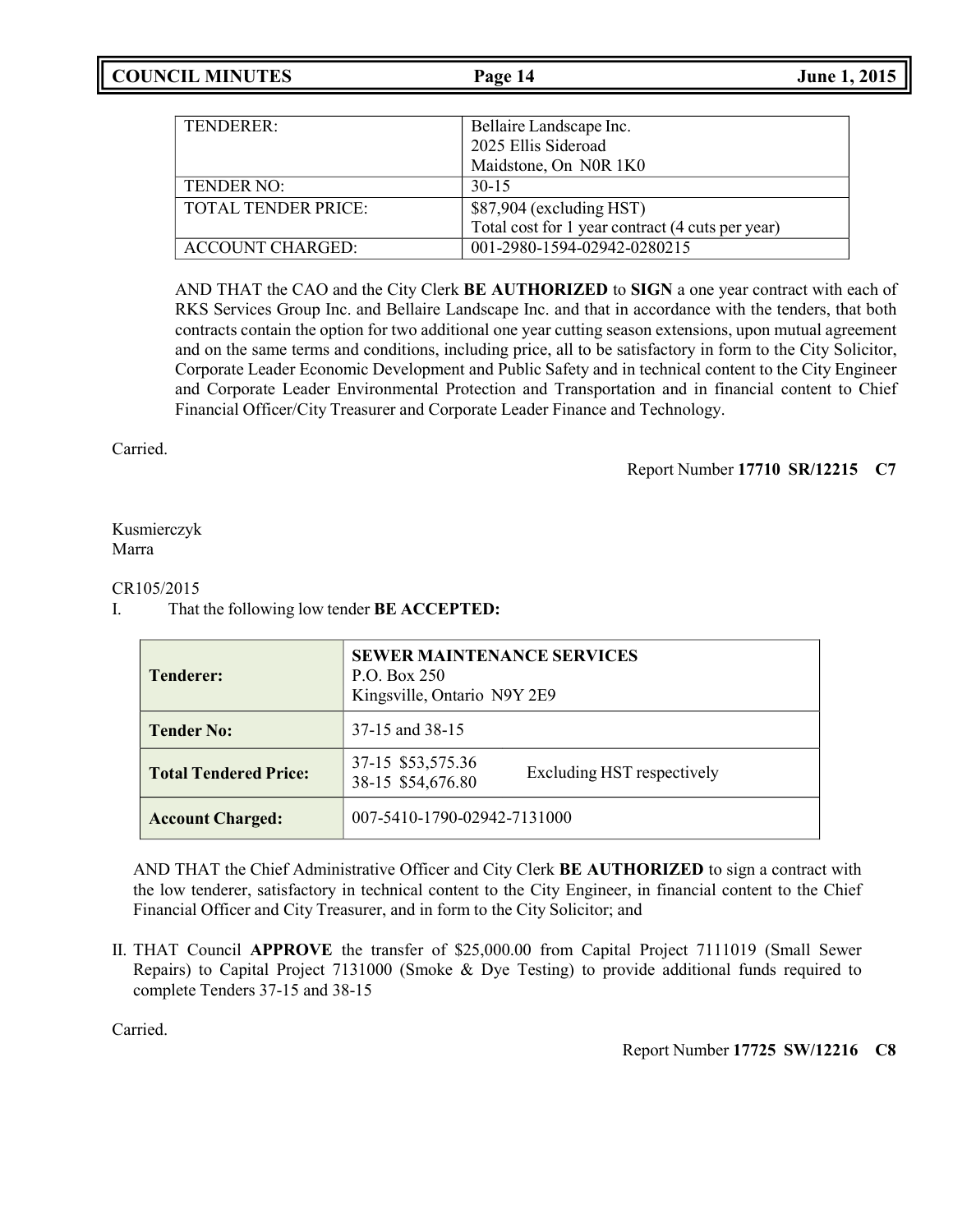# **COUNCIL MINUTES Page 15 June 1, 2015**

Francis Gignac

#### CR106/2015

That Administration **BE DIRECTED** to finalize the 6<sup>th</sup> Concession Road/North Talbot Road Environmental Assessment with recommendations supporting the Preferred Alternative identified by Dillon Consulting (the City of Windsor"s project Consultant); and further,

That Administration **BE DIRECTED** to issue the Notice of Study Completion for the Sixth Concession Road/North Talbot Road Environmental Assessment as per the Municipal Class Environmental Assessment Planning Process to commence the 30-day review period immediately following finalizing the Environmental Assessment; and further,

That the City Engineer **BE DIRECTED** to report back on:

- The possibility of an accelerated construction schedule for the section of the Sixth Concession from the Dougall Parkway to Division Road in light of the current safety deficiencies for pedestrians and cyclists on this section;
- **•** The feasibility of providing traffic calming measures on Ducharme from Holburn to the Sixth Concession following reconstruction of the Sixth Concession; and further,

That bike lanes for this project **MIRROR** the physical attributes for those being used for Cabana Road.

Carried.

Report Number **17728 SW/11729 9**

Kusmierczyk Marra

### CR107/2015

That the Chief Administrative Officer and the City Clerk **BE AUTHORIZED** to sign a contract with PlayPower Canada LT Inc., satisfactory in form to the City Solicitor, in technical content to the Executive Director of Parks and in financial content to the City Treasurer and Chief Financial Officer for the design, supply and installation of playgrounds at **Central Park**, **Jackson Park and Fontainebleu Park** as follows:

### **TOTAL PRICE \$507,653.80**

# **TOTAL PRICE INCLUDING HST: \$573,648.79**

#### **ACCOUNTS CHARGED:** Regional Parks (007 5410 1790 03366 7151013) \$208,828.40 + HST Accessible Playgrounds (007 5410 1790 03366 7145009) \$298,825.40 + HST.

Carried.

Report Number **17733 SW/12217 C10**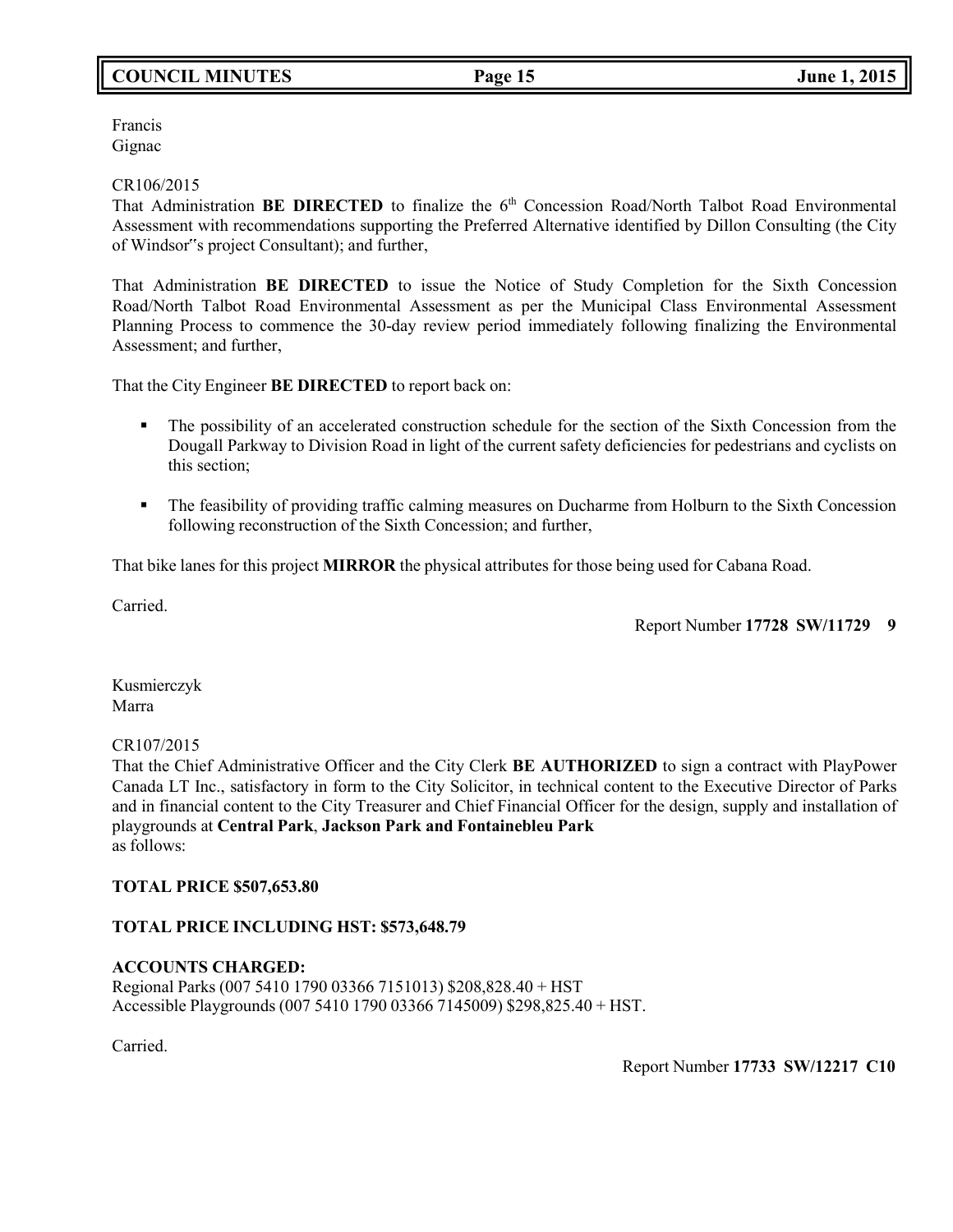# **COUNCIL MINUTES Page 16 June 1, 2015**

Kusmierczyk Marra

### CR108/2015

- I. That the following projects and their order of priority **BE APPROVED** for submission to the Canada 150 Community Infrastructure Program:
	- a) Sandwich Library (in partnership with the Windsor Public Library)
	- b) South Windsor Arena, Community Centre & Trails
	- c) Willistead Manor

### and

II. That Council **APPROVE** the following funding strategies for the City"s portion of the projects being submitted, provided the project is selected for Canada 150 funding**:**

# **Sandwich Library**

- 1. \$1,880,000 from the previously approved \$7.0 million placeholder for libraries within the 2014 Enhanced Capital Budget Plan(CR243/2013) and,
- 2. \$120,000 from the previously approved placeholder within the 2012 Capital Budget (M267/2012) for the construction of a pay and display parking lot on the former Sandwich Fire Hall #6

# **South Windsor Arena, Community Centre and Trails**

1. Previously approved funding of \$4.1M, CR34/2015.

# **Willistead Manor**

- 1. Pre commitment of the 2016 and 2017 requested capital funding (HCP-010-07) of \$750,000 for each year.
- III. That the City Treasurer or designate, Chief Administrative Officer and City Clerk **BE AUTHORIZED** to sign any required documentation for the Canada 150 Community Infrastructure program, as it relates to these projects, satisfactory in legal form to the City Solicitor, in technical content to the City Engineer and in financial content to City Treasurer; and

Subject to being awarded funding:

- IV. THAT Administration **BE AUTHORIZED** to prepare and issue RFP(s) to retain appropriate consultants for the design, tender and contract administration services as required for the above noted projects and subject to falling with allocated budget amounts, that the Chief Administrative Officer and City Clerk **BE AUTHORIZED** to sign the agreements with the successful proponents, satisfactory in form to the City Solicitor, in financial content to the City Treasurer, and in technical content to the City Engineer; and
- V. That the City Engineer or designate, for any and all projects approved for Canada 150 Community Infrastructure funding, **BE AUTHORIZED** to issue requisite tenders for the construction works required at each of the sites, and that subject to the tenders falling within the approved capital budget, that the Chief Administrative Officer and City Clerk **BE AUTHORIZED** to sign an agreement with the successful bidders, satisfactory in legal form to the City Solicitor, in technical content with the City Engineer, and in financial content to City Treasurer, and further, that the results of these tenders be subsequently reported to City Council for information purposes; and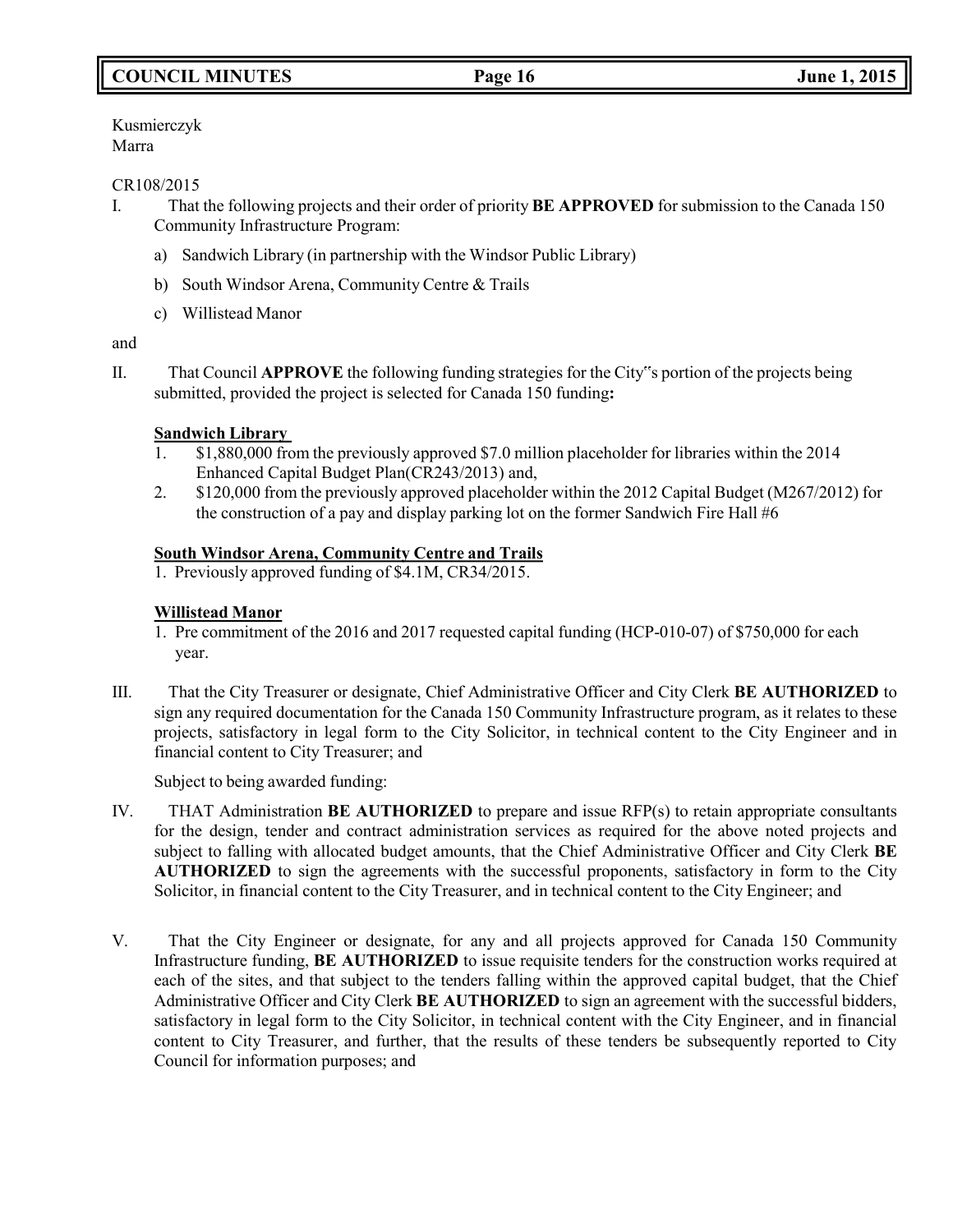# **COUNCIL MINUTES Page 17 June 1, 2015**

VI. That the City Engineer or designate, for any and all projects approved for Canada 150 Community Infrastructure funding, **BE AUTHORIZED** to issue requisite RFP(s) for consulting services, and that the Chief Administrative Officer and City Clerk **BE AUTHORIZED** to sign the requisite agreement(s) for such services, satisfactory in legal form to the City Solicitor, in technical content to the City Engineer and in financial content to City Treasurer.

(It is noted that certain Council resolutions and authorizations regarding the South Windsor project are already in place exclusive of this funding.)

Carried.

Report Number **17757 GFG/12228 C11**

### **STANDING COMMITEE RESOLUTIONS**

Moved by Councillor Kusmierczyk, seconded by Councillor Marra, **M185-2015** That **Report No. 186 of the Executive Committee of Council** of its meeting held April 27, 2015 regarding "Status Report – Compliance with Applicable Laws and Regulations, 2015 Q1" **BE ADOPTED** as presented. Carried.

Report Number **17665 AF/11247**

Moved by Councillor Kusmierczyk, seconded by Councillor Marra,

**M186-2015** That **Report No. 187 of the Executive Committee of Council** of its meeting

held April 27, 2015 regarding "Status Report on Implementation of Audit Recommendations – 2015 Q1" **BE ADOPTED** as presented.

Carried.

Report Number **17667 AF/11247**

Moved by Councillor Kusmierczyk, seconded by Councillor Marra,

**M187-2015** That **Report No. 188 of the Executive Committee of Council** of its meeting

held April 27, 2015 regarding "Summary of Hotline Issues Referred to Management by PwC – 2015 Q1" **BE ADOPTED** as presented. Carried.

Report Number **17666 AF/11247**

Moved by Councillor Kusmierczyk, seconded by Councillor Marra,

**M188-2015** That **Report No. 189 of the Executive Committee of Council** of its meeting

held April 27, 2015 regarding "2015 First Quarter Preliminary Operating Budget Variance Projection" **BE ADOPTED** as presented.

Report Number **17669 AFB/11935**

Moved by Councillor Kusmierczyk, seconded by Councillor Marra,

**M189-2015** That **Report No. 190 of the Executive Committee of Council** of its meeting

#### held April 27, 2015 regarding "Updated Media Policy" **BE ADOPTED** as presented. Carried.

Carried.

Report Number **17664 MB/10949**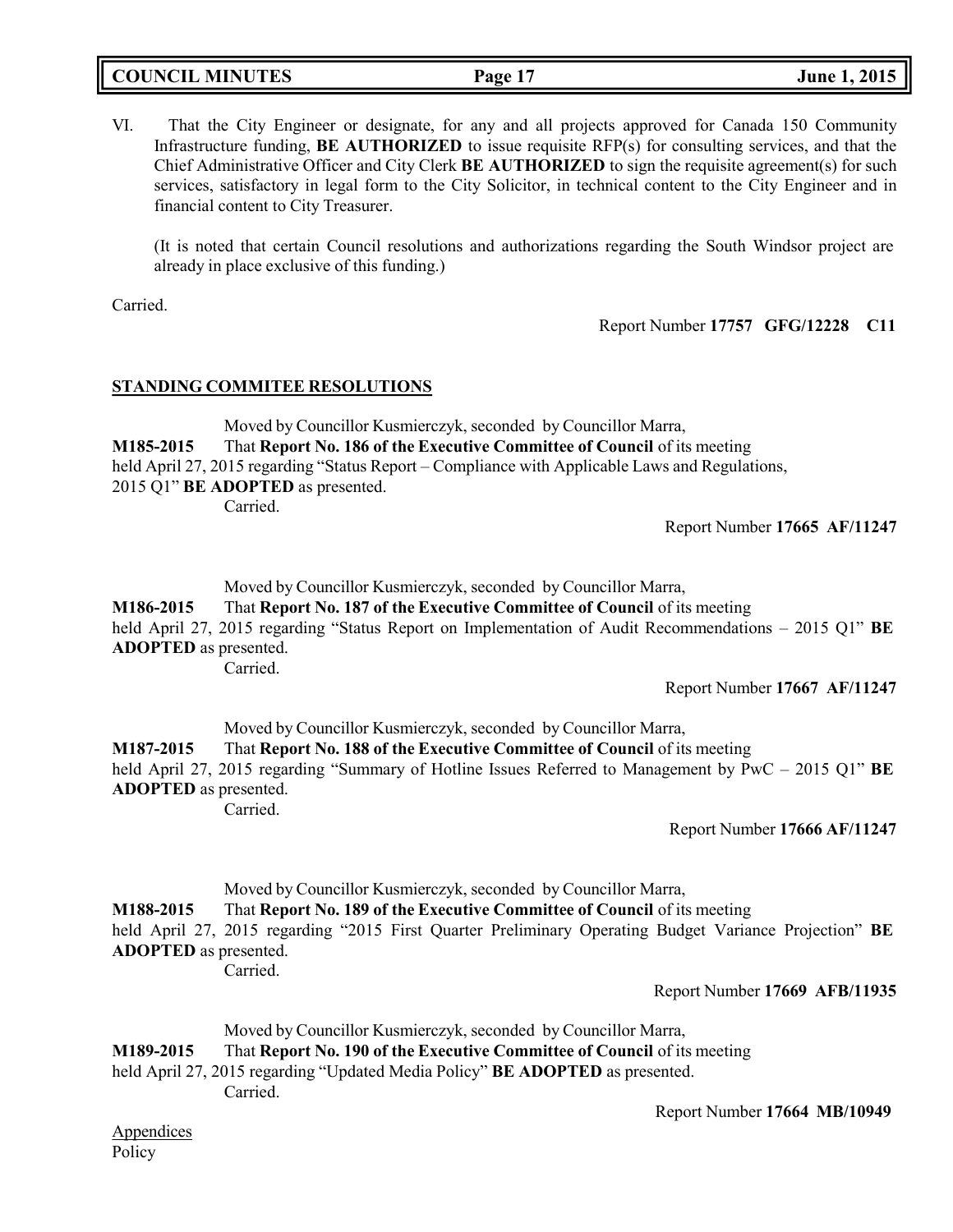| <b>COUNCIL MINUTES</b> |  |
|------------------------|--|
|------------------------|--|

### Moved by Councillor Kusmierczyk, seconded by Councillor Marra, **M190-2015** That **Report No. 191 of the Executive Committee of Council** of its meeting held April 27, 2015 regarding "Internal Audit Performance Dashboard as of March 31, 2015" **BE ADOPTED** as presented. Carried.

**AF/11247**

Moved by Councillor Kusmierczyk, seconded by Councillor Marra, **M191-2015** That **Report No. 298 of the Planning, Heritage & Economic Development Standing Committee** of its meeting held May 11, 2015 regarding "Windsor Municipal Heritage Register – Add and Remove Listings" **BE ADOPTED** as presented.

Carried.

Councillor Holt discloses an interest and abstains from voting on this matter.

Report Number **17696 MBA2015**

Moved by Councillor Kusmierczyk, seconded by Councillor Marra,

**M192-2015** That **Report No. 299 of the Planning, Heritage & Economic Development Standing Committee** of its meeting held May 11, 2015 regarding "Montreuil-Buckland-Vichos House, 4187 Riverside Drive East – Heritage Designation" **BE ADOPTED** as presented.

Carried.

Report Number **17693 MBA/12178**

Moved by Councillor Kusmierczyk, seconded by Councillor Marra,

**M193-2015** That **Report No. 300 of the Planning, Heritage & Economic Development Standing Committee** of its meeting held May 11, 2015 regarding "Part of east/west and north/south alleys east of Elsmere Avenue, north of Tecumseh Road East – Amend PEDSC Report No. 245" **BE ADOPTED** as presented. Carried.

Report Number **17695 SAA2015**

Moved by Councillor Kusmierczyk, seconded by Councillor Marra,

**M194-2015** That **Report No. 301 of the Planning, Heritage & Economic Development Standing Committee** of its meeting held May 11, 2015 regarding "Update to cost of conveyance for alleys closed under the Alley Closing Subsidy Program (ACSP)" **BE ADOPTED** as presented. Carried.

Report Number **17694 SAA2015**

Moved by Councillor Kusmierczyk, seconded by Councillor Marra,

**M195-2015** That **Report No. 302 of the Planning, Heritage & Economic Development Standing Committee** of its meeting held May 25, 2015 regarding "Grand Central Business Park Inc., Rosati Construction Inc., 3910 Plymouth, Amendment to Zoning By-Law 8600" **BE ADOPTED** as presented.

Carried.

Report Number **17718 ZB/12189**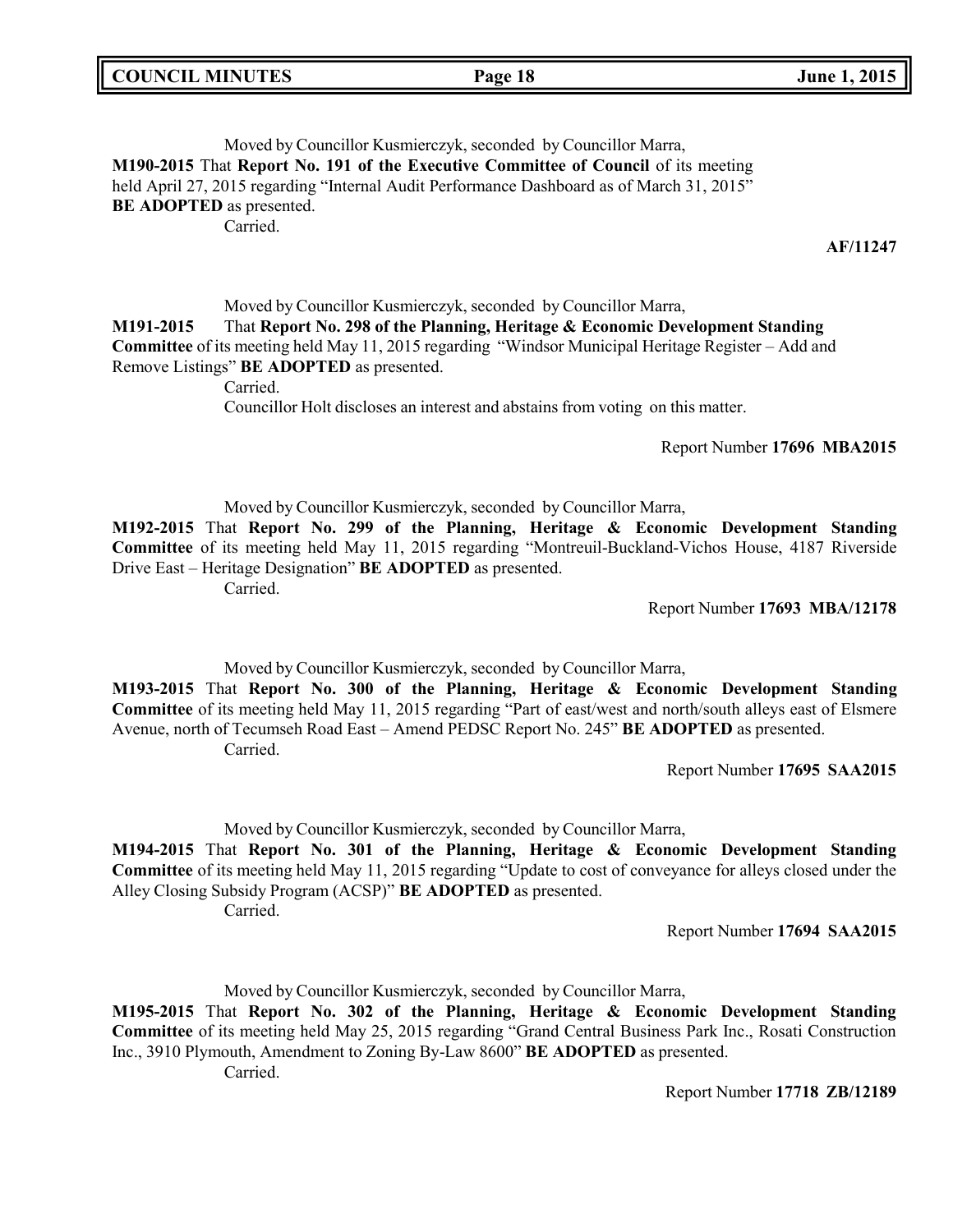**COUNCIL MINUTES Page 19 June 1, 2015**

Moved by Councillor Kusmierczyk, seconded by Councillor Marra,

**M196-2015** That **Report No. 303 of the Planning, Heritage & Economic Development Standing Committee** of its meeting held May 25, 2015 regarding "City of Windsor, Housekeeping Rezoning Application, 0 E. C. Row" **BE ADOPTED** as follows:

- I THAT the application for an amendment to the Official Plan changing the designation of Part of Lots 139 and 140, Concession 3, (formerly Township of Sandwich South) City of Windsor, Parts 3 to18 (inclusive), 12R-24604 from "Business Park" to "Industrial" **BE APPROVED**;
- II 1. That an amendment to Zoning By-law 8600 **BE APPROVED**, amending the zoning for Part of Lots 139 and 140, Concession 3, (formerly Township of Sandwich South) City of Windsor, Parts 3 to18 (inclusive), 12R-24604; from BP and (H)BP to HMD2.2 with special provisions to add the following specific regulations:
	- i) Outdoor storage of unfinished material shall be prohibited,
	- ii) For the lands zoned MD2.2 or HMD2.2 and lying north of Parts 5 and 12, 12R-24604, berms be constructed along the north and east limit of the lands. The berms to be constructed shall be at least 11.3 metres in width and at least 1.8 metres high.
- 2. The "H" prefix applied to Lots 139 and 140, Concession 3, (formerly Township of Sandwich South) City of Windsor, Parts 3 to 18 (inclusive), 12R-24604, shall **NOT BE REMOVED** until the following conditions have been met:
	- i.) Application to remove the  $H^{\prime\prime}$  symbol has been made;
	- ii.) A Site Plan Control Agreement has been entered into;
	- iii.) An Archaeological Assessment has been completed;
	- iv.) A Servicing Study has been completed to the satisfaction of the City Engineer; and
	- v.) A servicing agreement be entered into to the satisfaction of the City Engineer.
- III 1. That an amendment to Zoning By-law 8600 **BE APPROVED**, amending the zoning for Part of Lots 140 and 141, Concession 3, and Lots 14 to 18, and Part of Lots 12 & 13, Registered Plan 65, (formerly Township of Sandwich South) City of Windsor, as delineated by a heavy dashed line in Appendix "B" to this report from (H)BP to HCD4.1 with special provisions to add the following specific permitted uses:
	- Arena, swimming pool, baseball field and other public and private recreational sport facilities;
	- **•** Commercial printing, publishing and photographic processing establishments;
	- **Commercial recreation and entertainment establishments and theatres;**
	- Day nursery, church, church hall, private hall, commercial school, hospital;
	- **•** Dental or optical laboratory;
	- **•** Personal service shops, bakery, confectionery store;
	- **•** Light industrial uses;
	- Food catering service, including the packaging and preparation of food or foodstuffs for distribution and sales elsewhere;
- 2. That an amendment to Zoning By-law 8600 **BE APPROVED**, amending the zoning for Lots 14 to 18, and Part of Lots 12 & 13, Registered Plan 65, (formerly Township of Sandwich South) City of Windsor from (H)BP to HCD4.1 with special provisions to add the following specific permitted uses:

A multiple dwelling, residential care facility, lodging house, and the regulations of the RD3.1 zone category shall apply.

3. The <sub>"H</sub>" prefix shall **NOT BE REMOVED** until the following conditions have been met: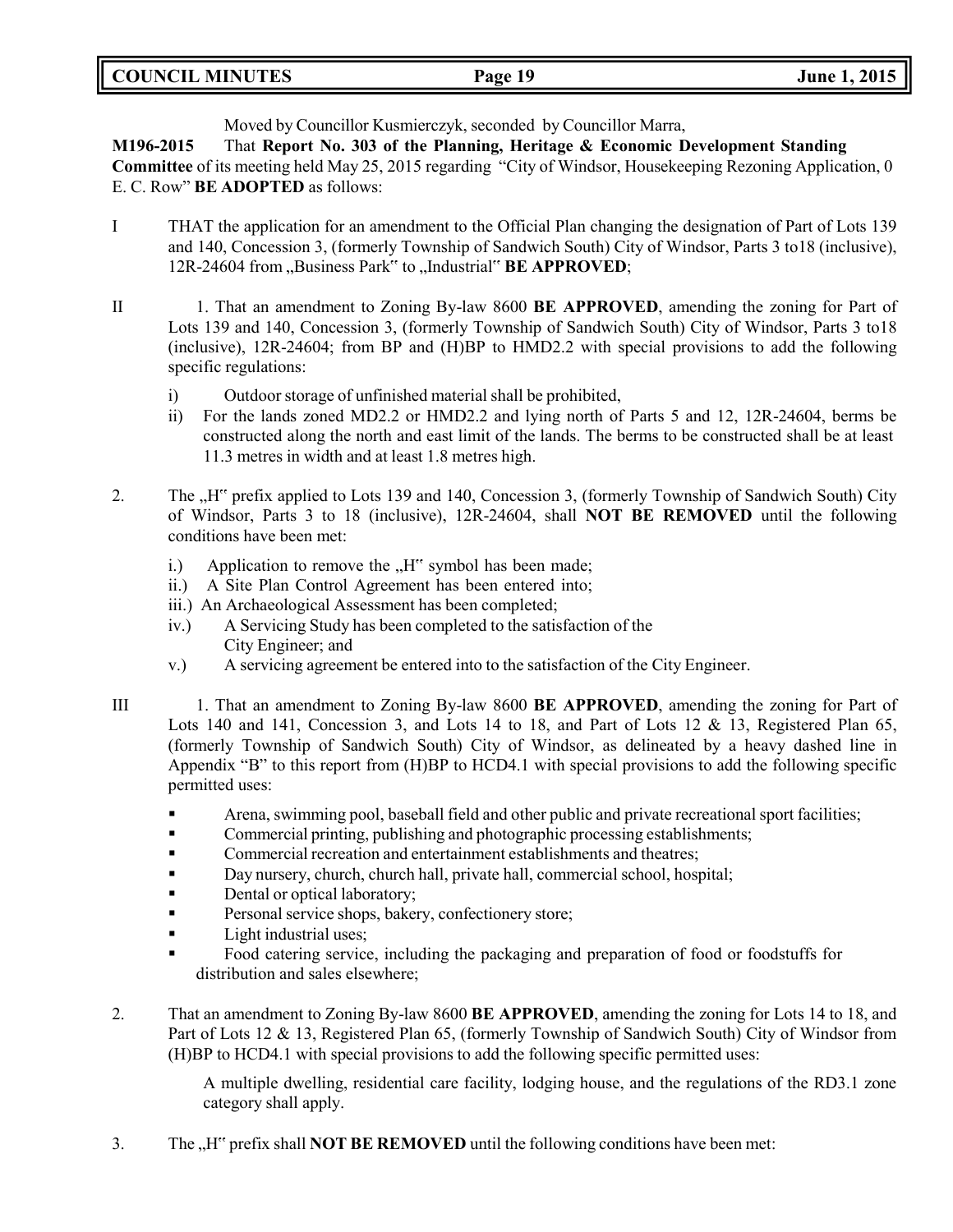- i.) Application to remove the  $H^{\prime\prime}$  symbol has been made;
- ii.) A Traffic Impact Study has been completed to the satisfaction of the City Engineer;
- iii.) A Servicing Study has been completed to the satisfaction of the City Engineer;
- iv.) A Servicing Agreement be entered into to the satisfaction of the City Engineer;
- v.) A Site Plan Control Agreement has been entered into; and
- vi.) An Archaeological Assessment has been completed.
- IV That By-law 85-18 as it applies to the lands described as Part of Lots 139 and 140, Concession 3, (formerly Township of Sandwich South) City of Windsor, Parts 3 to 18 (inclusive), 12R-24604 and Part of Lots 140 and 141, Concession 3, and Lots 14 to 18, and Part of Lots 12 & 13, Registered Plan 65, (formerly Township of Sandwich South) City of Windsor, as delineated by a heavy dashed line in Appendix "B", **BE REPEALED**, and
- V For the lands zoned MD2.2 or HMD2.2 lying south of Parts 5 and 12, 12R-24604 and west of the lands zoned CD4.1 or HCD4.1, Design Guidelines **BE IMPLEMENTED** during the site plan control approval process to provide appropriate screening, and that the owner of Part 1, Plan 12R-24604 **BE INVITED** to participate in this process for that purpose.
- VI That Recommendation V **BE IMPLEMENTED** through Planning Act applications such as Site Plan Control or Plan of Subdivision.
- VII. That the final design of the future Twin Oaks Drive extension to the west limit of Part 1 12R 24604, **INCLUDE** an appropriate berm and screening (north and south sides) to be installed when the road is constructed and That Council DECLARE this extension of Twin Oaks Drive to be a public highway when the construction of this extension has been completed to the satisfaction of the City Engineer.
- VIII That any use of the lands zoned MD2.2 or (H) MD2.2 (located north of Parts 5 and 12 12R24604), for outdoor storage shall **BE DEEMED** to be a Development of the site.

Carried.

Report Number **17719 ZB/12190**

Moved by Councillor Kusmierczyk, seconded by Councillor Marra,

**M197-2015** That **Report No. 304 of the Planning, Heritage & Economic Development Standing Committee** of its meeting held May 25, 2015 regarding "City of Windsor, Official Plan Amendment and Zoning By-Law Amendment for lands located on the north side of County Road 42 between the 8<sup>th</sup> and 9<sup>th</sup> Concessions" **BE ADOPTED** as presented.

Carried.

Report Number **17720 ZB/12187 ZB/12188**

Moved by Councillor Kusmierczyk, seconded by Councillor Marra,

**M198-2015** That **Report No. 292 of the Social Development, Health & Culture Standing Committee** of its meeting held May 6, 2015 regarding "Verbal Presentation on the National Poverty Summit in Ottawa by the Director of Pathway to Potential " **BE ADOPTED** as presented.

Carried.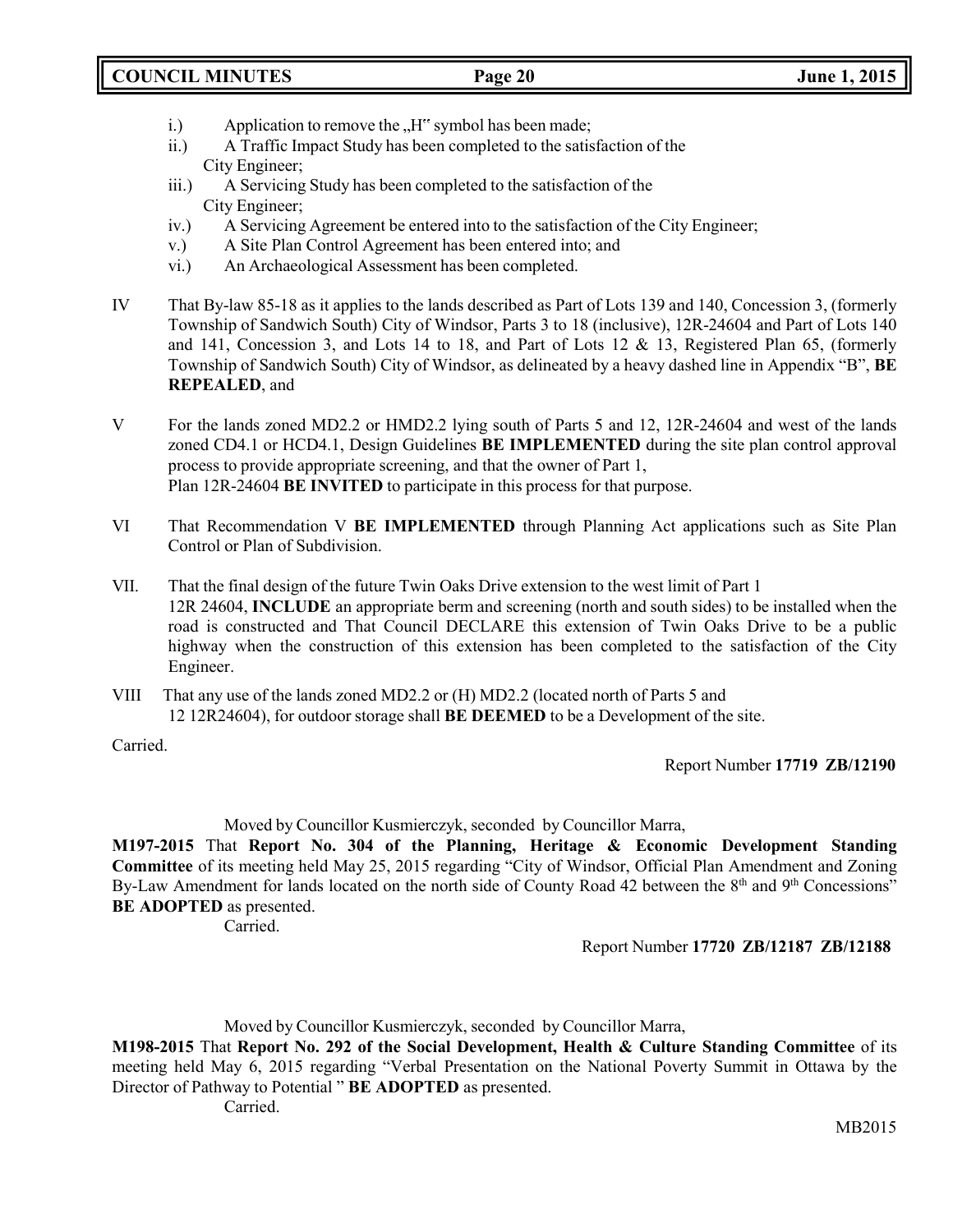| Moved by Councillor Kusmierczyk, seconded by Councillor Marra,                                                |
|---------------------------------------------------------------------------------------------------------------|
| M199-2015 That Report No. 293 of the Social Development, Health & Culture Standing Committee of its           |
| meeting held May 6, 2015 regarding "Windsor-Essex County Health Unit Programs and Services" <b>BE ADOPTED</b> |

as presented. Carried.

Moved by Councillor Kusmierczyk, seconded by Councillor Marra,

**M200-2015** That **Report No. 294 of the Social Development, Health & Culture Standing Committee** of its meeting held May 6, 2015 regarding "Minutes of the Willistead Manor Inc. Board of Directors meeting held March 12, 2015" **BE ADOPTED** as presented.

Carried.

MB2015

MB2015

Moved by Councillor Kusmierczyk, seconded by Councillor Marra,

**M201-2015** That **Report No. 295 of the Social Development, Health & Culture Standing Committee** of its meeting held May 6, 2015 regarding "Report No. 92 of the Willistead Manor Inc. Board of Directors-Vice Chairman Appointment" **BE ADOPTED** as presented. Carried.

Moved by Councillor Kusmierczyk, seconded by Councillor Marra, **M202-2015** That **Report No. 296 of the Social Development, Health & Culture Standing Committee** of its meeting held May 6, 2015 regarding "Minutes of the Committee of Management for Huron Lodge Long Term Care Home meeting held March 6, 2015" **BE ADOPTED** as presented. Carried.

MB2015

MB2015

Moved by Councillor Kusmierczyk, seconded by Councillor Marra,

**M203-2015** That **Report No. 297 of the Social Development, Health & Culture Standing Committee** of its meeting held May 6, 2015 regarding "Update on the Windsor Essex 10 Year Housing and Homelessness Plan – Initiatives related to the Community Homelessness Prevention Initiative (CHPI) and the Homelessness Partnering Strategy (HPS)" **BE ADOPTED** as presented.

Carried.

**Report Number 17682 GH/11710**

**COUNCIL MINUTES Page 21 June 1, 2015**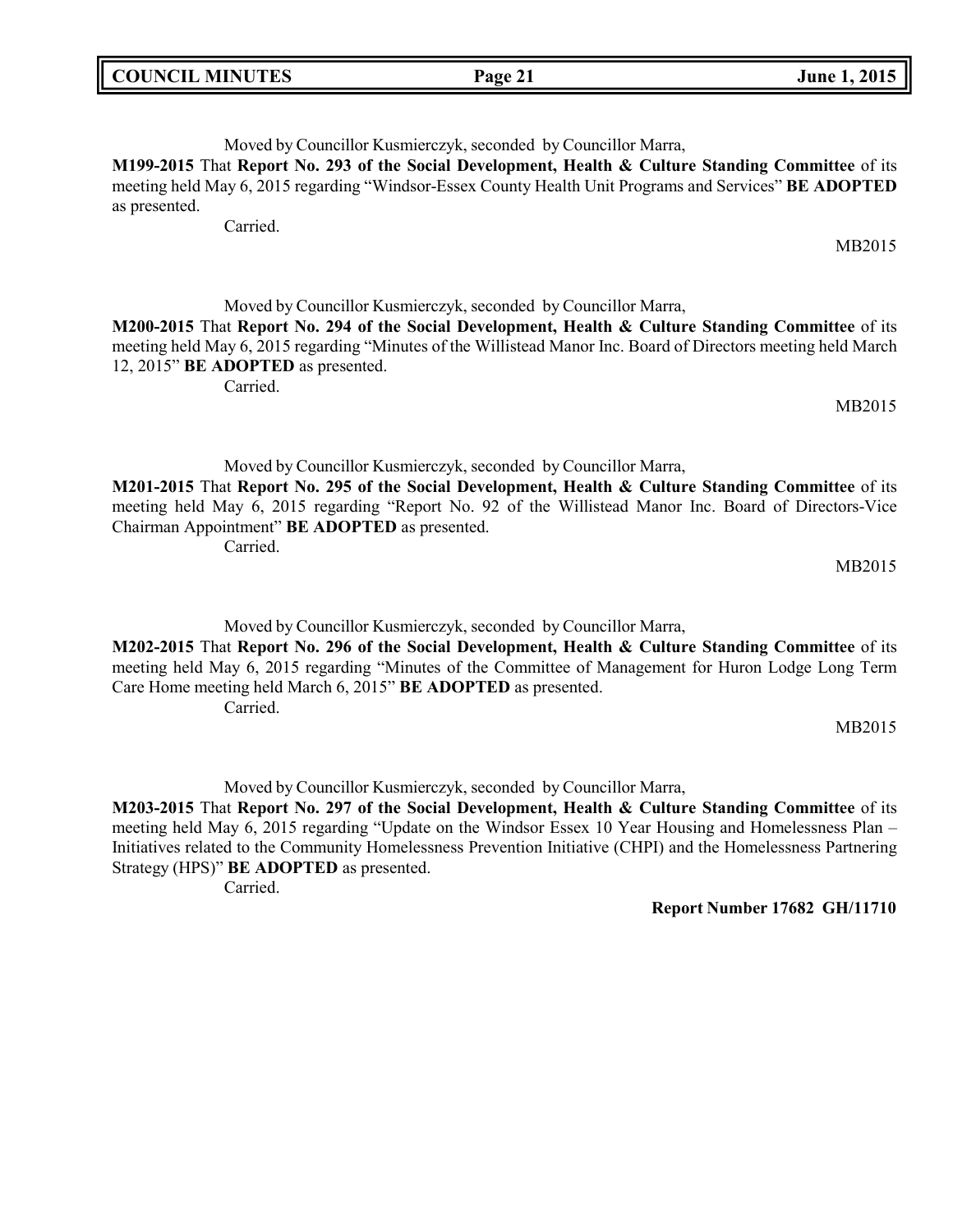| <b>COUNCIL MINUTES</b>                   | Page 22                                                                                                                                                                                                                                                                                                                   | June 1, 2015                                                                                            |
|------------------------------------------|---------------------------------------------------------------------------------------------------------------------------------------------------------------------------------------------------------------------------------------------------------------------------------------------------------------------------|---------------------------------------------------------------------------------------------------------|
|                                          | <b>REPORT NO. 186 of the</b><br><b>EXECUTIVE COMMITTEE</b><br>of its meeting held April 27, 2015                                                                                                                                                                                                                          | Adopted by Council at its meeting held June 1, 2015 [M185-2015]<br>/SV<br>Windsor, Ontario June 1, 2015 |
| <b>Members Present:</b>                  | <b>Mayor Dilkens</b><br><b>Councillor Borrelli</b><br><b>Councillor Bortolin</b><br><b>Councillor Elliott</b><br><b>Councillor Francis</b><br><b>Councillor Gignac</b><br><b>Councillor Holt</b><br><b>Councillor Kusmierczyk</b><br><b>Councillor Marra</b><br><b>Councillor Payne</b><br><b>Councillor Sleiman</b>      |                                                                                                         |
| follows:<br>for information.<br>Carried. | The following recommendation of the Executive Committee BE APPROVED as<br>Moved by Councillor Sleiman, seconded by Councillor Francis,<br>That the report of the Executive Initiatives Coordinator dated April 8, 2015 entitled<br>"Status Report - Compliance with Applicable Laws and Regulations, 2015 Q1" BE RECEIVED |                                                                                                         |
|                                          | Clerk's Note: The report authored by the Executive Initiatives Coordinator dated April 8, 2015 entitled<br>"Status Report - Compliance with Applicable Laws and Regulations, 2015 $QI$ " is<br>attached as background information.                                                                                        |                                                                                                         |

**Livelink #17665, AF/11247**

**CHAIRPERSON**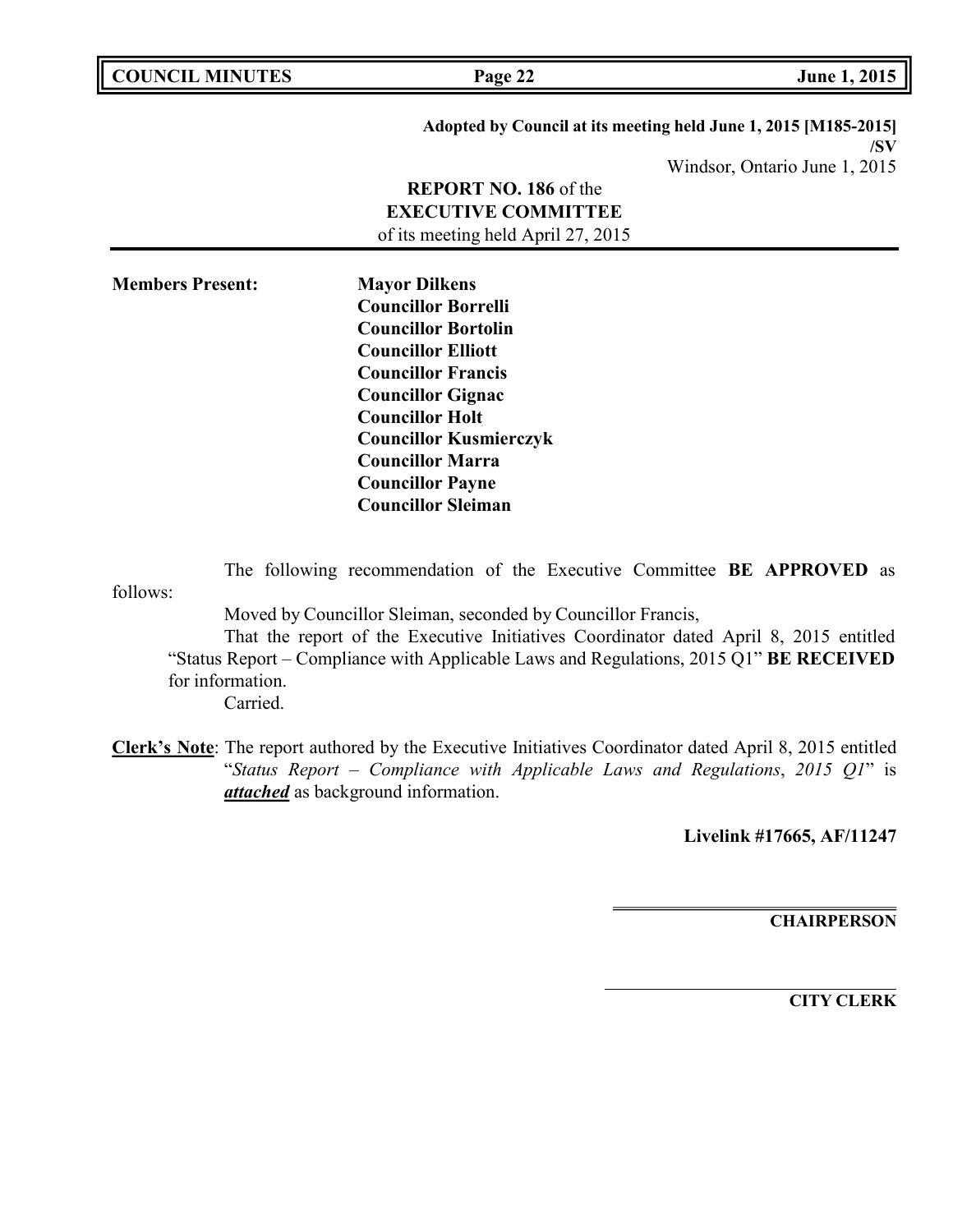| <b>COUNCIL MINUTES</b>  | Page 23                                                                                                                                                                                                                                                                                                              | <b>June 1, 2015</b>                                                    |
|-------------------------|----------------------------------------------------------------------------------------------------------------------------------------------------------------------------------------------------------------------------------------------------------------------------------------------------------------------|------------------------------------------------------------------------|
|                         |                                                                                                                                                                                                                                                                                                                      | Adopted by Council at its meeting held June 1, 2015 [M186-2015]<br>/SV |
|                         |                                                                                                                                                                                                                                                                                                                      | Windsor, Ontario June 1, 2015                                          |
|                         | <b>REPORT NO. 187</b> of the<br><b>EXECUTIVE COMMITTEE</b><br>of its meeting held April 27, 2015                                                                                                                                                                                                                     |                                                                        |
| <b>Members Present:</b> | <b>Mayor Dilkens</b><br><b>Councillor Bortolin</b><br><b>Councillor Borrelli</b><br><b>Councillor Elliott</b><br><b>Councillor Francis</b><br><b>Councillor Gignac</b><br><b>Councillor Holt</b><br><b>Councillor Kusmierczyk</b><br><b>Councillor Marra</b><br><b>Councillor Payne</b><br><b>Councillor Sleiman</b> |                                                                        |

follows: The following recommendation of the Executive Committee **BE APPROVED** as

Moved by Councillor Gignac, seconded by Councillor Holt,

That the report of the Executive Initiatives Coordinator dated April 10, 2015 entitled "Status Report on Implementation of Audit Recommendations - 2015 Q1" **BE RECEIVED** for information.

Carried.

**Clerk's Note**: The report authored by the Executive Initiatives Coordinator dated April 10, 2015 entitled "*Status Report on Implementation of Audit Recommendations - 2015 Q1*" is *attached* as background information.

**Livelink #17667, AF/11247**

**CHAIRPERSON**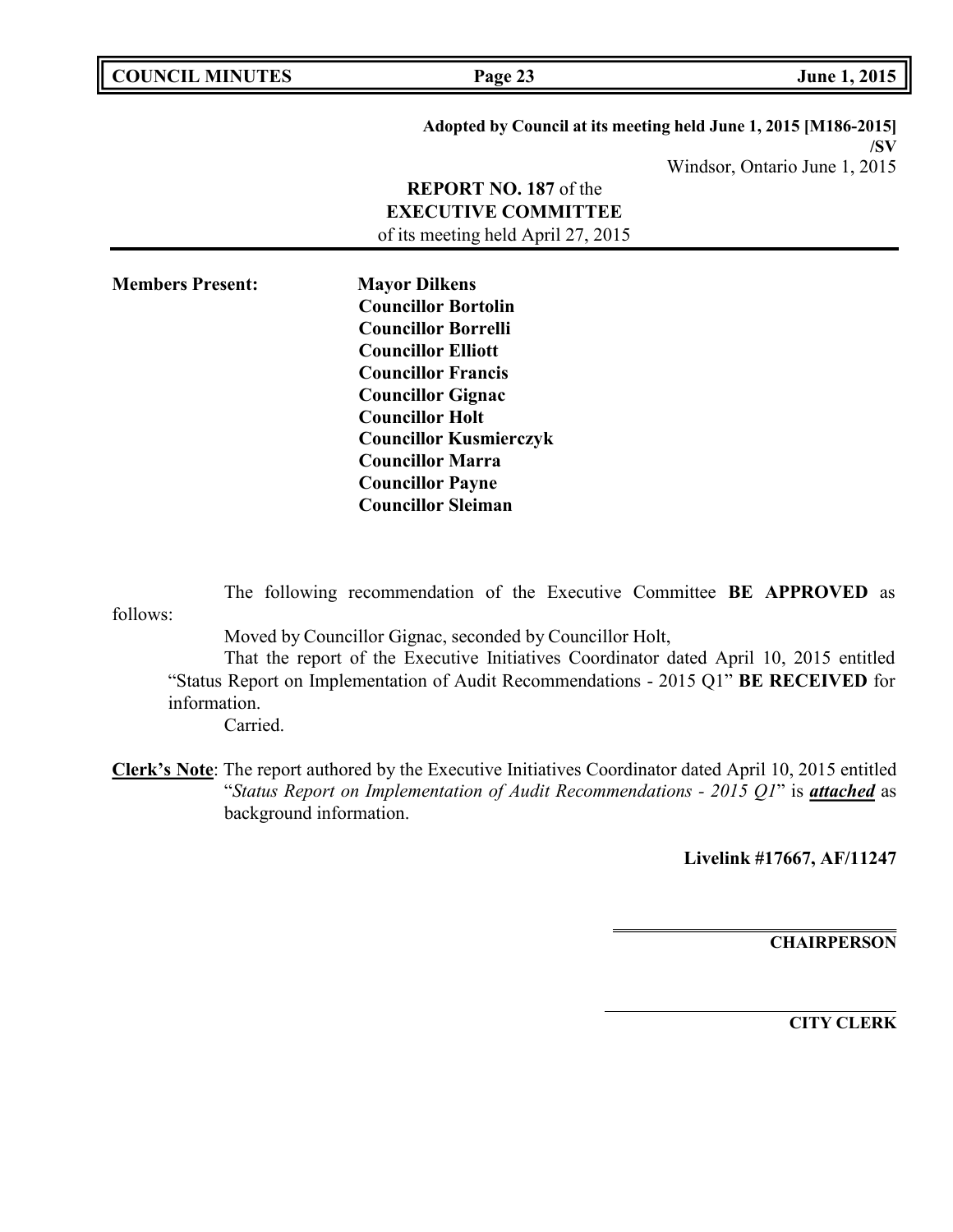| <b>COUNCIL MINUTES</b>          | Page 24                                                                                                                                                                                               | June 1, 2015                                                           |
|---------------------------------|-------------------------------------------------------------------------------------------------------------------------------------------------------------------------------------------------------|------------------------------------------------------------------------|
|                                 |                                                                                                                                                                                                       | Adopted by Council at its meeting held June 1, 2015 [M187-2015]<br>/SV |
|                                 |                                                                                                                                                                                                       | Windsor, Ontario June 1, 2015                                          |
|                                 | <b>REPORT NO. 188</b> of the                                                                                                                                                                          |                                                                        |
|                                 | <b>EXECUTIVE COMMITTEE</b>                                                                                                                                                                            |                                                                        |
|                                 | of its meeting held April 27, 2015                                                                                                                                                                    |                                                                        |
| <b>Members Present:</b>         |                                                                                                                                                                                                       |                                                                        |
|                                 | <b>Mayor Dilkens</b><br><b>Councillor Borrelli</b>                                                                                                                                                    |                                                                        |
|                                 | <b>Councillor Bortolin</b>                                                                                                                                                                            |                                                                        |
|                                 | <b>Councillor Elliott</b>                                                                                                                                                                             |                                                                        |
|                                 | <b>Councillor Francis</b>                                                                                                                                                                             |                                                                        |
|                                 | <b>Councillor Gignac</b>                                                                                                                                                                              |                                                                        |
|                                 | <b>Councillor Holt</b>                                                                                                                                                                                |                                                                        |
|                                 | <b>Councillor Kusmierczyk</b>                                                                                                                                                                         |                                                                        |
|                                 | <b>Councillor Marra</b>                                                                                                                                                                               |                                                                        |
|                                 | <b>Councillor Payne</b>                                                                                                                                                                               |                                                                        |
|                                 | <b>Councillor Sleiman</b>                                                                                                                                                                             |                                                                        |
|                                 |                                                                                                                                                                                                       |                                                                        |
| follows:                        | The following recommendation of the Executive Committee BE APPROVED as                                                                                                                                |                                                                        |
|                                 | Moved by Councillor Sleiman, seconded by Councillor Gignac,                                                                                                                                           |                                                                        |
|                                 | That the report of the Executive Initiatives Coordinator dated April 10, 2015 entitled                                                                                                                |                                                                        |
|                                 | "Summary of Hotline Issues Referred to Management by $PWC - 2015 \text{ Q1}$ " attached as Appendix                                                                                                   |                                                                        |
| A, BE RECEIVED for information. |                                                                                                                                                                                                       |                                                                        |
| Carried.                        |                                                                                                                                                                                                       |                                                                        |
| background information.         | Clerk's Note: The report authored by the Executive Initiatives Coordinator dated April 10, 2015 entitled<br>"Summary of Hotline Issues Referred to Management by PwC - 2015 Q1" is <i>attached</i> as |                                                                        |

**Livelink 17666 AF/11247**

**CHAIRPERSON**

 $\overline{\mathsf{I}}$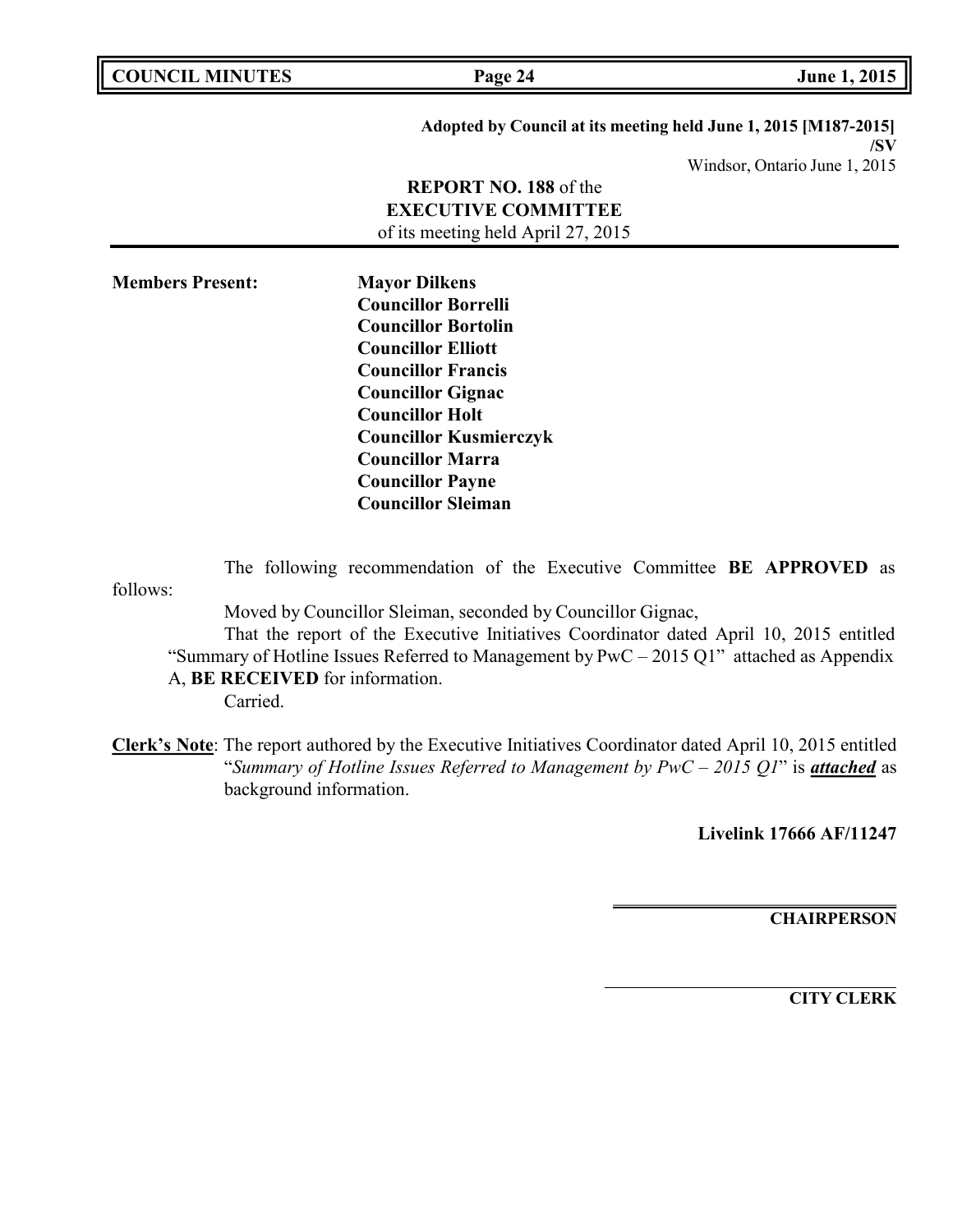**COUNCIL EXECUTE: COUNCIL EXECUTE: Page 25 June 1, 2015** 

**Adopted by Council at its meeting held June 1, 2015 [M188-2015] /SV** Windsor, Ontario June 1, 2015

# **REPORT NO. 189** of the **EXECUTIVE COMMITTEE**

of its meeting held April 27, 2015

**Members Present: Mayor Dilkens Councillor Borrelli Councillor Bortolin Councillor Elliott Councillor Francis Councillor Gignac Councillor Holt Councillor Kusmierczyk Councillor Marra Councillor Payne Councillor Sleiman**

The following recommendation of the Executive Committee **BE APPROVED** as

follows:

Moved by Councillor Francis, seconded by Councillor Sleiman,

That Council **RECEIVE FOR INFORMATION** the 2015 First Quarter Preliminary Operating Budget Variance Projection dated April 15, 2015 from the Chief Financial Officer and City Treasurer and;

That the Chief Administrative Officer along with the Chief Financial Officer and City Treasurer **BE DIRECTED** to monitor the 2015 Operating Budget and continue to seek further means of offsetting any potential variances that may arise. Carried.

**Clerk's Note**: The report authored by the Financial Planning Administrator dated April 15, 2015 entitled "*2015 First Quarter Preliminary Operating Budget Variance Projection*" is *attached* as background information.

**Livelink 17669 AFB/11935**

**CHAIRPERSON**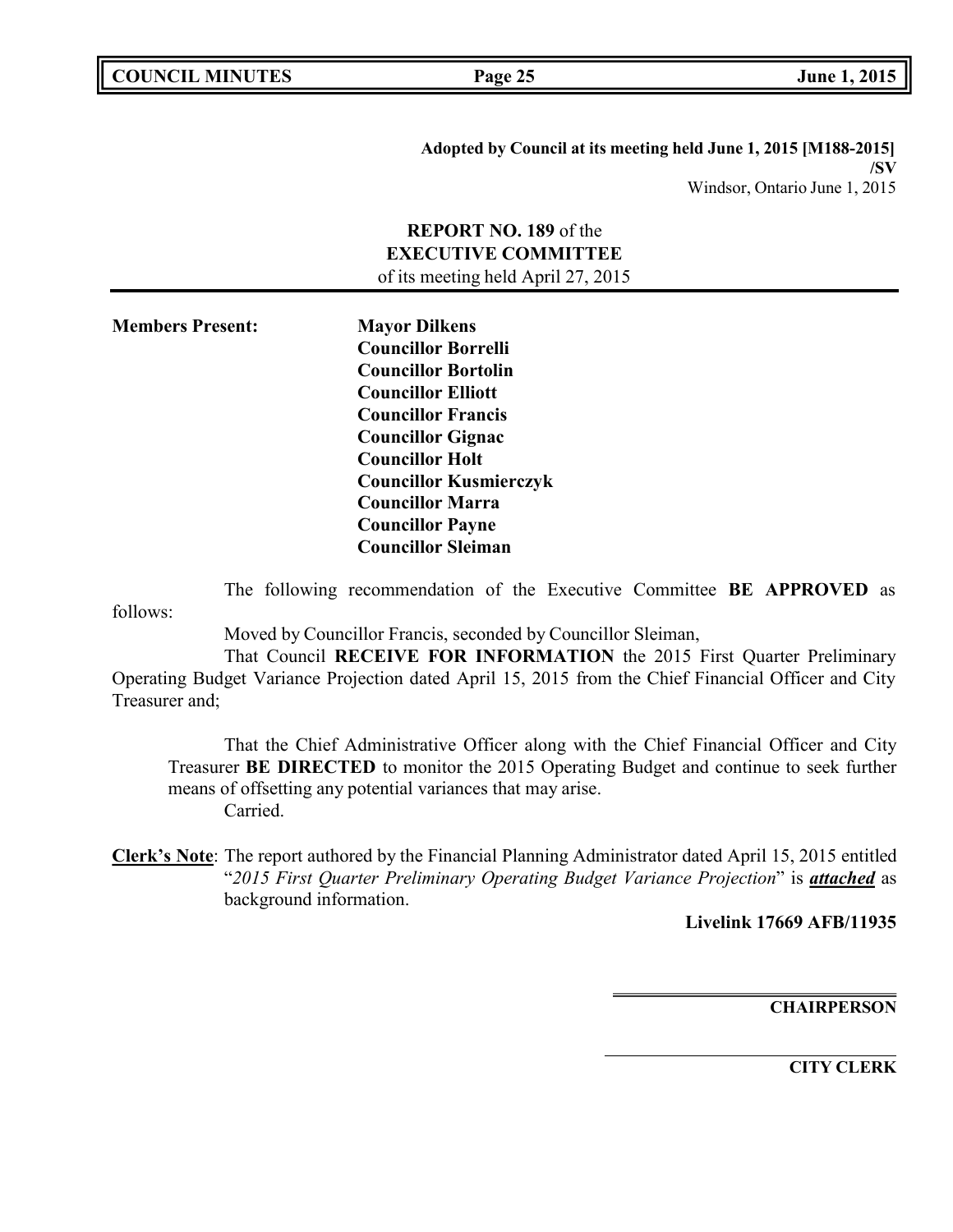**COUNCIL EXECUTE: COUNCIL EXECUTE: COUNCIL EXECUTE: COUNCIL EXECUTE: COUNCIL EXECUTE: COUNCIL EXECUTE: COUNCIL EXECUTE: COUNCIL** 

**Adopted by Council at its meeting held June 1, 2015 [M189-2015] /SV** Windsor, Ontario June 1, 2015

# **REPORT NO. 190** of the **EXECUTIVE COMMITTEE** of its meeting held April 27, 2015

**Members Present: Mayor Dilkens Councillor Borrelli Councillor Bortolin Councillor Elliott Councillor Francis Councillor Gignac Councillor Holt Councillor Kusmierczyk Councillor Marra Councillor Payne Councillor Sleiman**

|           | The following recommendation of the Executive Committee BE APPROVED as                                                                                                                                                                                                                                                                                                                             |
|-----------|----------------------------------------------------------------------------------------------------------------------------------------------------------------------------------------------------------------------------------------------------------------------------------------------------------------------------------------------------------------------------------------------------|
| follows:  |                                                                                                                                                                                                                                                                                                                                                                                                    |
|           | Moved by Councillor Marra, seconded by Councillor Sleiman,<br>THAT City Council APPROVE the updated Media Policy attached as Appendix A; and,<br>THAT City Council RESCIND the previous version of the Media Policy as approved by                                                                                                                                                                 |
| M38/2012. |                                                                                                                                                                                                                                                                                                                                                                                                    |
|           | Carried.                                                                                                                                                                                                                                                                                                                                                                                           |
| $\sim$    | $\mathbf{1} \bullet \mathbf{1} \bullet \mathbf{1}$ and $\mathbf{1} \bullet \mathbf{1}$ and $\mathbf{1} \bullet \mathbf{1}$ and $\mathbf{1} \bullet \mathbf{1}$ and $\mathbf{1} \bullet \mathbf{1}$ and $\mathbf{1} \bullet \mathbf{1}$ and $\mathbf{1} \bullet \mathbf{1}$ and $\mathbf{1} \bullet \mathbf{1}$ and $\mathbf{1} \bullet \mathbf{1}$ and $\mathbf{1} \bullet \mathbf{1}$ and $\math$ |

**Clerk's Note**: The report authored by the Senior Manager of Communications & Customer Service dated March 25, 2015 entitled "*Updated Media Policy*" is *attached* as background information.

**Livelink 17664 MB/10949**

**CHAIRPERSON**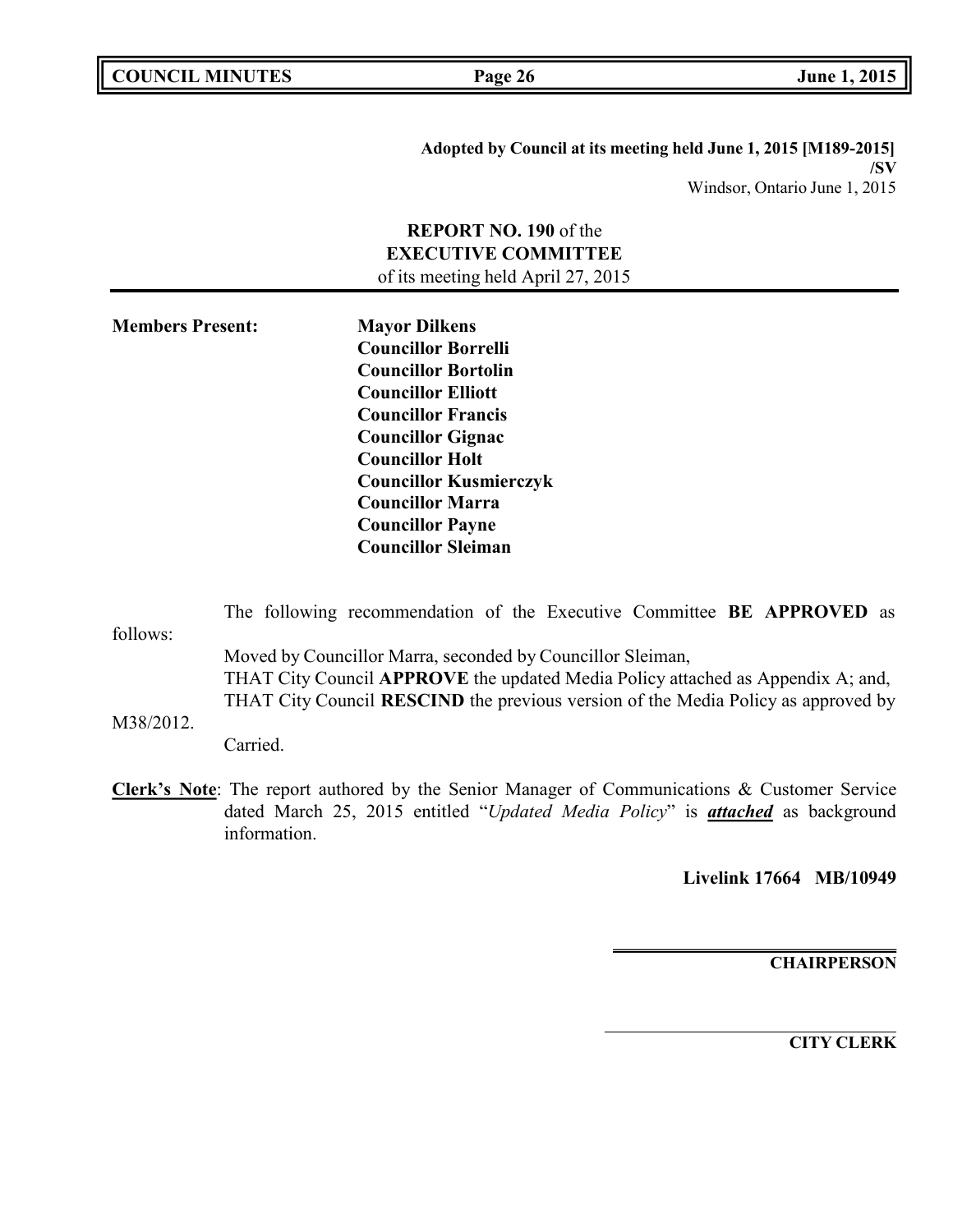**Adopted by Council at its meeting held June 1, 2015 [M190-2015] /SV** Windsor, Ontario June 1, 2015

# **REPORT NO. 191** of the **EXECUTIVE COMMITTEE**

of its meeting held April 27, 2015

**Members Present: Mayor Dilkens Councillor Borrelli Councillor Bortolin Councillor Elliott Councillor Francis Councillor Gignac Councillor Holt Councillor Kusmierczyk Councillor Marra Councillor Payne Councillor Sleiman**

follows: The following recommendation of the Executive Committee **BE APPROVED** as Moved by Councillor Gignac, seconded by Councillor Francis, **THAT** the report authored by PricewaterhouseCoopers LLP dated March 31, 2015 entitled "Internal Audit Performance Dashboard" **BE RECEIVED** for information. Carried.

**Clerk's Note**: The report authored by PricewaterhouseCoopers LLP dated March 31, 2015 entitled "*Internal Audit Performance Dashboard*" is *attached* as background information.

**AF/11247**

**CHAIRPERSON**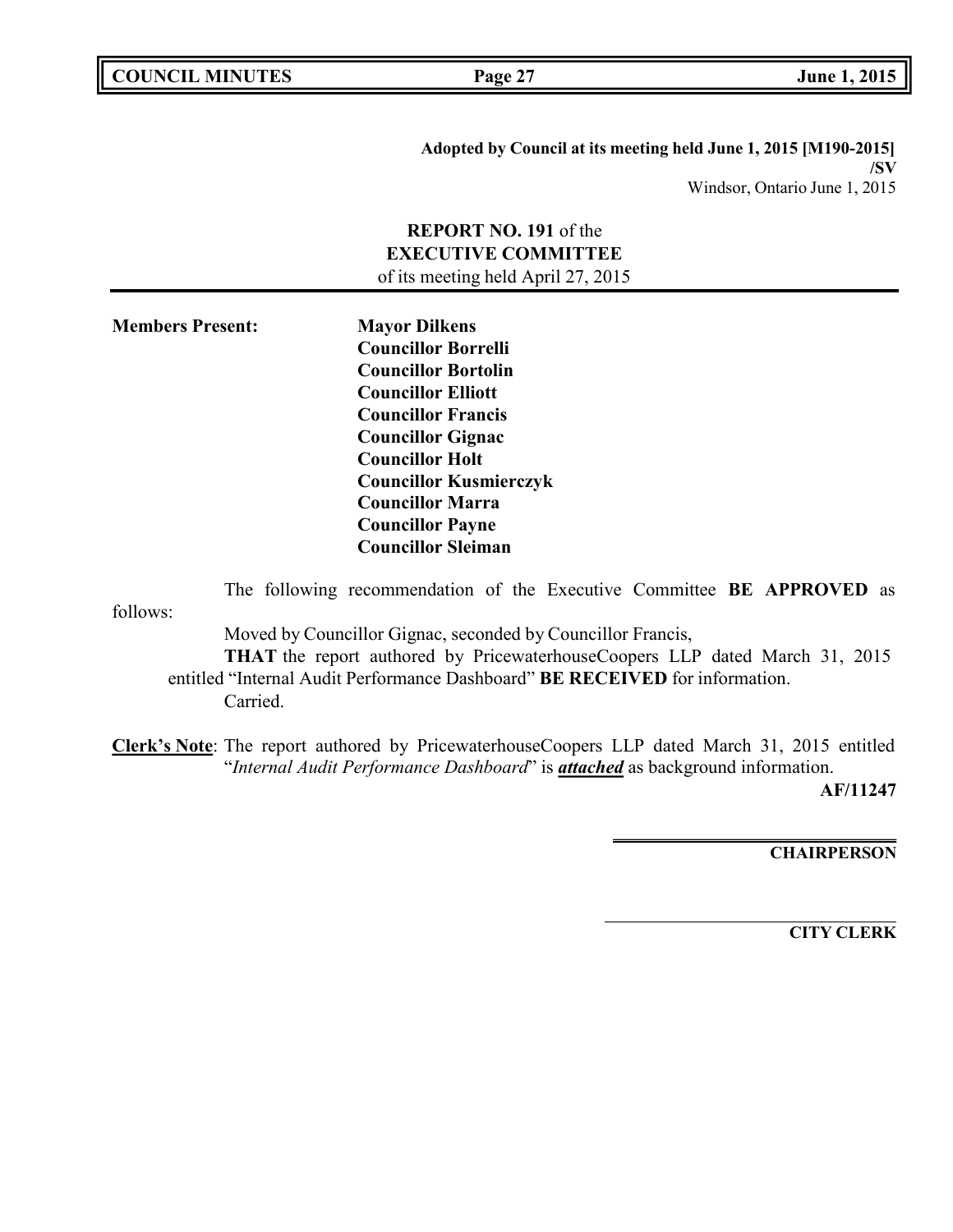**COUNCIL EXECUTE: COUNCIL EXECUTE: Page 28 June 1, 2015** 

# **Adopted by Council at its meeting held June 1, 2015 [M191-2015]**

/RB Windsor, Ontario June 1, 2015

# **REPORT NO. 298** of the **PLANNING, HERITAGE & ECONOMIC DEVELOPMENT STANDING COMMITTEE** of its meeting held May 11, 2015

| <b>Present:</b> | <b>Councillor Chris Holt</b>         |
|-----------------|--------------------------------------|
|                 | <b>Councillor Irek Kusmierczyk</b>   |
|                 | <b>Councillor Hilary Payne</b>       |
|                 | <b>Councillor Ed Sleiman</b>         |
|                 | <b>Councillor Bill Marra (Chair)</b> |
|                 | <b>Lynn Baker</b>                    |
|                 | <b>Simon Chamely</b>                 |
|                 | <b>Andrew Foot</b>                   |
|                 | <b>John Miller</b>                   |
|                 |                                      |

### **Regrets: Michael DiMaio**

That the following recommendations of the Planning, Heritage & Economic Development Standing Committee **BE APPROVED** as follows**:**

Moved by A. Foot, seconded by L. Baker,

That the following properties and elements of cultural heritage value or interest be added to the Windsor Municipal Heritage Register:

- 137 Bruce Ave Palmer Apartments c1926 Three storey brick Core
- 560-570 Chatham St W Duplex c1909 Two-storey brick, small front gables Core
- 629-639 Chatham St W Duplex c1924 Two-storey brick, wraparound bays Core
- 147 Janette Ave Wilshire Apartments  $c1926$  Three storey brick Core
- 163 Janette Ave Commercial / Duplex c1910s Two-storey brick Core
- 164 Janette Ave & 587 Pitt St W House c1893 Front bay, two-storey brick Core
- 174 Janette Ave House c1900 Front bay, two-storey shingle siding Core
- 178 Janette Ave House, large garage c1910 Two-and-one-half-storey Core
- 181 Janette Ave House c1909 Two-storey, front bay, corner porch details Core
- 187 Janette Ave House c1909 Two-storey Core
- 190 Janette Ave House c1899 Two-storey brick, wraparound porch, bays Core
- 193-195 Janette Ave Duplex c1900 Brick two storey, wraparound porch Core
- 211 Janette Ave House c1909 Two-storey, corner bay, wraparound porch Core
- 524 Pitt St W Cairngorm Apartments  $c1928$  Three-storey brick Core
- 552-554 Pitt St W Commercial / Billings Apartments c1910s Three-storey brick with shaped concrete blocks on side, commercial first floor – Core
- 563 Pitt St W House  $c1906$  One-and-one-half-storey Core
- 570 Pitt St W House / Commercial c1914 One-and-one-half storey, added front Core
- 594 Pitt St W House c1914 One-and-one-half storey brick Core
- 631 Pitt St W Commercial / Duplex c1910s Front bays, brick, two storey Core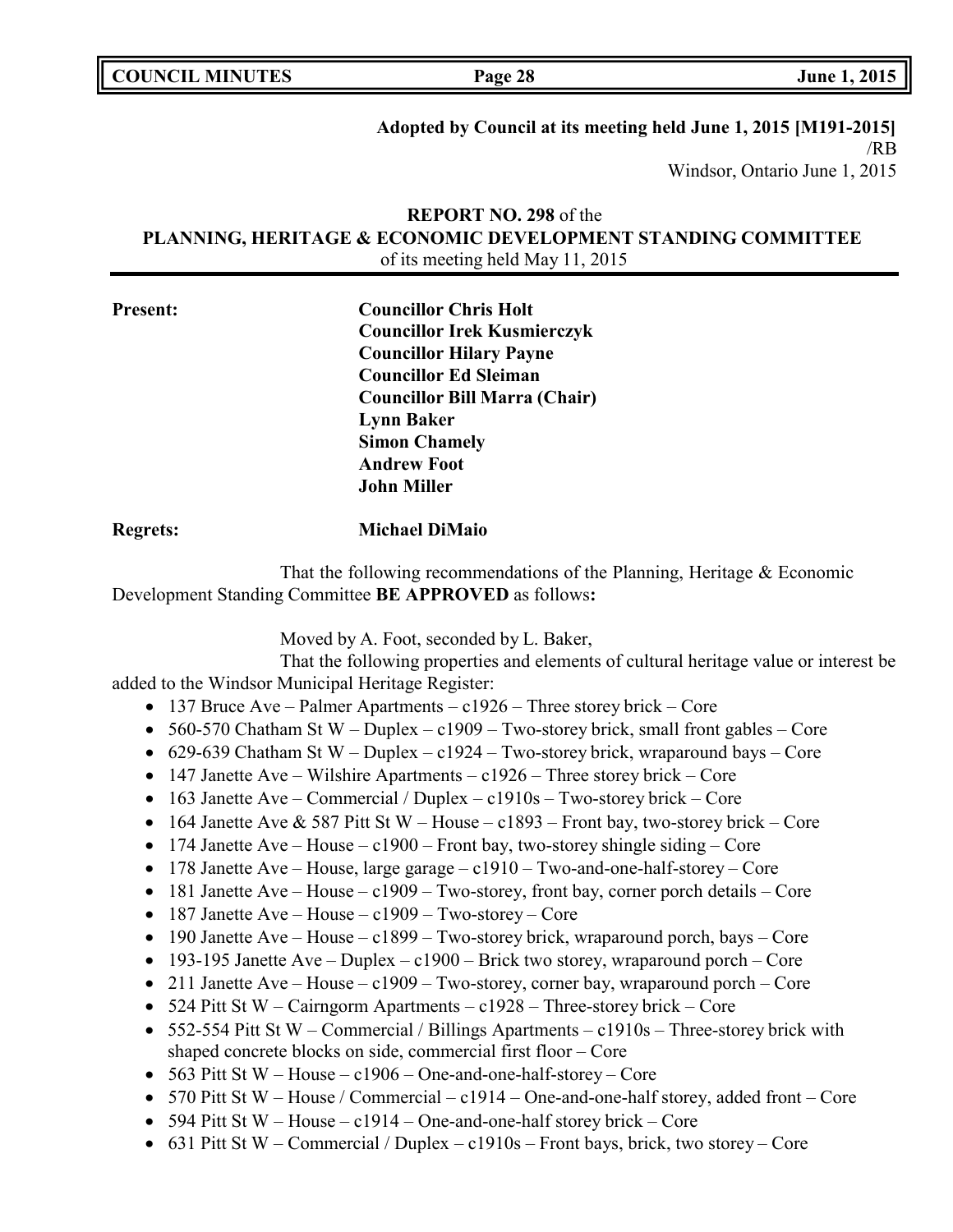- 1150 Chilver Rd Howard H. Lees House c1924 Foursquare with Bungalow/Craftsman Elements – Walkerville
- 1237 Chilver Rd House c1920 Airplane Bungalow with tapered cobblestone piers Walkerville
- 999 Drouillard Rd Provincial Bank of Canada c1920 Commercial, yellow brick Ford City
- 868 Langlois Ave Windsor Fire Station No.  $3 c1916$  Adapted to manufacturing then residential – Core
- 553 Lincoln Rd Superior Piston Ring Company 1924 Small industrial, early Ford supplier Walkerville
- Riverside Dr E at Goyeau St Canadian National Locomotive 5588 1911 Steam Engine "Spirit of Windsor" (1963) – Core
- 1983 St. Mary"s Gate St. Mary"s Parish Hall (Canon H.M. Lang-Ford) 1950 Arch. Sheppard & Masson –Walkerville
- 635 University Ave E Meisener Wholesale Chocolates/Superior Produce c1920 Two-storey brick commercial – Core

That the following properties be removed from the Windsor Municipal Heritage Register:

- 2490 McDougall St Colautti Brothers Tile 1943 Art Moderne Style Core
- 1077 Ouellette Ave Anthony F. & Anna Grayson House 1908 Tudor Revival Core
- 1271 Riverside Dr E John Davis House c1890 Italianate Revival Core Carried.

Councillor Holt declares a conflict and abstains from voting. Councillor Payne voting nay.

# **Livelink # 17696 MBA2015**

*Clerk's Note:*The administrative report authored by the Heritage Planner dated April 14, 2015 entitled "*Windsor Municipal Heritage Register – Add and Remove Listings"* is *attached* as background information.

# **CHAIRPERSON**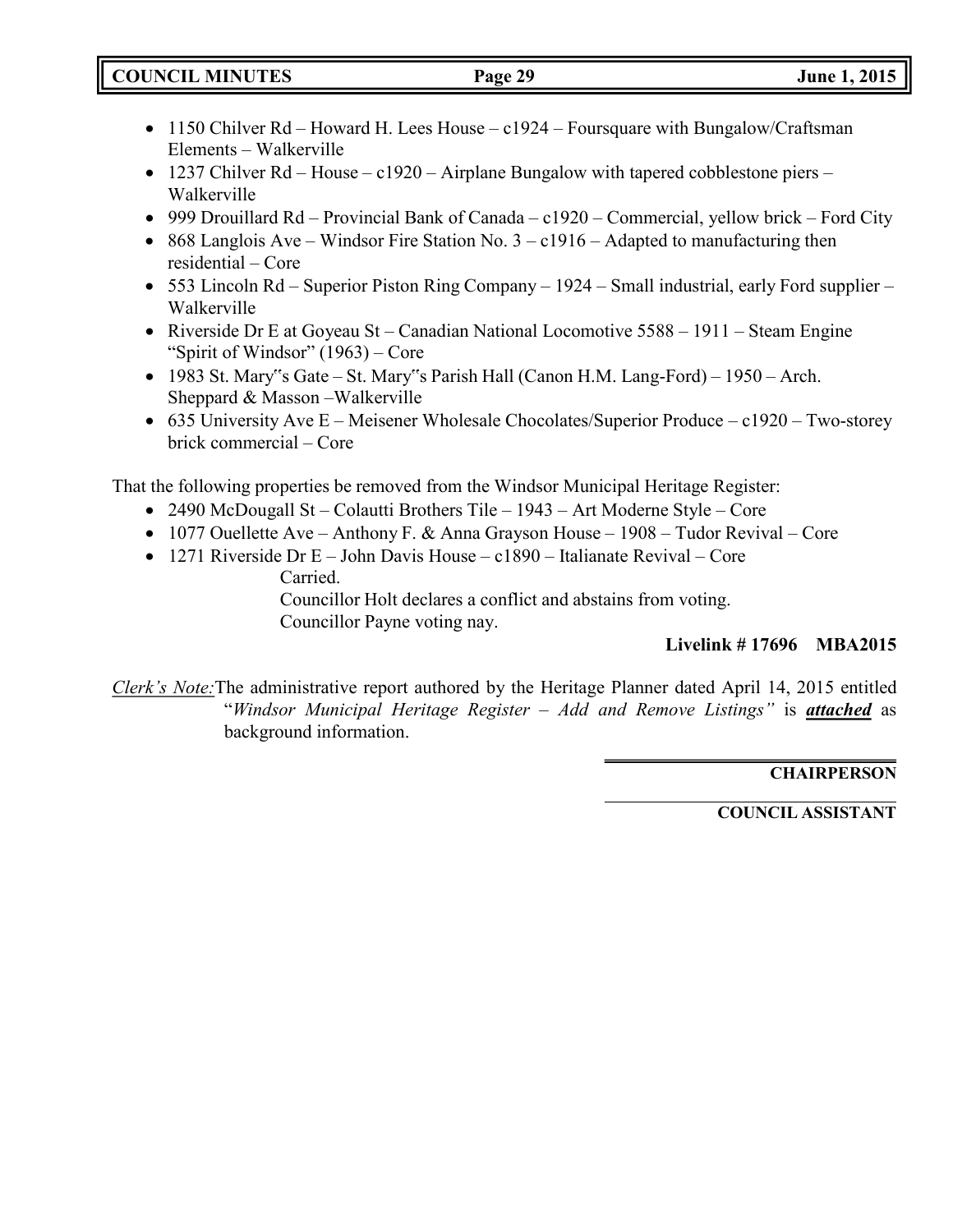| <b>COUNCIL MINUTES</b> | Page 30 | June 1, 2015 |
|------------------------|---------|--------------|

Adopted by Council at its meeting held June 1, 2015 **[M192-2015]** /RB Windsor, Ontario June 1, 2015

# **REPORT NO. 299** of the **PLANNING, HERITAGE & ECONOMIC DEVELOPMENT STANDING COMMITTEE** of its meeting held May 11, 2015

| <b>Present:</b> | <b>Councillor Chris Holt</b>         |
|-----------------|--------------------------------------|
|                 | <b>Councillor Irek Kusmierczyk</b>   |
|                 | <b>Councillor Hilary Payne</b>       |
|                 | <b>Councillor Ed Sleiman</b>         |
|                 | <b>Councillor Bill Marra (Chair)</b> |
|                 | <b>Lynn Baker</b>                    |
|                 | <b>Simon Chamely</b>                 |
|                 | <b>Andrew Foot</b>                   |
|                 | <b>John Miller</b>                   |
|                 |                                      |

# **Regrets: Michael DiMaio**

That the following recommendations of the Planning, Heritage & Economic Development Standing Committee **BE APPROVED** as follows**:**

Moved by Councillor Sleiman, seconded by A. Foot,

THAT the City Clerk **BE AUTHORIZED** to publish a Notice of Intention to Designate the Montreuil-Buckland-Vichos House, at 4187 Riverside Drive East, in accordance with Part IV of the *Ontario Heritage Act* for the reasons attached; and

THAT the building permit issued for the property in December 2013 (permit No. 2013 197000 000 00) is considered to be approved as a Heritage Alteration Permit according to provisions of the *Ontario Heritage Act* for properties being considered for designation. Carried.

# **Livelink # 17693 MBA/12178**

*Clerk's Note:*The administrative report authored by the Heritage Planner dated April 24, 2015 entitled "*Montreuil-Buckland-Vichos House, 4187 Riverside Drive East – Heritage Designation"* is *attached* as background information.

**CHAIRPERSON**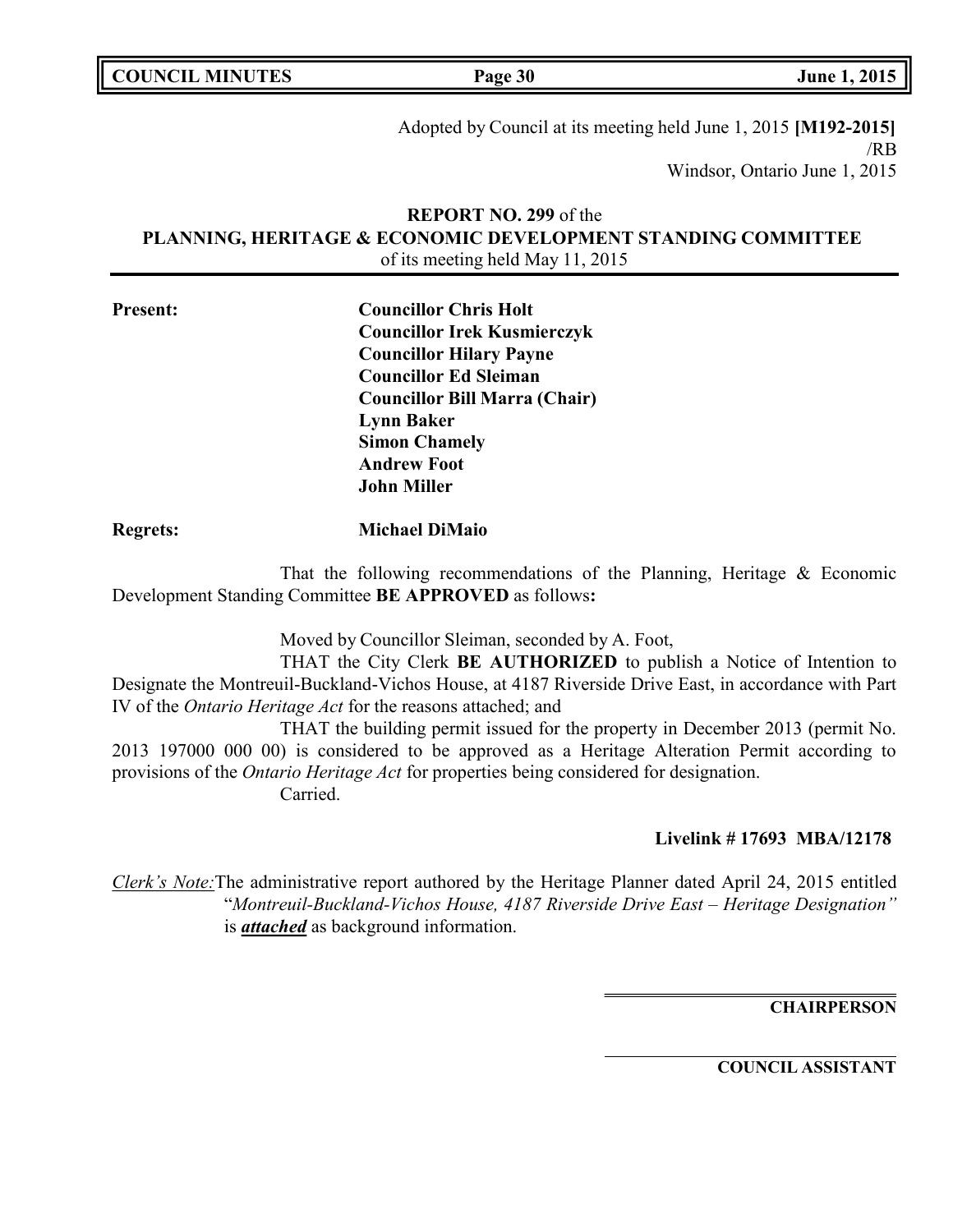**COUNCIL MINUTES Page 31 June 1, 2015**

Adopted by Council at its meeting held June 1, 2015 **[M193-2015]** /RB Windsor, Ontario June 1, 2015

# **REPORT NO. 300** of the **PLANNING, HERITAGE & ECONOMIC DEVELOPMENT STANDING COMMITTEE** of its meeting held May 11, 2015

**Present: Councillor Chris Holt Councillor Irek Kusmierczyk Councillor Hilary Payne Councillor Ed Sleiman Councillor Bill Marra (Chair)**

That the following recommendations of the Planning, Heritage & Economic Development Standing Committee **BE APPROVED** as follows**:**

Moved by Councillor Kusmierczyk, seconded by Councillor Holt,

I. That Report No. 245 of the Planning and Economic Development Standing Committee adopted by M385-2014 **BE AMENDED** by deleting the following recommendation:

II. That, prior to the conveyance of PART 1 on Appendix "A", the applicant shall contribute the sum of \$5,000.00 to the City to cover the cost associated with the relocation of the existing storm drain catch basin outside the limits of the subject area of closure, by the City of Windsor Operations Department.

Carried.

**Livelink # 17695 SAA2015**

*Clerk's Note:*The administrative report authored by the City Planner dated April 15, 2015 entitled "*Part of east/west and north/south alleys east of Elsmere Avenue, north of Tecumseh Road East – Amend PEDSC Report No. 245"* is *attached* as background information.

**CHAIRPERSON**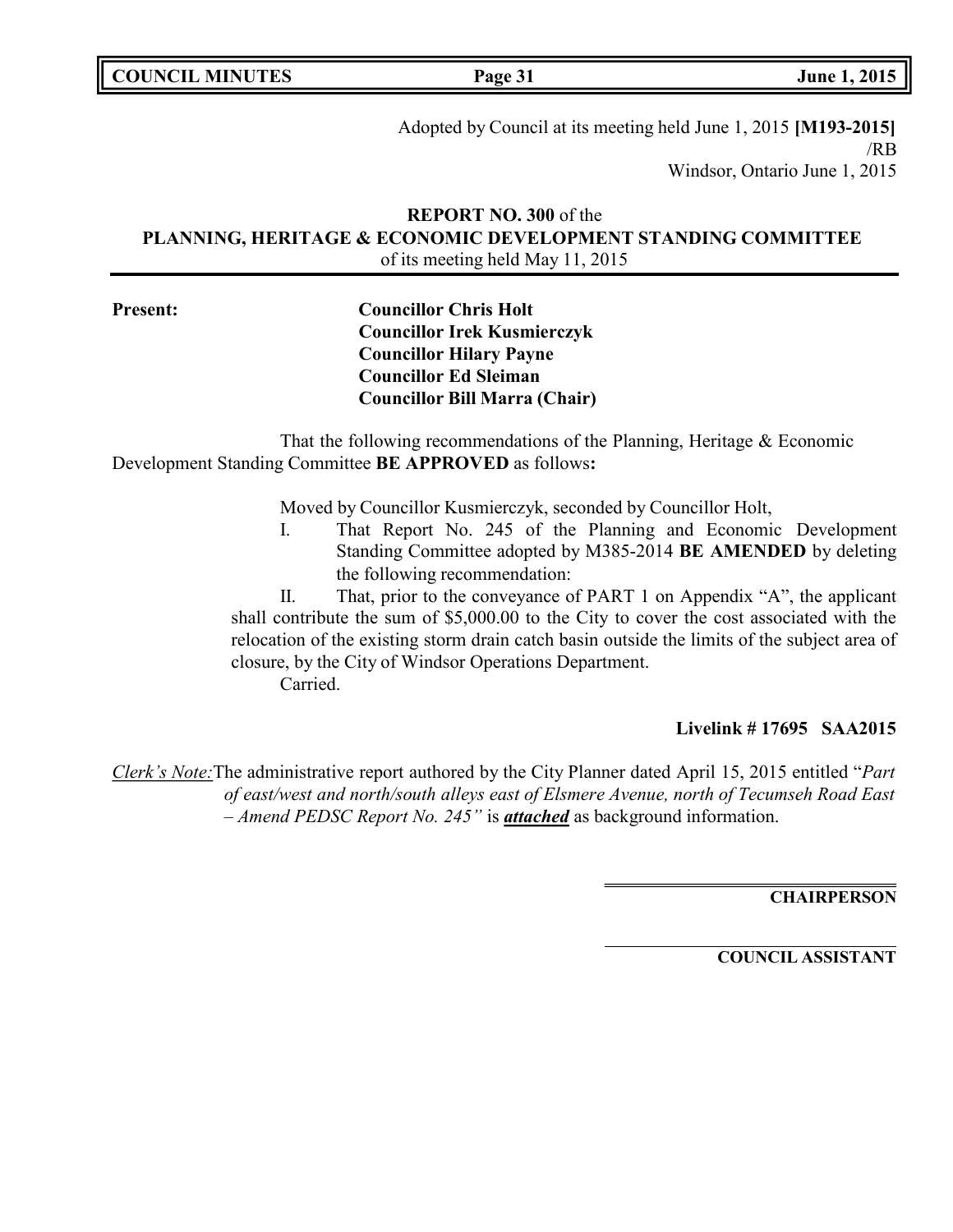**COUNCIL MINUTES Page 32 June 1, 2015**

Adopted by Council at its meeting held June 1, 2015 **[M194-2015]** /RB Windsor, Ontario June 1, 2015

# **REPORT NO. 301** of the **PLANNING, HERITAGE & ECONOMIC DEVELOPMENT STANDING COMMITTEE** of its meeting held May 11, 2015

**Present: Councillor Chris Holt Councillor Irek Kusmierczyk Councillor Hilary Payne Councillor Ed Sleiman Councillor Bill Marra (Chair)**

That the following recommendations of the Planning, Heritage & Economic Development Standing Committee **BE APPROVED** as follows**:**

Moved by Councillor Kusmierczyk, seconded by Councillor Holt,

I. That the cost of conveyance **after** the expiration of the alley subsidy program **REMAINS** at \$100.00

II. That the motions **M403-2014, M426-2014, M428-2014 and M36-2015**, concerning Alley Closing Subsidy Program reports having LiveLink Report numbers: **17403, 17411, 17412 and 17495**, **BE AMENDED in accordance** to CR88/2014;

To **DELETE** reference to the cost of conveyance noted as "*\$1.00 plus deed preparation plus proportionate share of survey cost after the expiration of the alley subsidy program*" and **REPLACED** with:

> • \$1.00 plus alley subsidy cost of \$99.00 **after** the expiration of the alley subsidy program according to CR88/2014 (for LiveLink REPORT#: 17038) Carried.

# **Livelink # 17694 SAA2015**

*Clerk's Note:*The administrative report authored by the City Planner dated March 30, 2015 entitled "*Update to cost of conveyance for alleys closed under the Alley Closing Subsidy Program (ACSP)"* is *attached* as background information.

**CHAIRPERSON**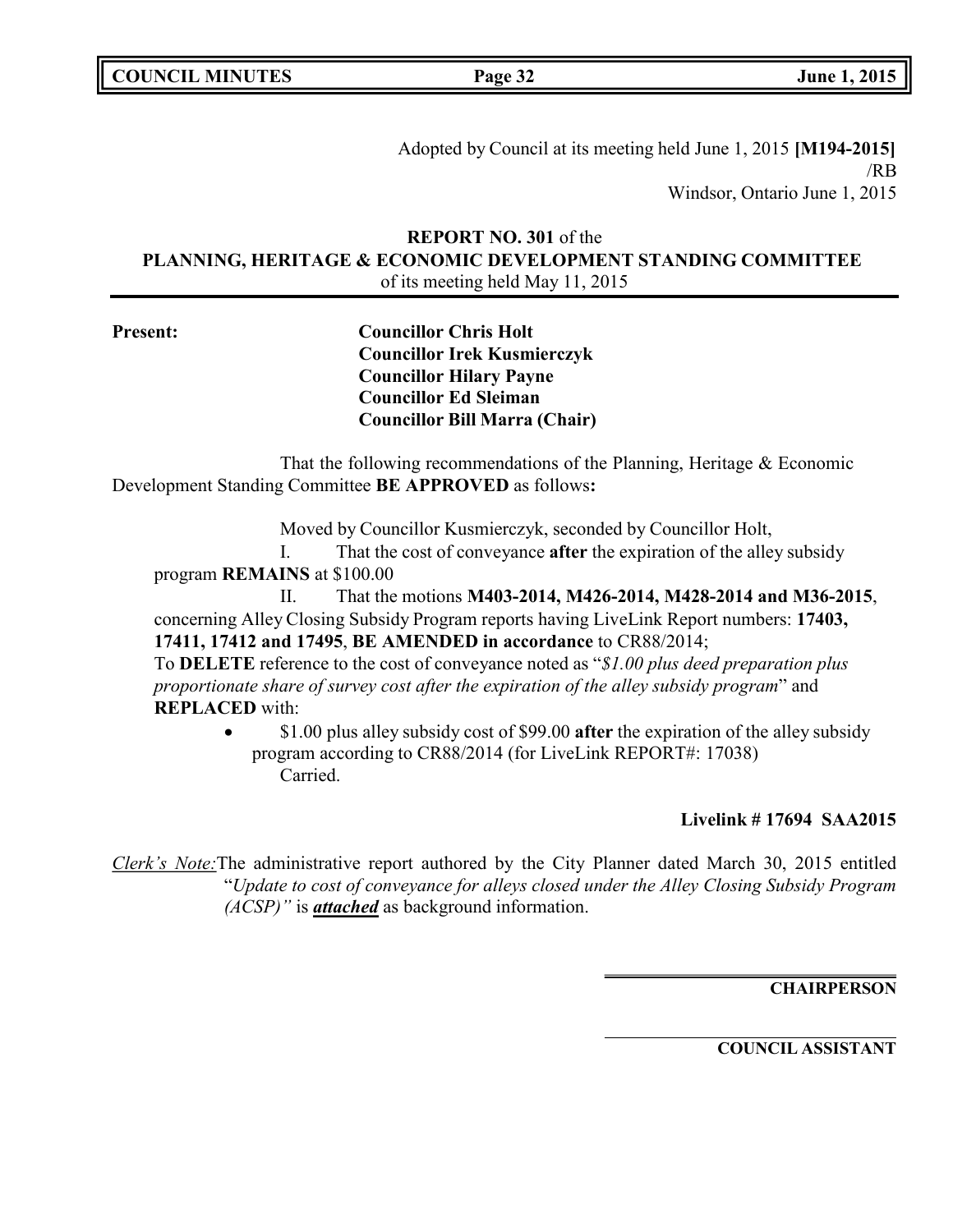**COUNCIL MINUTES Page 33 June 1, 2015**

Adopted by Council at its meeting held June 1, 2015 **[M195-2015]** /AC Windsor, Ontario June 1, 2015

# **REPORT NO. 302** of the **PLANNING, HERITAGE & ECONOMIC DEVELOPMENT STANDING COMMITTEE** of its meeting held May 25, 2015

| <b>Present:</b> | <b>Councillor Chris Holt</b>         |
|-----------------|--------------------------------------|
|                 | <b>Councillor Irek Kusmierczyk</b>   |
|                 | <b>Councillor Ed Sleiman</b>         |
|                 | <b>Councillor Bill Marra (Chair)</b> |
|                 | <b>Barbara Bjarneson</b>             |
|                 | <b>Anthony Gyemi</b>                 |
|                 | <b>Dorian Moore</b>                  |
|                 |                                      |

**Regrets: Councillor Hilary Payne**

That the following recommendations of the Planning, Heritage & Economic Development Standing Committee **BE APPROVED** as follows**:**

Moved by Barbara Bjarneson, seconded by Councillor Sleiman,

That Zoning By-law 8600 **BE AMENDED** by changing the zoning of Part of Parts 5, 6, 7 and 8, and Parts 9 to 12, 26 to 28, 33 and 34 on Plan 12R-23772, situated east of Central Avenue, south of Grand Marais Blvd/Plymouth Drive from Manufacturing District 1.7 (MD1.7) and Manufacturing District 1.8 (MD1.8) to Manufacturing District 2.2 (MD2.2) and by adding the following Site Specific Provision:

> "317. For the lands consisting of Part of Parts 5, 6, 7 and 8, and Parts 9 to 12, 26 to 28, 33 and 34 on Plan 12R-23772, situated east of Central Avenue, south of Grand Marais Blvd/Plymouth Drive, as delineated by a heavy black line on Schedule  $, A''$  of By-law , the minimum landscaped open space shall be  $5\%$ of the lot area and the following shall be additional permitted uses: outdoor storage yard; public parking area; railway; self-storage facility; towing service; any use accessory to the uses permitted in MD2.2 and the additional permitted uses, including a retail store having a maximum gross floor area equal to 20% of the gross floor area of the main use. [ZDM 11; ZNG/4399]"

Carried.

**Livelink # 17718 ZB/12189**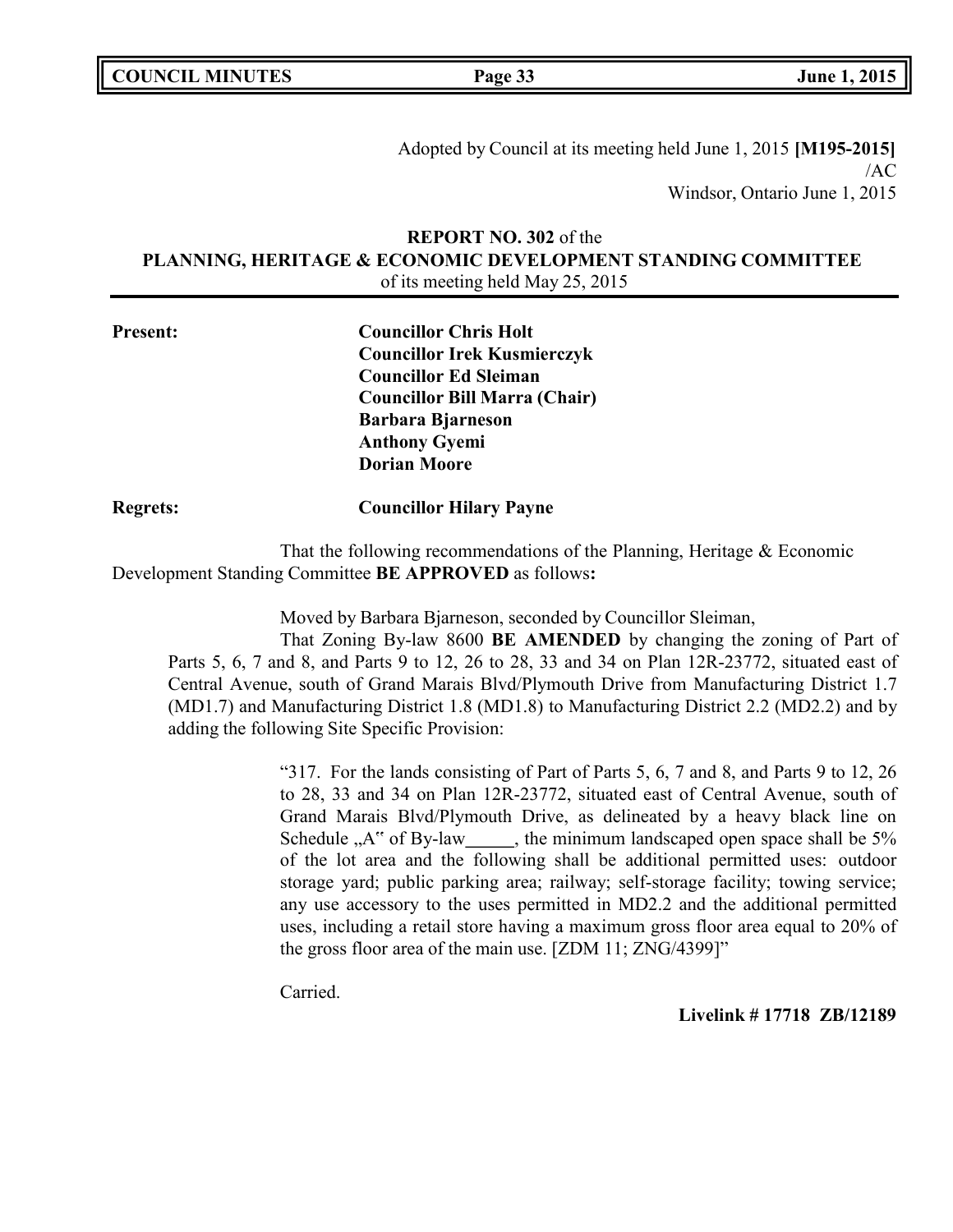| <b>COUNCIL MINUTES</b> | Page 34 | <b>June 1, 2015</b> |
|------------------------|---------|---------------------|
|                        |         |                     |

*Clerk's Note:*The administrative report authored by the Senior Planner dated May 12, 2015 entitled "*Grand Central Business Park Inc. (Rosati Construction Inc.), 3910 Plymouth – Amendment to Zoning By-law 8600"* is *attached* as background information. Also included is the supplementary memo dated May 22, 2015 authored by the Senior Planner (*attached*).

**CHAIRPERSON**

**SUPERVISOR OF COUNCIL SERVICES**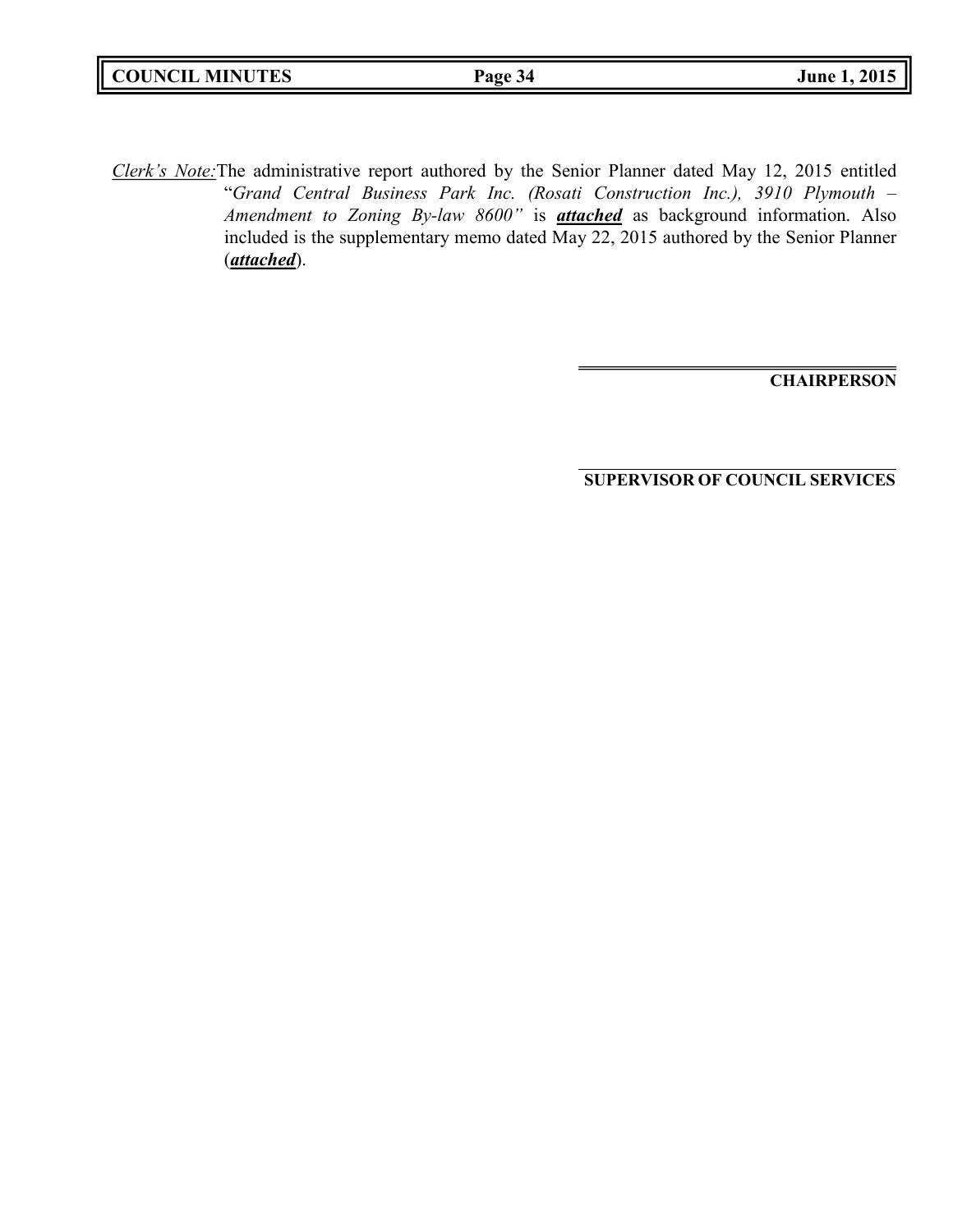**COUNCIL MINUTES Page 35 June 1, 2015**

**SEE** - **M196-2015 for the Resolution**

adopted by Council at its meeting held June 1, 2015 /AC Windsor, Ontario June 1, 2015

# **REPORT NO. 303** of the **PLANNING, HERITAGE & ECONOMIC DEVELOPMENT STANDING COMMITTEE** of its meeting held May 25, 2015

| <b>Present:</b> | <b>Councillor Chris Holt</b>         |
|-----------------|--------------------------------------|
|                 | <b>Councillor Irek Kusmierczyk</b>   |
|                 | <b>Councillor Ed Sleiman</b>         |
|                 | <b>Councillor Bill Marra (Chair)</b> |
|                 | <b>Barbara Bjarneson</b>             |
|                 | <b>Anthony Gyemi</b>                 |
|                 | <b>Dorian Moore</b>                  |
|                 |                                      |

#### **Regrets: Councillor Hilary Payne**

That the following recommendations of the Planning, Heritage & Economic Development Standing Committee **BE APPROVED** as follows**:**

Moved by Barbara Bjarneson, seconded by Councillor Holt,

- I. THAT the application for an amendment to the Official Plan changing the designation of Part of Lots 139 and 140, Concession 3, (formerly Township of Sandwich South) City of Windsor, Parts 3 to18 (inclusive), 12R-24604 from "Business Park" to "Industrial" **BE APPROVED**;
- II 1. That an amendment to Zoning By-law 8600 **BE APPROVED**, amending the zoning for Part of Lots 139 and 140, Concession 3, (formerly Township of Sandwich South) City of Windsor, Parts 3 to18 (inclusive), 12R-24604; from BP and (H) BP to (H)MD2.2 with special provisions to add the following specific regulations:
	- iii) Outdoor storage of unfinished material shall be prohibited.
	- iv) For the lands zoned MD2.2 or (H)MD2.2 and lying north of Parts 5 and 12, 12R-24604, berms be constructed along the north and east limit of the lands. The berms to be constructed shall be at least 11.3 metres in width and at least 1.8 metres high.

2. The "H" prefix applied to Lots 139 and 140, Concession 3, (formerly Township of Sandwich South) City of Windsor, Parts 3 to 18 (inclusive), 12R-24604, shall **NOT BE REMOVED** until the following conditions have been met:

- (i) Application to remove the  $H^{\prime\prime}$  symbol has been made,
- (ii) A Site Plan Control Agreement has been entered into,
- (iii) An Archaeological Assessment has been completed.
- (iv) A Servicing Study has been completed to the satisfaction of the City Engineer,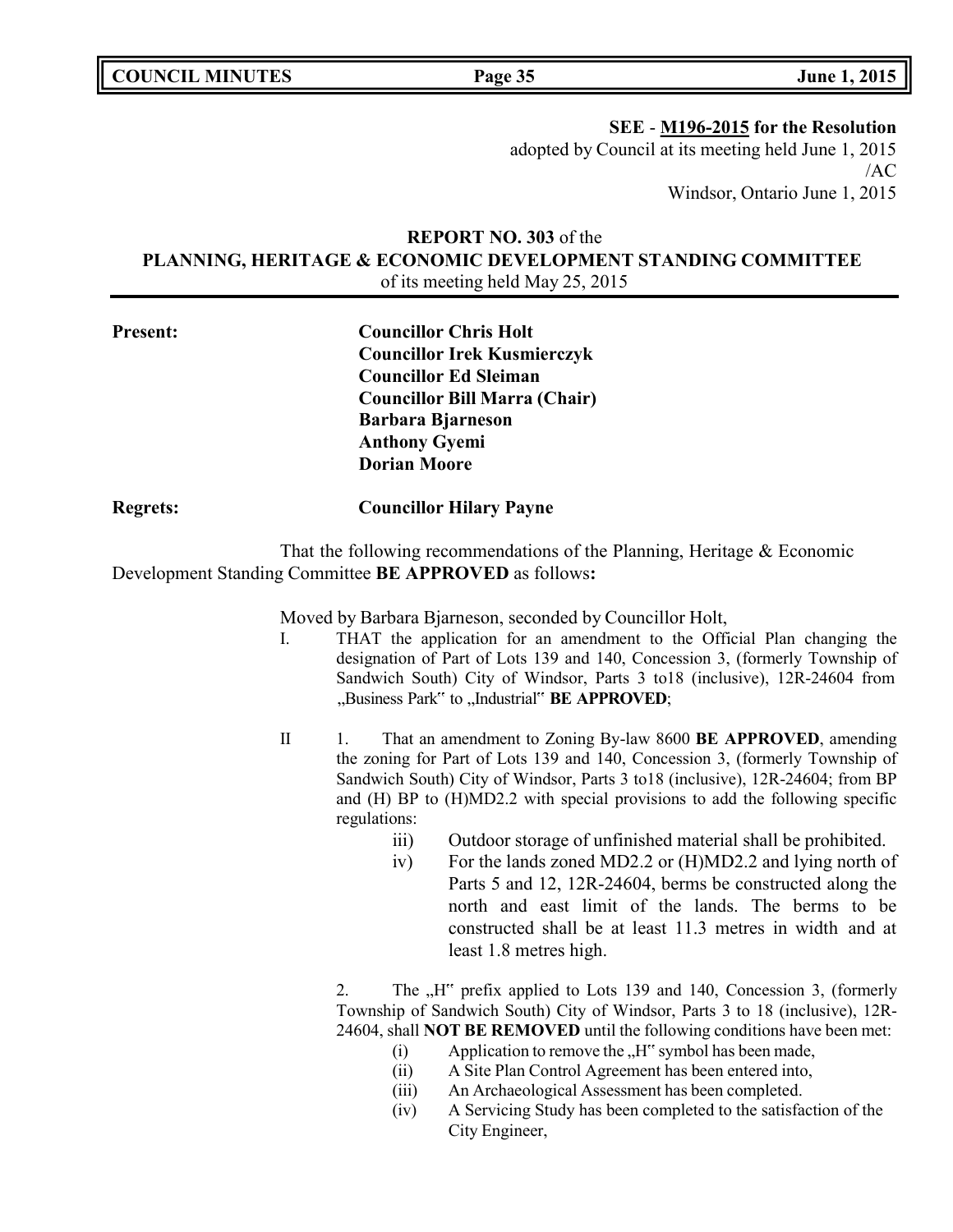III 1. That an amendment to Zoning By-law 8600 **BE APPROVED**, amending the zoning for Part of Lots 140 and 141, Concession 3, and Lots 14 to 18, and Part of Lots 12 & 13, Registered Plan 65, (formerly Township of Sandwich South) City of Windsor, as delineated by a heavy dashed line in Appendix "B" to this report from (H)BP to (H)CD4.1 with special provisions to add the following specific permitted uses:

> -Arena, swimming pool, baseball field and other public and private recreational sport facilities;

-Commercial printing, publishing and photographic processing establishments;

-Commercial recreation and entertainment establishments and theatres; -Day nursery, church, church hall, private hall, commercial school, hospital ;

-Dental or optical laboratory;

-Personal service shops, bakery, confectionery store;

-Light industrial uses;

-Food catering service, including the packaging and preparation of food or foodstuffs for distribution and sales elsewhere;

2. That an amendment to Zoning By-law 8600 **BE APPROVED**, amending the zoning for Lots 14 to 18, and Part of Lots 12  $\&$  13, Registered Plan 65, (formerly Township of Sandwich South) City of Windsor from (H)BP to (H)CD4.1 with special provisions to add the following specific permitted uses:

-A multiple dwelling, residential care facility, lodging house, and the regulations of the RD3.1 zone category shall apply.

3. The "H<sup>\*\*</sup> prefix shall **NOT BE REMOVED** until the following conditions have been met:

(i) Application to remove the  $H^{\prime\prime}$  symbol has been made.

(ii) A Traffic Impact Study has been completed to the satisfaction of the City Engineer,

(iii) A Servicing Study has been completed to the satisfaction of the City Engineer,

(iv) A Servicing Agreement be entered into to the satisfaction of the City Engineer,

- (v) A Site Plan Control Agreement has been entered into,
- (vi) An Archaeological Assessment has been completed.

IV That By-law 85-18 as it applies to the lands described as Part of Lots 139 and 140, Concession 3, (formerly Township of Sandwich South) City of Windsor, Parts 3 to 18 (inclusive), 12R-24604 and Part of Lots 140 and 141, Concession 3, and Lots 14 to 18, and Part of Lots 12 & 13, Registered Plan 65, (formerly Township of Sandwich South) City of Windsor, as delineated by a heavy dashed line in Appendix "B", **BE REPEALED**, and

V. For the lands zoned MD2.2 or (H)MD2.2 lying south of Parts 5 and 12, 12R-24604 and west of the lands zoned CD4.1 or (H)CD4.1, Design Guidelines **BE IMPLEMENTED** during the site plan control approval process to provide appropriate screening.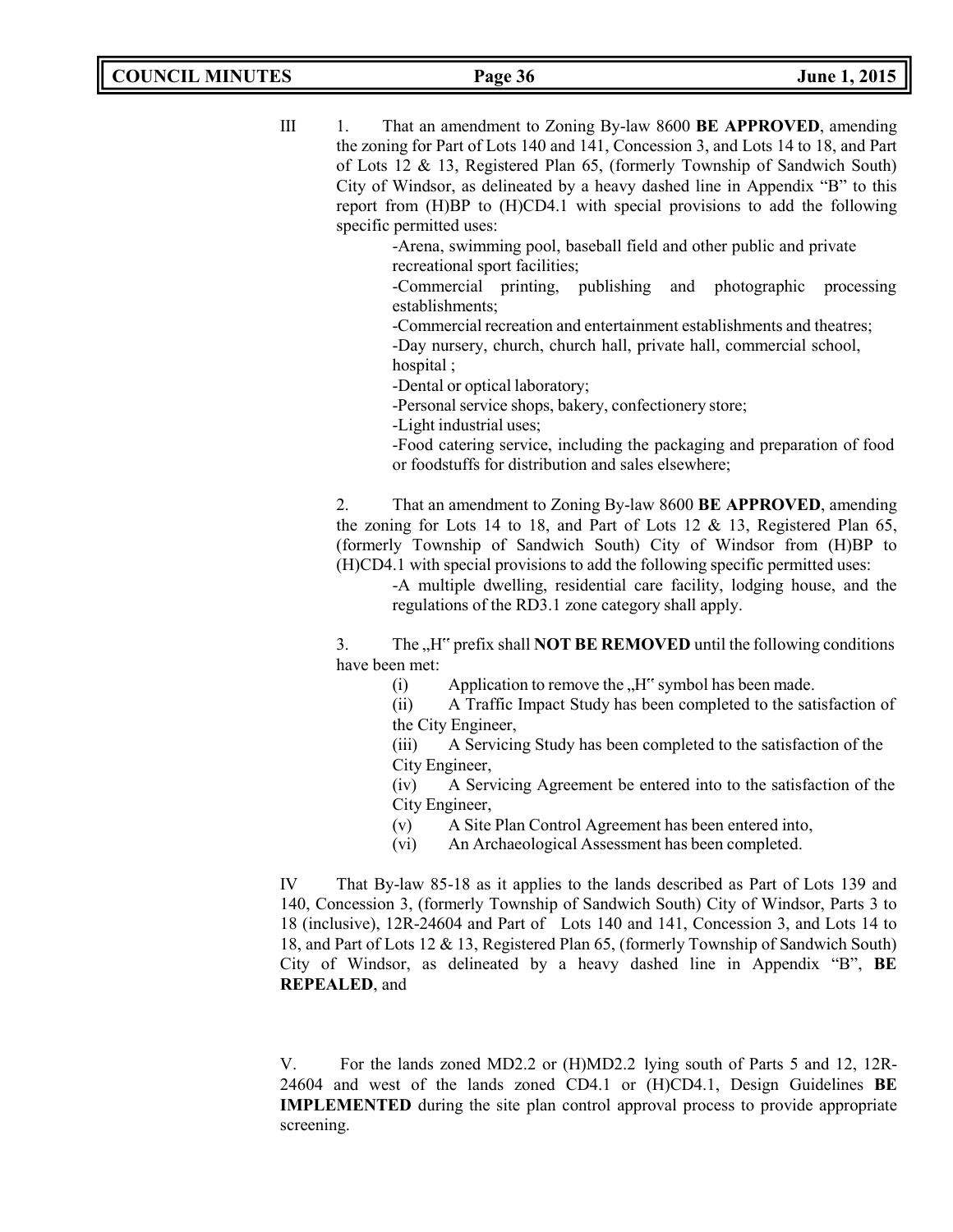Carried.

Anthony Gyemi declares a conflict and abstains from voting.

#### **Livelink # 17719 ZB/12190**

*Clerk's Note:*The administrative report authored by the Manager of Development Applications dated May 12, 2015 entitled "*City of Windsor – Official Plan and Housekeeping Zoning By-law Amendment, Between the E. C. Row Expressway, the Canadian Pacific Railway, immediately west of Banwell Road to the East Limit of Twin Oaks Drive"* is *attached* as background information. Also *attached* are letters from Pointe East Windsor Limited dated May 21, 2015 and Essex Region Conservation Authority dated May 22, 2015 as additional information.

**CHAIRPERSON**

**SUPERVISOR OF COUNCIL SERVICES**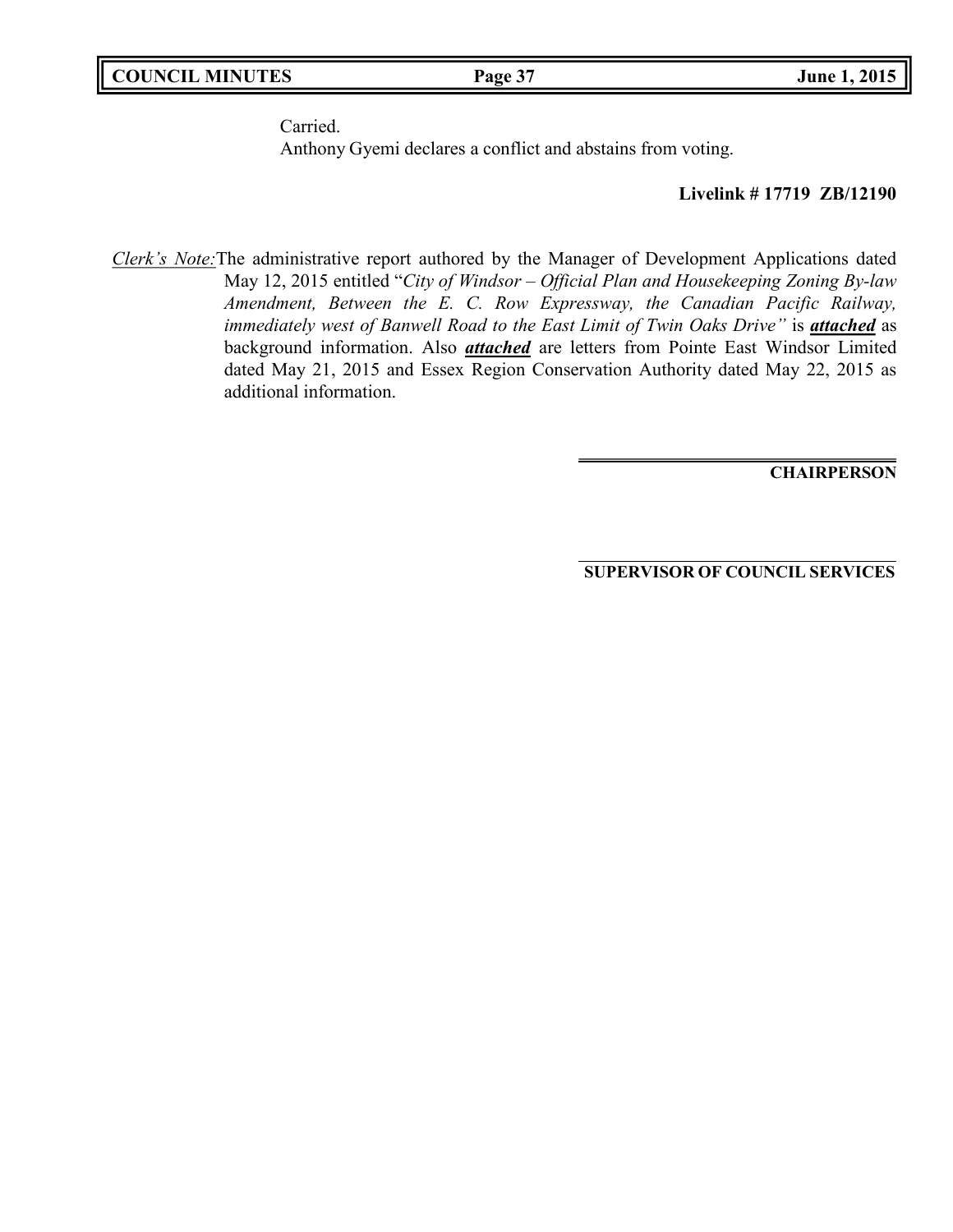|  | <b>COUNCIL MINUTES</b> |
|--|------------------------|
|--|------------------------|

**COUNCIL EXECUTE: COUNCIL EXECUTE: Page 38 June 1, 2015** 

Adopted by Council at its meeting held June 1, 2015 **[M197-2015]** /AC Windsor, Ontario June 1, 2015

# **REPORT NO. 304** of the **PLANNING, HERITAGE & ECONOMIC DEVELOPMENT STANDING COMMITTEE** of its meeting held May 25, 2015

| <b>Present:</b> | <b>Councillor Chris Holt</b>         |
|-----------------|--------------------------------------|
|                 | <b>Councillor Irek Kusmierczyk</b>   |
|                 | <b>Councillor Ed Sleiman</b>         |
|                 | <b>Councillor Bill Marra (Chair)</b> |
|                 | <b>Barbara Bjarneson</b>             |
|                 | <b>Anthony Gyemi</b>                 |
|                 | <b>Dorian Moore</b>                  |
|                 |                                      |

**Regrets: Councillor Hilary Payne**

That the following recommendations of the Planning, Heritage & Economic Development Standing Committee **BE APPROVED** as follows**:**

Moved by Councillor Kusmierczyk, seconded by Barbara Bjarneson,

THAT the application for an amendment to the Official Plan changing the designation of Part Lots 108-112 , Concession 3 (north side of County Road 42, between Concessions 8 and 9) known municipally as 3200-4000 County Road 42 and 0 County Road 42 and shown in Appendix E, from "Future Employment Area" to "Industrial" **BE APPROVED**; and

THAT the application to repeal Zoning By-law 85-18 on Part Lots 108-112, Concession 3 (north side of County Road 42, between Concessions 8 and 9) known municipally as 3200-4000 County Road 42 and 0 County Road 42 and shown in Appendix F, **BE APPROVED**; and

THAT the application for an amendment to Zoning By-law 8600 to change the zoning of lands described as Concession No. 3, Part Lots 108-112 (north side of County Road 42, between Concessions 8 and 9) known municipally as 3200-4000 County Road 42 and 0 County Road 42 and shown in Appendix F, from I (Zoning By-law 85-18) to MD 2.2 (Zoning By-law 8600) **BE APPROVED**; and

THAT Zoning By-law 8600 **BE AMENDED** to add a site specific provision permitting a retail store as an accessory use provided that the net floor area of the retail store does not exceed 5% of the gross floor area of the main building for the lands described as Concession No. 3, Part Lots 108 – 112 (north side of County Road 42, between Concessions 8 and 9) known municipally as 3200-4000 County Road 42 and 0 County Road 42, as shown in Appendix F.

Carried.

**Livelink # 17720, ZB/12187 ZB/12188**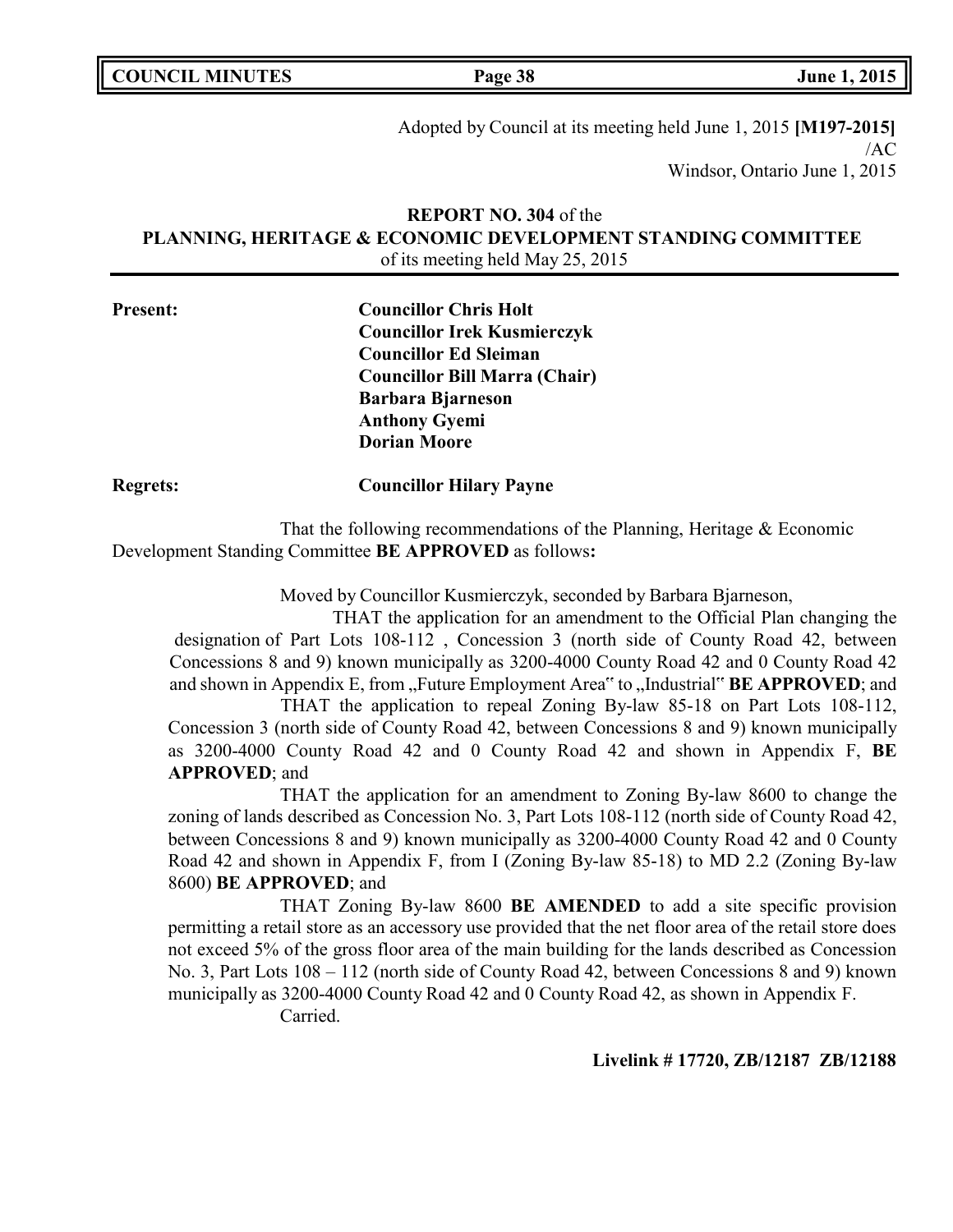*Clerk's Note:*The administrative report authored by the Senior Planner dated May 13, 2015 entitled "*City of Windsor – Official Plan Amendment and Zoning By-law Amendment for lands located on the north side of County Road 42 between the 8th and 9th Concessions"* is *attached* as background information.

**CHAIRPERSON**

**SUPERVISOR OF COUNCIL SERVICES**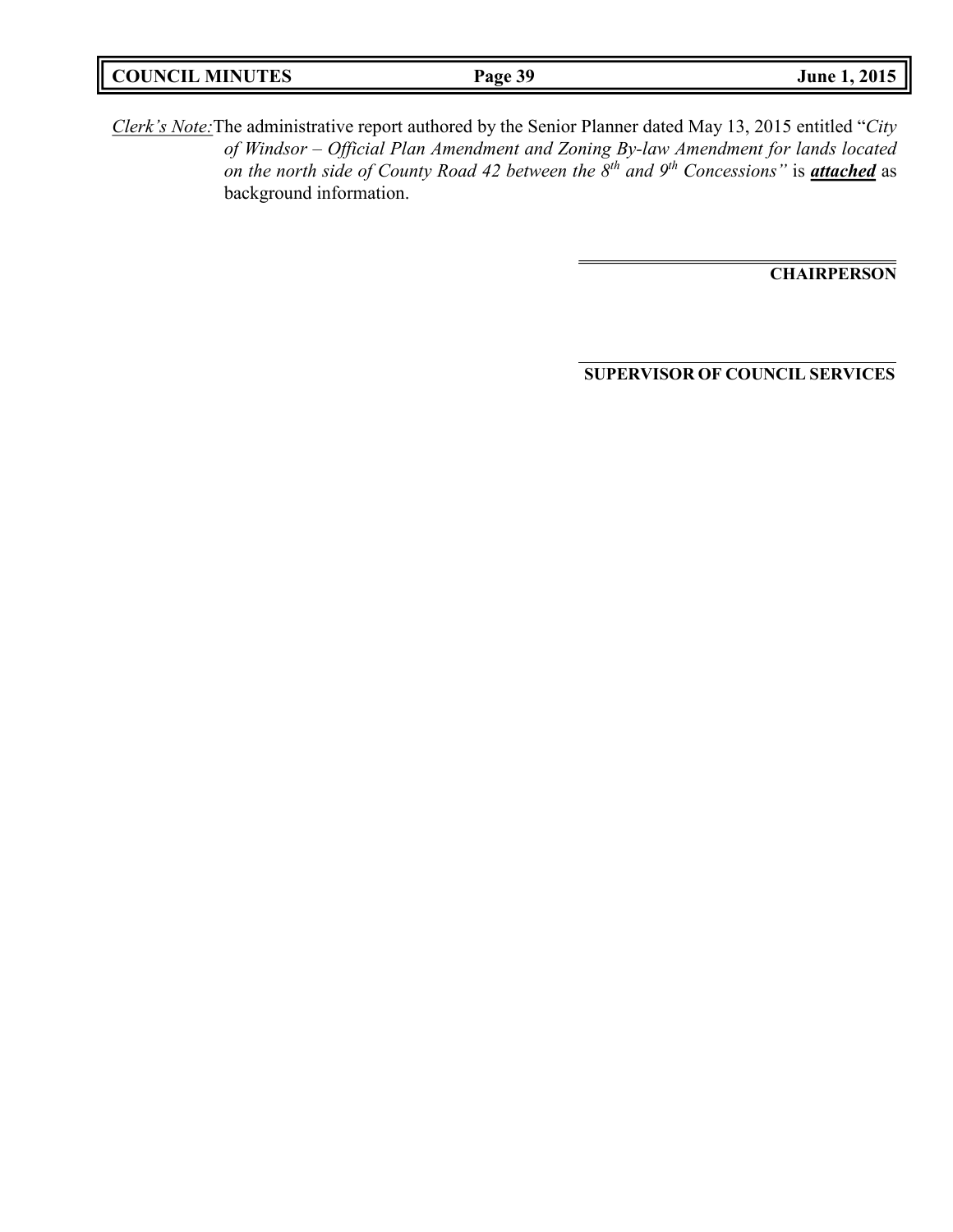Adopted by Council at its meeting held June 1, 2015 **[M198-2015]** SG Windsor, Ontario, June 1, 2015

# **REPORT NO. 292** of the **SOCIAL DEVELOPMENT, HEALTH & CULTURE STANDING COMMITTEE** of its meeting held May 6, 2015

**Present: Councillor Ed Sleiman, Chair Councillor Paul Borrelli Councillor Rino Bortolin Councillor John Elliott Councillor Jo-Anne Gignac**

That the following recommendation of the Social Development, Health and Culture Standing Committee **BE APPROVED** as follows**:**

Moved by Councillor Bortolin, seconded by Councillor Borrelli, That the verbal presentation of the Director of Pathway to Potential, on the National Poverty Summit in Ottawa **BE RECEIVED** for information. Carried.

**CHAIRPERSON**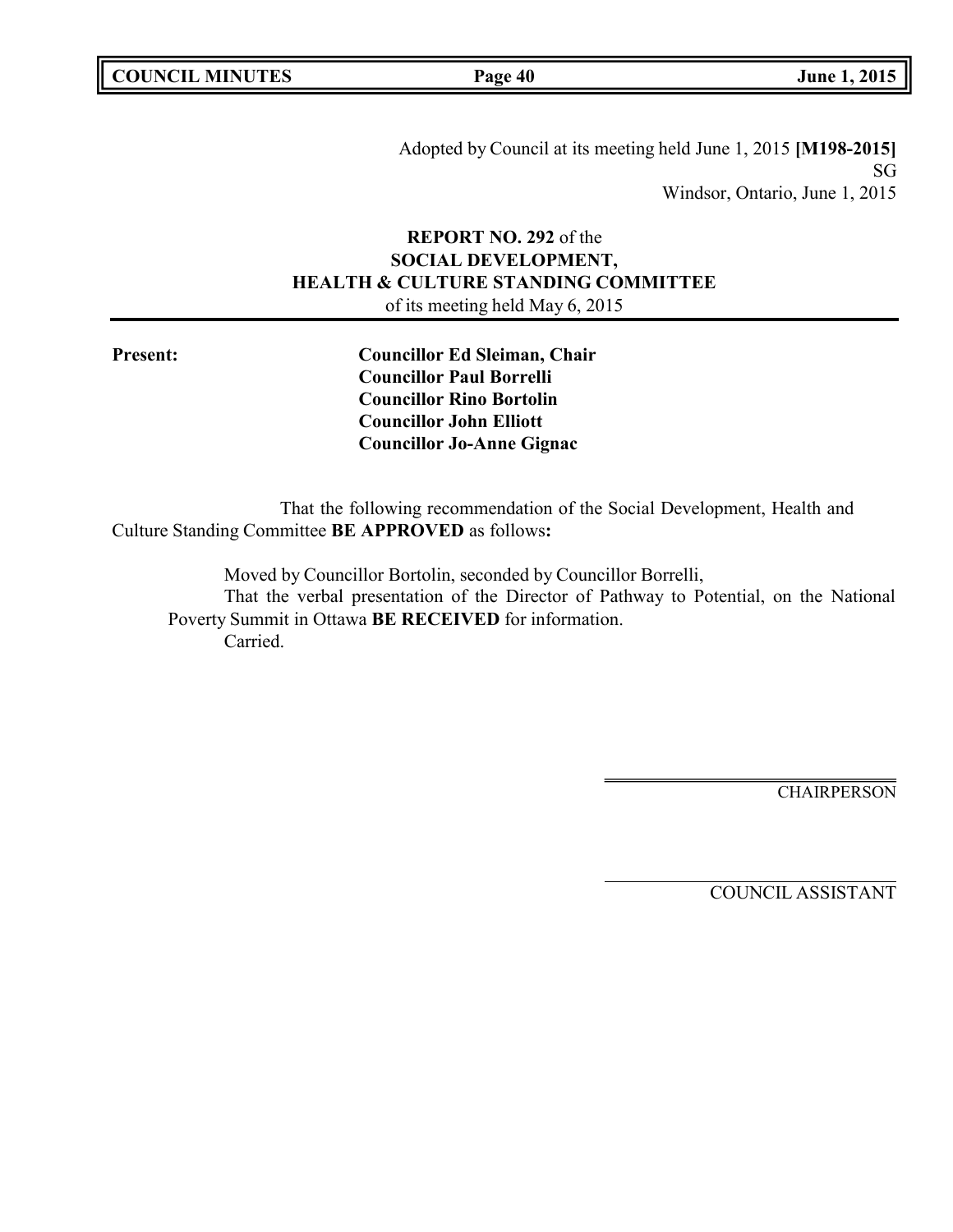Adopted by Council at its meeting held June 1, 2015 **[M199-2015]** SG Windsor, Ontario, June 1, 2015

# **REPORT NO. 293** of the **SOCIAL DEVELOPMENT, HEALTH & CULTURE STANDING COMMITTEE** of its meeting held May 6, 2015

**Present: Councillor Ed Sleiman, Chair Councillor Paul Borrelli Councillor Rino Bortolin Councillor John Elliott Councillor Jo-Anne Gignac**

That the following recommendation of the Social Development, Health and Culture Standing Committee **BE APPROVED** as follows**:**

Moved by Councillor Borrelli, seconded by Councillor Bortolin, That the presentation of the Windsor-Essex County Health Unit on Programs and Services **BE RECEIVED** for information. Carried.

Clerk"s Note: The presentation of the Windsor-Essex County Health Unit dated May 2015 entitled "*Windsor-Essex County Health Unit Programs and Services"* is *attached* as background information.

CHAIRPERSON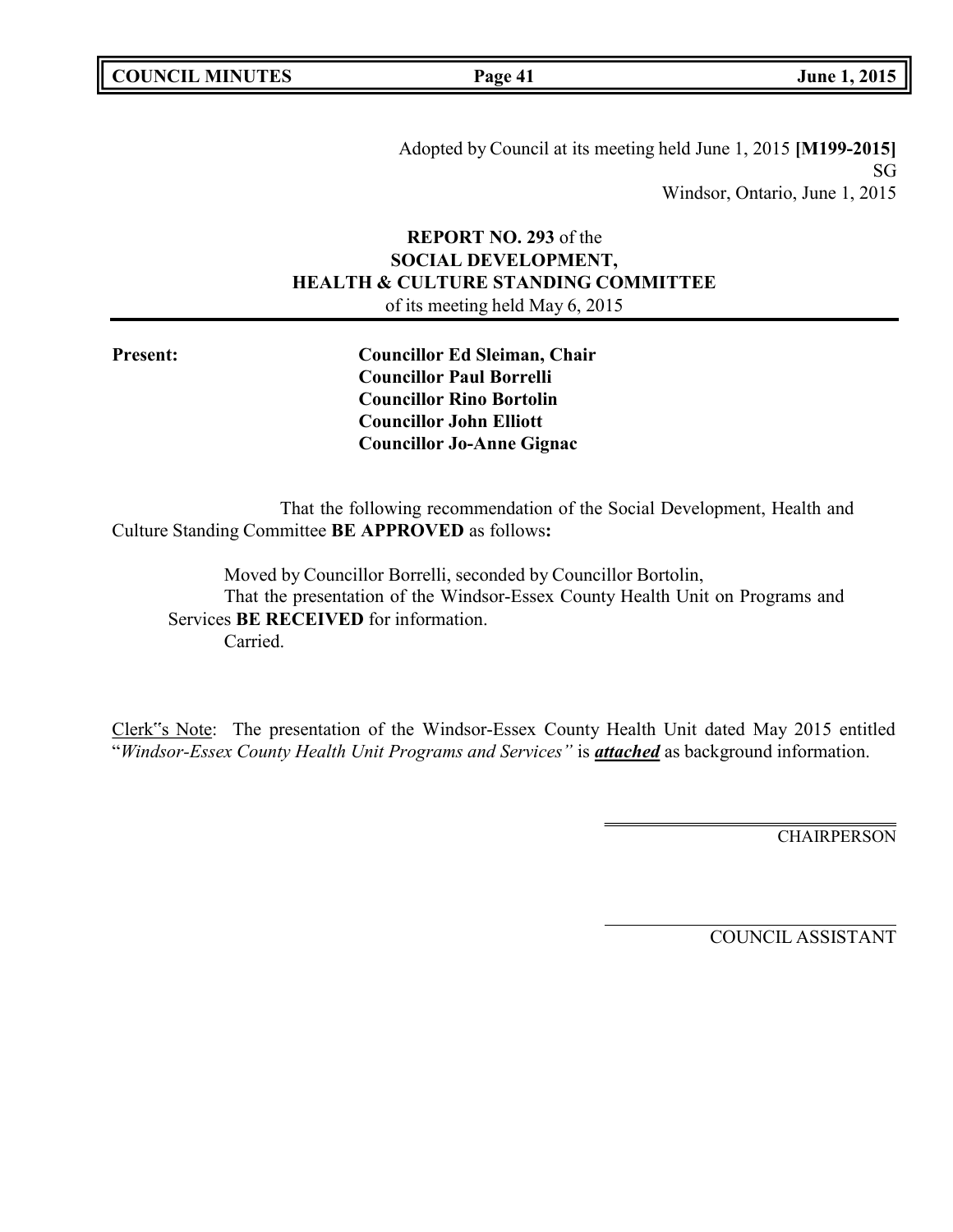Adopted by Council at its meeting held June 1, 2015 **[M200-2015]** SG Windsor, Ontario, June 1, 2015

# **REPORT NO. 294** of the **SOCIAL DEVELOPMENT, HEALTH & CULTURE STANDING COMMITTEE** of its meeting held May 6, 2015

**Present: Councillor Ed Sleiman, Chair Councillor Paul Borrelli Councillor Rino Bortolin Councillor John Elliott Councillor Jo-Anne Gignac**

That the following recommendation of the Social Development, Health and Culture Standing Committee **BE APPROVED** as follows**:**

Moved by Councillor Borrelli, seconded by Councillor Bortolin, That the minutes of the Willistead Manor Inc. Board of Directors meeting held March 12, 2015 **BE RECEIVED** for information. Carried.

Clerk"s Note: The minutes of the Willistead Manor Inc. Board of Directors meeting held March 12, 2015 are *attached* as background information.

CHAIRPERSON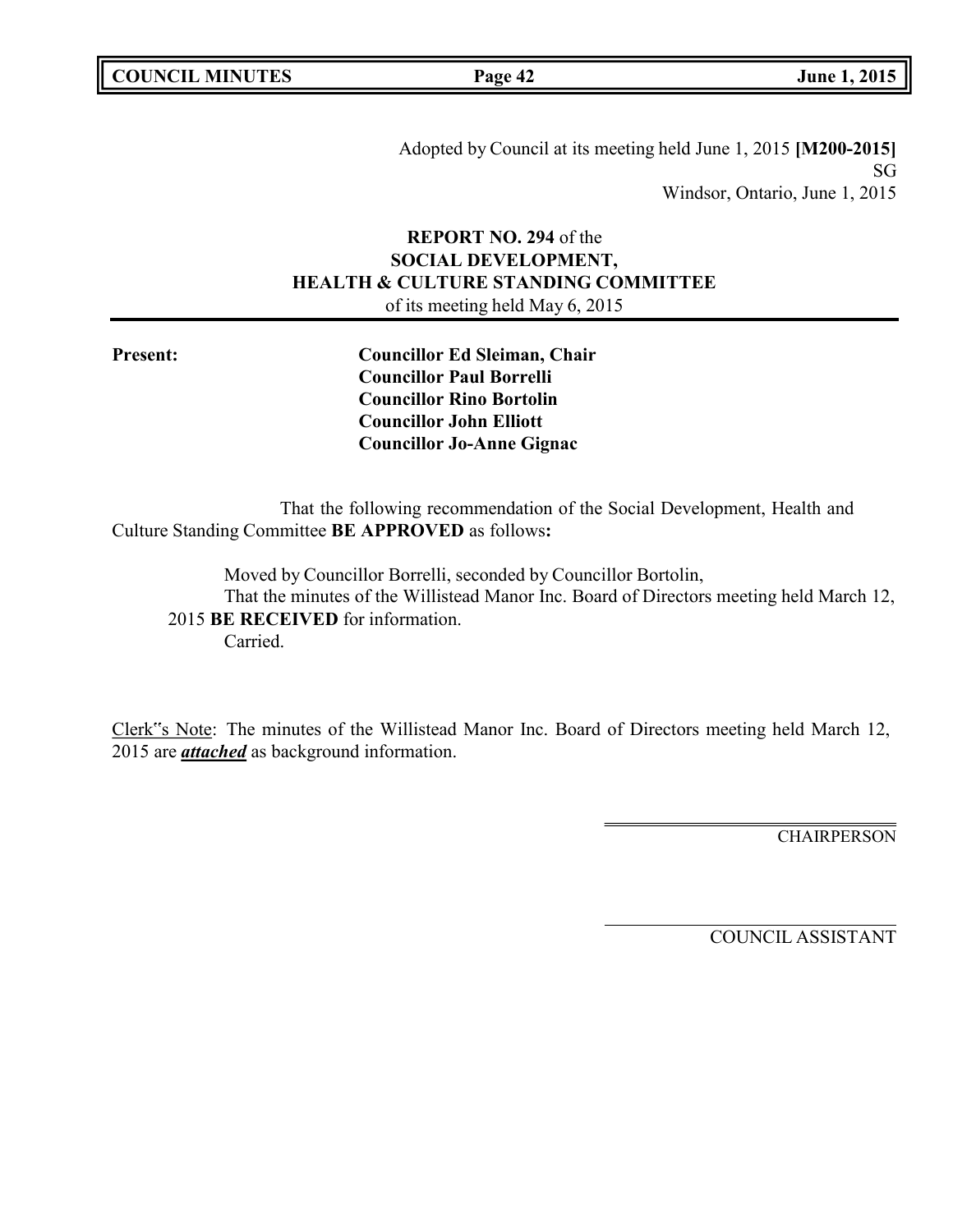Adopted by Council at its meeting held June 1, 2015 **[M201-2015]** SG Windsor, Ontario, June 1, 2015

# **REPORT NO. 295** of the **SOCIAL DEVELOPMENT, HEALTH & CULTURE STANDING COMMITTEE** of its meeting held May 6, 2015

**Present: Councillor Ed Sleiman, Chair Councillor Paul Borrelli Councillor Rino Bortolin Councillor John Elliott Councillor Jo-Anne Gignac**

That the following recommendation of the Social Development, Health and Culture Standing Committee **BE APPROVED** as follows**:**

Moved by Councillor Borrelli, seconded by Councillor Bortolin, That the following person **BE APPOINTED** Vice Chairman of the Board of Directors of Willistead Manor Inc. for the term ending August 17, 2016:

> Vice Chairman - D. Sanborn Carried.

Clerk"s Note: Report No. 92 of the Willistead Manor Inc. Board of Directors is *attached* as background information.

**CHAIRPERSON**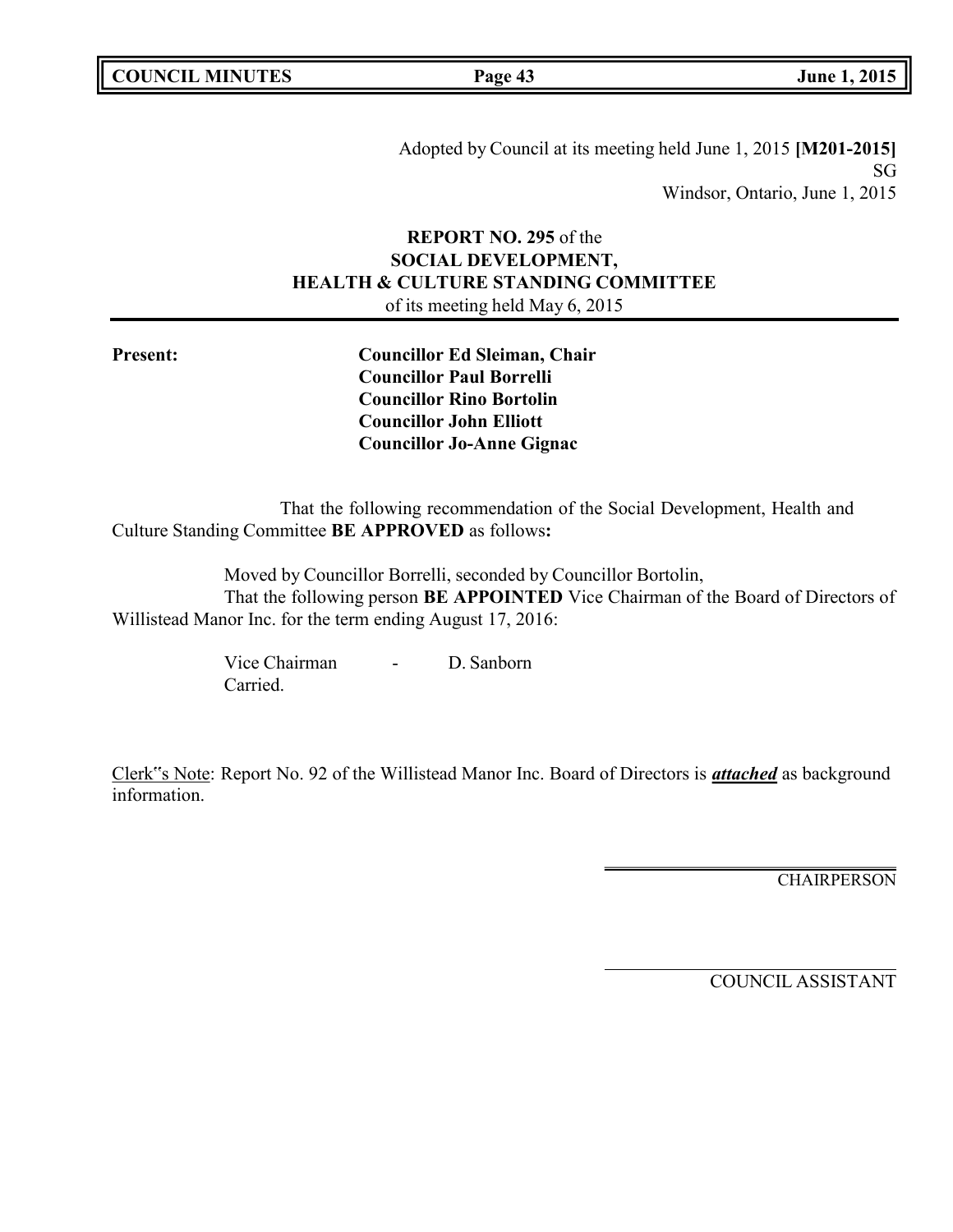Adopted by Council at its meeting held June 1, 2015 **[M202-2015]** SG Windsor, Ontario, June 1, 2015

# **REPORT NO. 296** of the **SOCIAL DEVELOPMENT, HEALTH & CULTURE STANDING COMMITTEE** of its meeting held May 6, 2015

**Present: Councillor Ed Sleiman, Chair Councillor Paul Borrelli Councillor Rino Bortolin Councillor John Elliott Councillor Jo-Anne Gignac**

That the following recommendation of the Social Development, Health and Culture Standing Committee **BE APPROVED** as follows**:**

Moved by Councillor Borrelli, seconded by Councillor Bortolin, **THAT** the minutes of the Committee of Management for Huron Lodge Long Term Care Home meeting held March 6, 2015 **BE RECEIVED** for information. Carried.

Clerk"s Note: The minutes of the Committee of Management for Huron Lodge Long Term Care Home meeting held March 6, 2015 are *attached* as background information.

**CHAIRPERSON**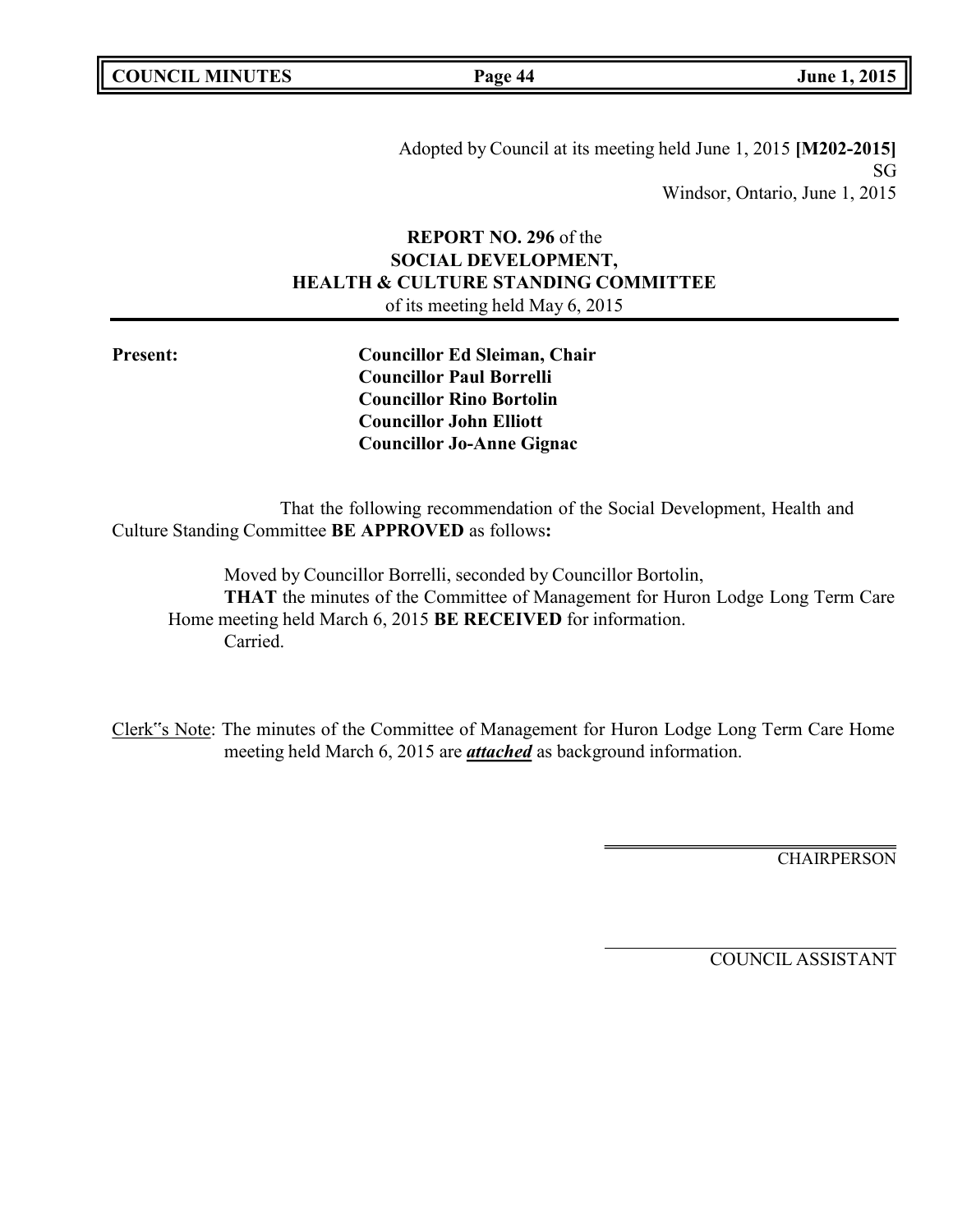Adopted by Council at its meeting held June 1, 2015 **[M203-2015]** SG Windsor, Ontario, June 1, 2015

# **REPORT NO. 297** of the **SOCIAL DEVELOPMENT, HEALTH & CULTURE STANDING COMMITTEE** of its meeting held May 6, 2015

**Present: Councillor Ed Sleiman, Chair Councillor Paul Borrelli Councillor Rino Bortolin Councillor John Elliott Councillor Jo-Anne Gignac**

That the following recommendation of the Social Development, Health and Culture Standing Committee **BE APPROVED** as follows**:**

Moved by Councillor Borrelli, seconded by Councillor Gignac,

**THAT** the report of the Coordinator, Housing Administration & Development dated April 1, 2015 entitled "Update on the Windsor Essex 10 Year Housing and Homelessness Plan – Initiatives related to the Community Homelessness Prevention Initiative (CHPI) and the Homelessness Partnering Strategy (HPS)" **BE RECEIVED** for information. Carried.

Clerk"s Note: The report of the Coordinator, Housing Administration & Development dated April 1, 2015 entitled *"Update on the Windsor Essex 10 Year Housing and Homelessness Plan – Initiatives related to the Community Homelessness Prevention Initiative (CHPI) and the Homelessness Partnering Strategy (HPS)"* is *attached* as background information.

**LiveLink 17683 GH/11710**

**CHAIRPERSON**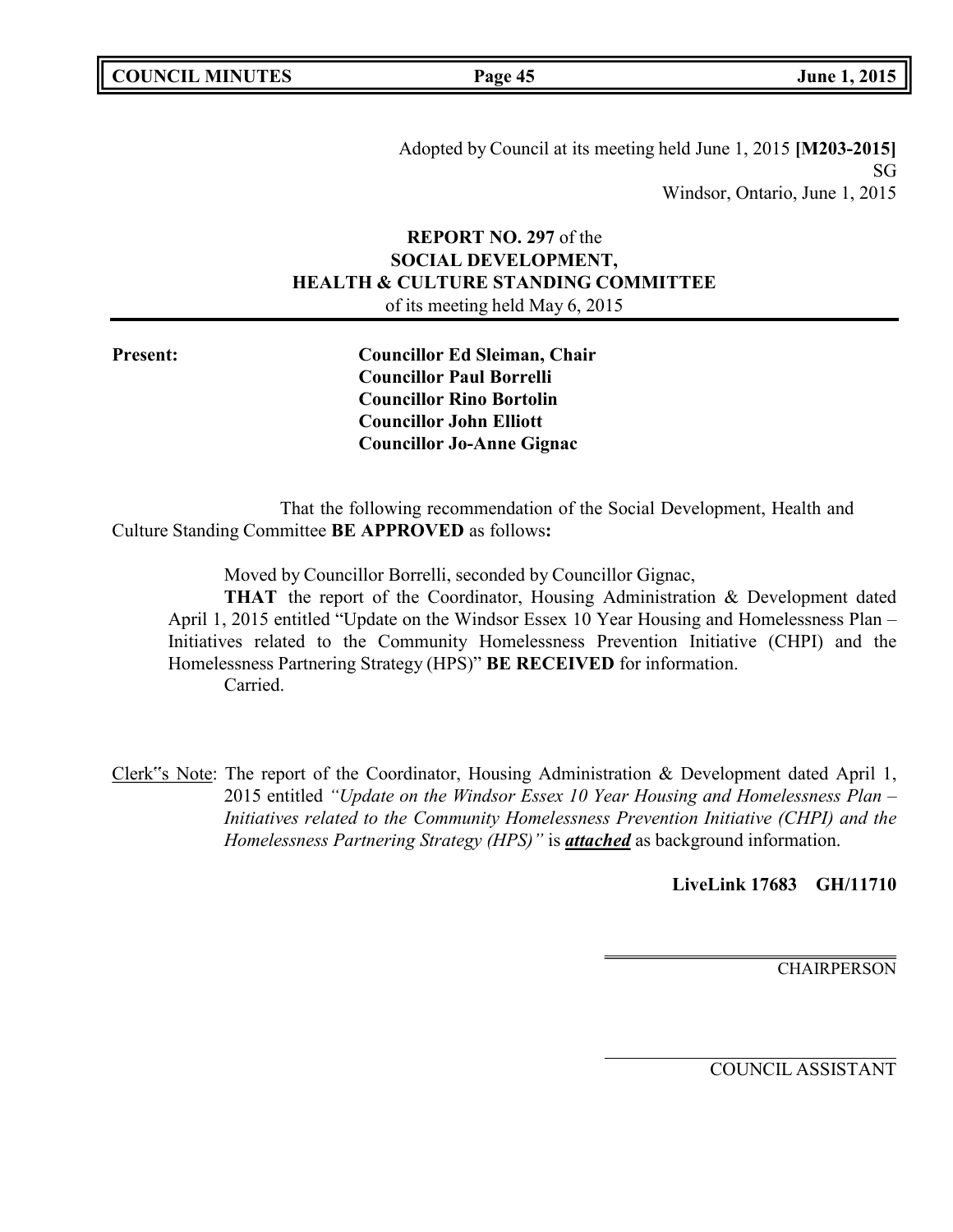**COUNCIL EXECUTE: COUNCIL EXECUTE: Page 46 June 1, 2015** 

**Adopted by Council at its meeting held June 1, 2015 [M182-2015]** VC/bm

# **SPECIAL MEETING OF COUNCIL – IN CAMERA June 1, 2015**

### **Meeting called to order at: 4:32 p.m.**

# **Members in Attendance:**

Mayor D. Dilkens Councillor F. Francis Councillor J. Elliott Councillor C. Holt Councillor R. Bortolin Councillor B. Marra (arrives at 5:02 p.m.) Councillor J. Gignac Councillor P. Borrelli (arrives at 4:40 p.m.) Councillor H. Payne Councillor E. Sleiman Councillor I. Kusmierczyk

# **Also in attendance:**

| H. Reidel, Chief Administrative Officer                                         |  |  |  |
|---------------------------------------------------------------------------------|--|--|--|
| J. Payne, Community Development and Health Commissioner and                     |  |  |  |
| Corporate Leader Social Development, Health, Recreation and Culture             |  |  |  |
| M. Winterton, City Engineer and Corporate Leader Environmental Protection and   |  |  |  |
| Transportation                                                                  |  |  |  |
| V. Critchley, City Clerk/Licence Commissioner and Corporate Leader Public       |  |  |  |
| <b>Engagement and Human Resources</b>                                           |  |  |  |
| O. Colucci, Chief Financial Officer/City Treasurer and Corporate Leader Finance |  |  |  |
| and Technology                                                                  |  |  |  |
| S. Askin-Hager, City Solicitor and Corporate Leader Economic Development        |  |  |  |
| and Public Safety                                                               |  |  |  |
| J. Guthrie, Deputy Treasurer Taxation and Financial Projects (Item 1)           |  |  |  |
| D. Paladino, Manager of Risk Management (Item 3) (arrives at 4:46 p.m.)         |  |  |  |
| M. Nazarewich, Senior Legal Counsel (Item 5)                                    |  |  |  |
|                                                                                 |  |  |  |

**Verbal Motion is presented by Councillor Sleiman, seconded by Councillor Bortolin,**

**that Rule 3.3 (c) of the** *Procedure By-law, 98-2011,* **BE WAIVED to add the following Agenda items:**

**8. Personal Matter – personal information about an identifiable individual**

**Motion Carried.**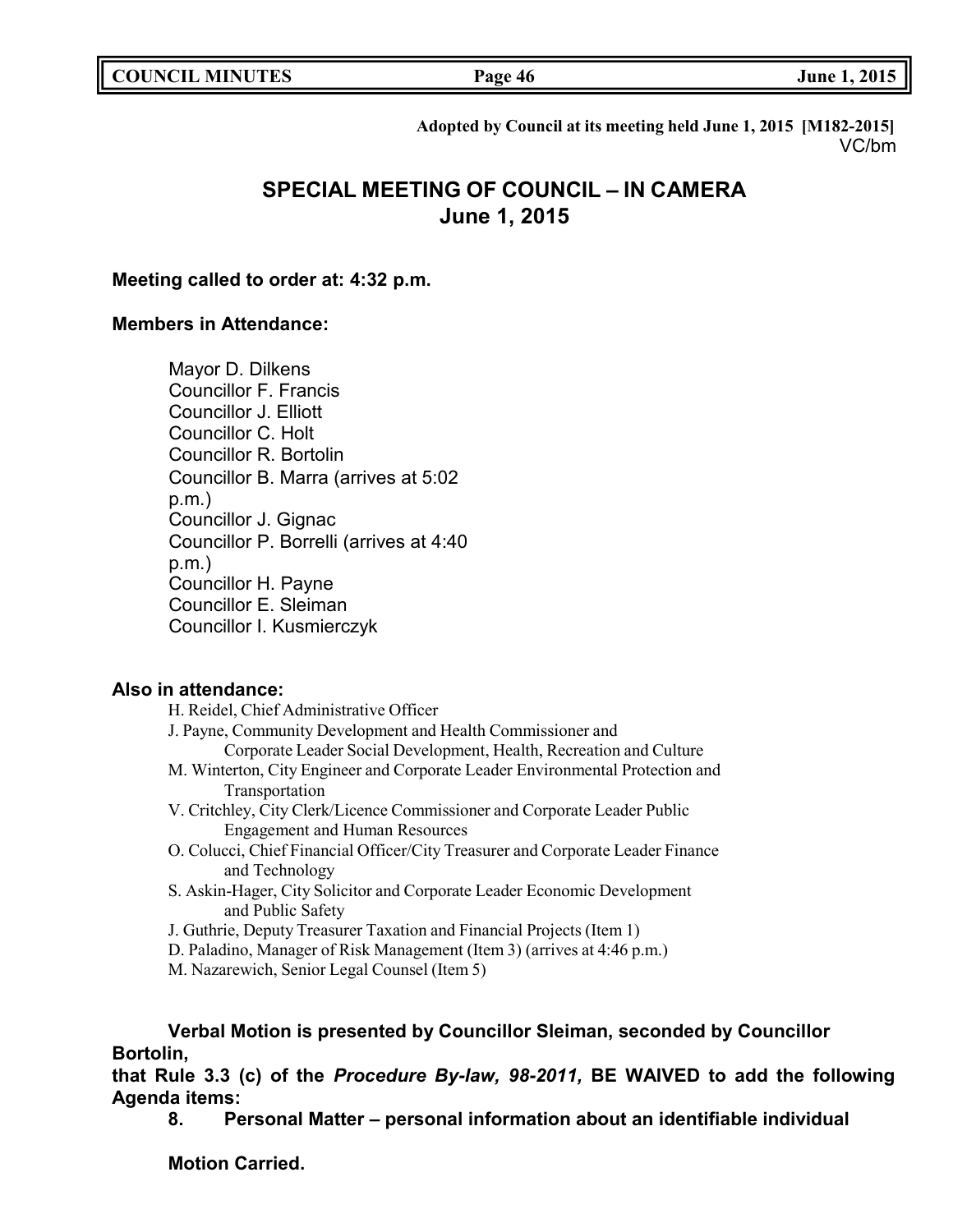**Verbal Motion is presented by Councillor Bortolin, seconded by Councillor Holt, to move in Camera for discussion of the following item(s), adding Item 8:**

| Item No. | <b>Subject</b>                                                                       | <b>Section – Pursuant to</b><br>Municipal Act, 2001,<br>as amended |
|----------|--------------------------------------------------------------------------------------|--------------------------------------------------------------------|
| 1.       | <b>Property matter – dispositions</b>                                                | 239(2)(c)                                                          |
| 2.       | Property/legal matter – easement                                                     | 239(2)(c)(f)                                                       |
| 3.       | Legal matter – litigation - advice subject to solicitor<br>client privilege          | 239(2)(e)(f)                                                       |
| 4.       | Legal matter – expropriation settlement                                              | 239(2)(e)                                                          |
| 5.       | Legal matter – litigation – pay equity                                               | 239(2)(e)(f)                                                       |
| 6.       | Legal matter – litigation update                                                     | 239(2)(e)(f)                                                       |
| 7.       | <b>Property matter – lease</b>                                                       | 239(2)(c)                                                          |
| 8.       | Personal matter – about an identifiable individual –<br><b>ADDED</b> – verbal report | 239(2)(b)                                                          |

# **Motion Carried.**

# **Declarations of Pecuniary Interest:**

None declared.

**Discussion on the items of business. (Items 1, 2, 3, 4, 5, 6, 7 and 8)**

**Verbal Motion is presented by Councillor Gignac, seconded by Councillor Holt, to move back into public session.**

**Motion Carried.**

**Moved by Councillor Gignac, seconded by Councillor Sleiman, THAT the Clerk BE DIRECTED to transmit the recommendation(s) contained in the report(s) discussed at the In-Camera Council Meeting held June 1, 2015 directly to Council for consideration at the next Regular Meeting.**